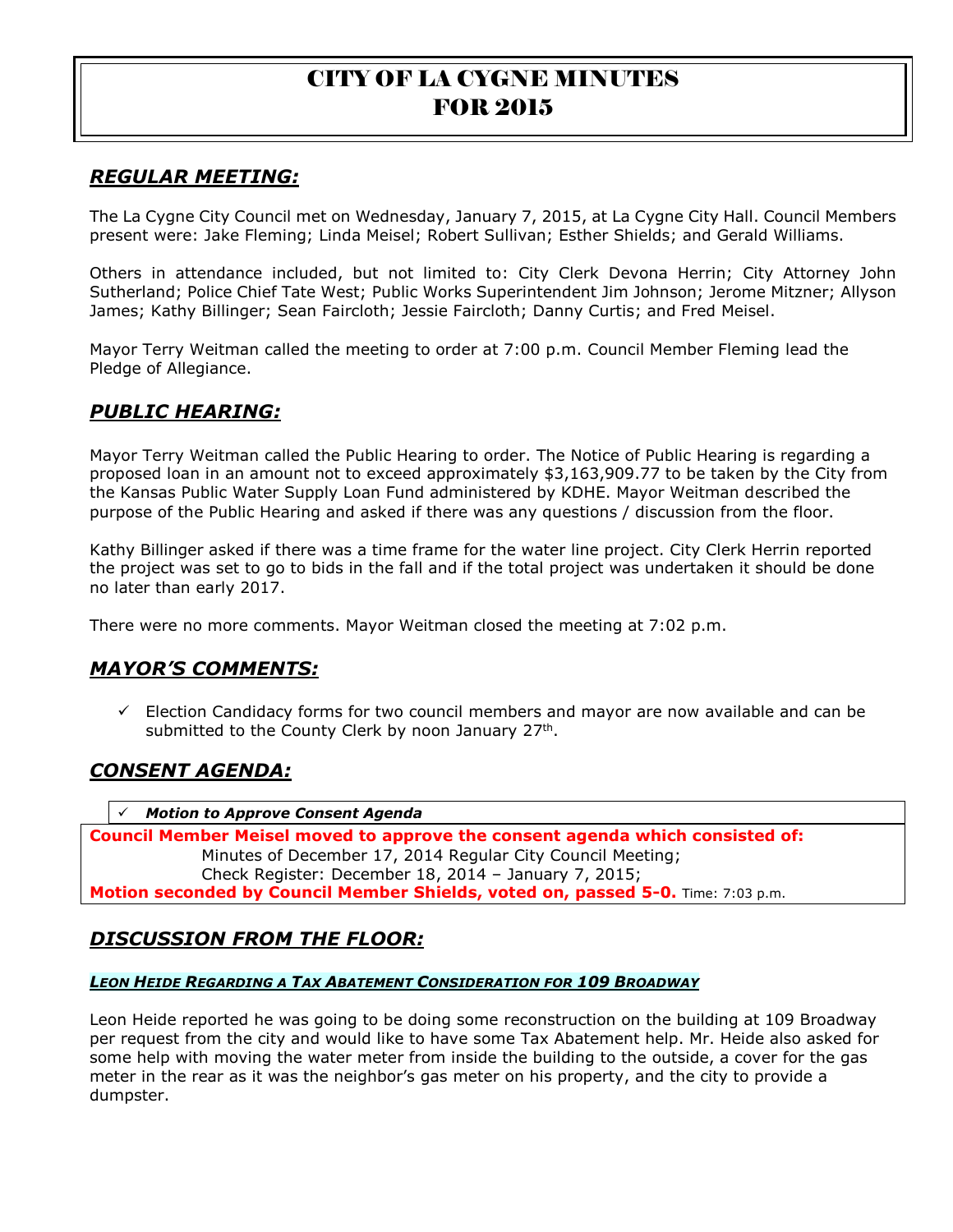Mayor Weitman reported he did know the city had a Tax Abatement process and Mr. Heide could make application and submit a plan with his criteria for consideration.

Discussion took place about:

- Linn County previously providing other property owners with dumpsters who were doing designated demolition.
- Location of existing water meter and gas meters and city would have to check on the process of relocating utilities on properties.
- Mr. Heide did not want to be responsible for utilities, especially the gas meter that is by where his gas meter used to be prior to being removed.

Mayor Weitman noted the city would check on existing meter work and Mr. Heide could check on the Tax Abatement forms and requirements. Then thanked him for his time.

# *SPECIAL PROJECTS:*

### *SPECIAL MEETING FOR WATER PROJECT*

City Clerk Herrin reported the water project is now at the phase the city council needs to review and determine just how much of the project the city wants to complete. The first phase of grants will be announced on January  $15<sup>th</sup>$  and then the council will have to be prepared to move with the next immediate funds available, or just do the first part of the project. Asked the council to consider a special meeting on January 14<sup>th</sup> to discuss with Engineer Brian Kingsley all of the details and be ready to move for whatever total expense the city council choose.

*Motion to Hold a Special Meeting on January 14th at 6:00 p.m. for the Water Project*

**Council Member Meisel moved to schedule a Special Meeting on January 14th at 6:00 p.m. for the Water Project. Motion seconded by Council Member Shields. Voted on, passed 5-0.**  Time: 7:11 p.m.

# *REPORTS OF CITY OFFICERS:*

#### **CITY ATTORNEY – JOHN SUTHERLAND**

None.

### **POLICE DEPARTMENT – CHIEF TATE WEST**

Reported on the following:

- 1. 2014 Year End Activity Report will be presented at the next meeting.
- 2. Agreement for Abatement of City Codes Violation/Nuisance at 109 N. Broadway, La Cygne, Owned by Leon and Mary Heide – Codes Officer West reported with Mr. Heide here and having asked questions of the council, that Mr. Heide was also agreeable to sign the Agreement for Abatement. The current agreement is through March and any extension would be requested at the first March meeting.

Mr. Heide reported he is working with other investors and a contractor, but now with bad weather he would like to have six months on the agreement.

Discussed how extensions are given on the agreements after inspections to determine work is moving forward. The time frame is to allow for the review/update, and then take action if there is no activity.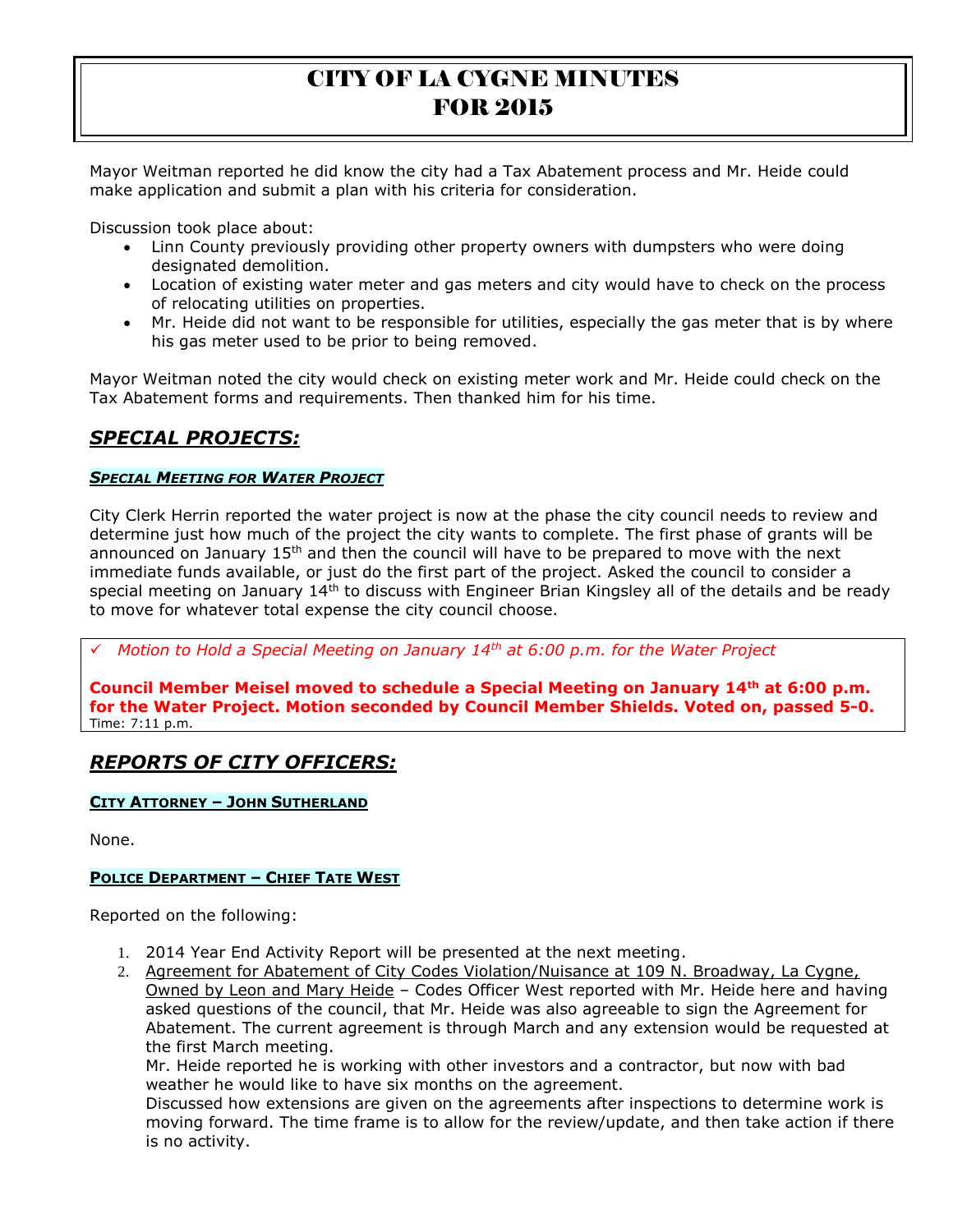*Motion to Approve Mayor Signing Abatement Agreement with April 1st Date* 

**Council Member Meisel moved to approve the mayor to sign the Agreement of Abatement for 109 Broadway with Leon Heide. Motion seconded by Council Member Fleming. Voted on, passed 5-0.** Time: 7:16 p.m.

- 3. Kansas One-Call Emergency Pipeline Training, January 22, 2015 Requested attendance for Officer Huggins and himself for the Emergency First Responders training on January  $22^{nd}$  in Garnett, Kansas. This pipeline training also qualifies them to apply for grants during the year.
- *Motion to Approve Attendance to Emergency Pipeline Training, January 22nd, in Garnett*

**Council Member Meisel moved to approve Police Chief West and Officer Huggins to attend the Emergency Pipeline Training Course in Garnett on January 22nd . Motion seconded by Council Member Shields. Voted on, passed 5-0.** Time: 7:17 p.m.

4. Purchasing a Police Vehicle for 2015 – Presented detailed proposal for 2015 Dodge Ram truck with additional equipment for setting up as a police unit. The total cost with graphics is \$29,540.05. Approximately four to five thousand dollars of equipment will be moved from the existing truck over to this truck. The vehicle and equipment total is within the 2015 Police Department budget.

*Motion to Approve Purchase of 2015 Police Unit with Accessories for Total Cost of \$29,540.50*

**Council Member Williams moved to approve the purchase of the 2015 Dodge Ram truck and equipment for a cost of \$29,540.50 from the Police Budget. Motion seconded by Council Member Meisel. Voted on, passed 5-0.** Time: 7:21 p.m.

Noted the current truck will then become a public works truck; and, 60-90 days before delivery of the new police unit.

#### **PUBLIC WORKS DEPARTMENT – SUPERINTENDENT JIM JOHNSON**

Reported on the following:

- 1. Anthracite had been ordered for the filter media at the water plant for a cost of \$3,500.
- 2. Scrap Iron was hauled off and city received the receipts.
- 3. FSCC Wastewater Training Course, at Paola, January May Requested to attend the 16-week course for wastewater training through Fort Scott Community College from the Paola site. The course is every Monday night and prepares an individual to test for wastewater certification.

*Motion to Approve Jim Johnson Attending FSCC Wastewater Training Course in Paola*

**Council Member Sullivan moved to approve Jim Johnson attending the FSCC Wastewater Training Course in Paola for a cost of \$1,196 plus books. Motion seconded by Council Member Shields. Voted on, passed 5-0.** Time: 7:24 p.m.

4. Kansas One-Call Emergency Pipeline Training, January 22, 2015 – Requested to attend the One Call Safety Program in Garnett on January 22<sup>nd</sup> for Equipment Operators.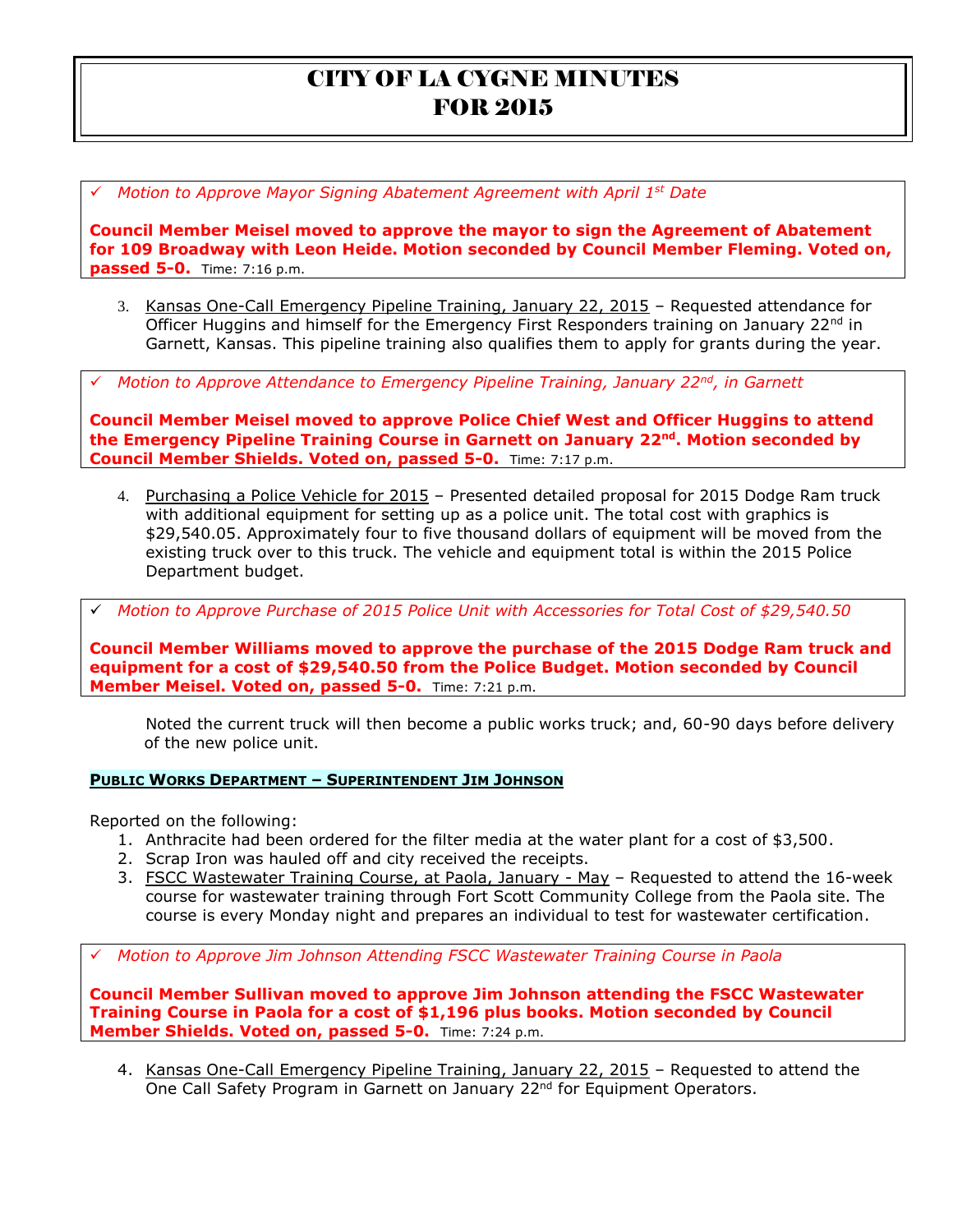*Motion to Approve Attending Kansas One-Call Safety Seminar in Garnett on January 22nd* 

**Council Member Meisel moved to approve attending the the Kansas 811 Seminar at 6:30 p.m. in Garnett. Motion seconded by Council Member Shields. Voted on, passed 5-0.** Time: 7:25 p.m.

- 5. KCC Email Regarding Cathodic Protection Received an email from KCC offering to set up time and date to meet with all the pipeline people out by the high school. Would like to go ahead and have KCC set this up for the city. Mayor Weitman asked that they include the city's consultant if one is selected later in the meeting tonight.
- 6. Employee Vacancy Asked if anyone had reviewed applications for employee vacancy as really need to have a replacement. As it is, will have to change rotations to every third week which will increase the overtime for each individual.

Mayor Weitman noted they did not have an immediate answer. Noted public works would probably have to plan on rescheduling. Superintendent Johnson said he would like to get someone hired as soon as possible.

- 7. Outside Lights at Water Plant Council Member Sullivan inquired as to the progress in replacing the outside lights at the plant. Public Works Superintendent had not heard back from the individual who had agreed on a price to replace the bulbs. Will find out if he is still going to do it and what the plans are.
- 8. Cemetery Mowing Council Member Meisel inquired if the council wanted to look at contracting the cemetery mowing this year; or, with the change in caretaker, if city was ok with existing hourly individual. Public Works Superintendent Johnson said there had not been any road work in the cemetery because there was no money and he had donated weed killer to go along the roads last year; and the current worker did do a good job.

### **FIRE CHIEF – DAN NASALROAD**

None

### **CITY CLERK – DEVONA HERRIN**

Reported the following: 1. KCP&L Files Rate Increase Request with KCC.

## *COUNCIL COMMITTEE REPORTS:*

*NONE*

# *SPECIAL COMMITTEE REPORTS:*

### *EMERGENCY MANAGEMENT*

Training for 2015 - Council Member Meisel reported the third and fourth quarter of 2015 there will be tabletop trainings in Linn County.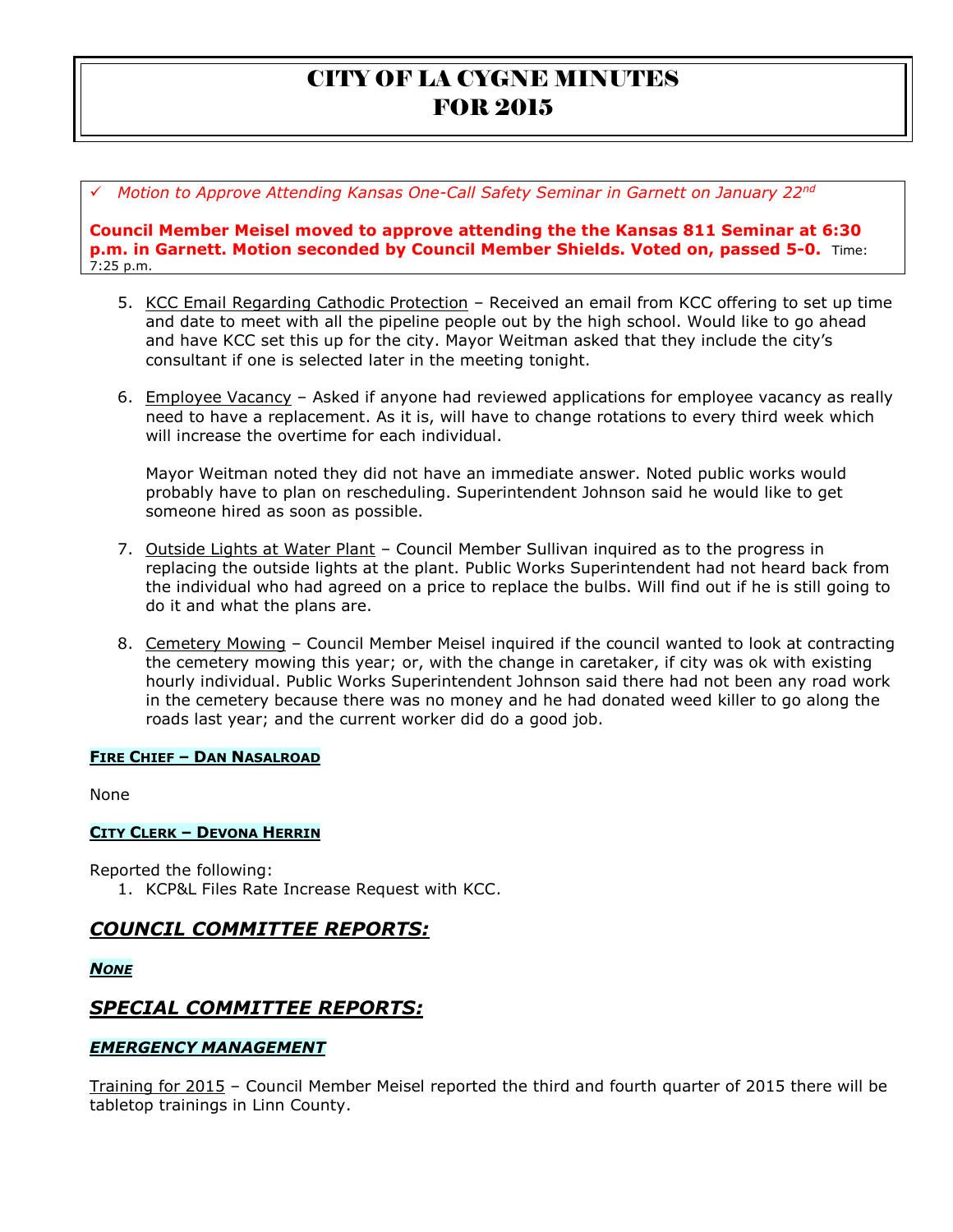Shelter for Electrical Outage During Extreme Cold Weather - A policy is in place. If the outage lasts over a certain amount of time Doug Barlett will make the call and generators will be placed at the Senior Center and if more space is needed the Community Building for individuals. The Fire Department is handling keeping the generators ready for use.

# *UNFINISHED BUSINESS:*

### *GAS SYSTEM CONSULTANT BIDS*

Council Member Williams of the Gas Committee recommended the city use USDI with the agreement retainer for a consultant for the city's gas utility.

*Motion to Accept USDI as Consultant for City's Gas Utility with Agreement*

**Council Member Williams moved to accept USDI as the company for a consultant for the gas utility with the \$175 a month agreement. Motion seconded by Council Member Fleming. Voted on, passed 5-0.** Time: 7:36 p.m.

*2015 MOBILE HOME PARK LICENSE FOR THOMPSON TRAILER PARK, 704 E SYCAMORE* 

Thompson Trailer Park was on this year's application for what was previously Brokerage Securities.

*Motion to Approve Thompson Trailer Court, 704 E Sycamore, 2015 License*

**Council Member Shields moved to approve the 2015 license for Thompson Trailer Court. Motion seconded by Council Member Meisel. Voted on, passed 5-0.** Time: 7:37 p.m.

## *NEW BUSINESS:*

#### RESOLUTION NO. 373 AUTHORIZING COMPLETION OF KDHE APPLICATION FOR WATER SUPPLY LOAN FUND

City Clerk Herrin reported this is the resolution following the earlier public hearing for authorizing the KDHE application for the water supply loan fund for the water project. The total amount does not have to be implemented; however, if not requested it will not be available for whatever the city does choose to do with water distribution improvements.

*Motion to Approve Resolution No. 373*

**Council Member Meisel moved to approve Resolution No. 373. Motion seconded by Council Member Fleming. Voted on, passed 5-0.** Time: 7:38 p.m.

### *RESOLUTION NO. 374 AUTHORIZING SALE OF 2015A REFUNDING GAS BONDS*

City Clerk Herrin reported on the three options for refunding the gas bonds that were reviewed during the workshop held earlier. Option 1 leaves the time frame and payment schedule the same with the lower interest rate reducing the total cost about \$26,000. The second option changes the final payment to a level amount with the same time frame but reduces the costs to the utility about \$16,000. The third option adds two years to the length of the bonds with the lower interest rates and does increase the total costs about \$10,000 while lowering the annual costs about \$40,000 a year to the utility fund and thus be able to hold the current gas rates to the customers for a longer period.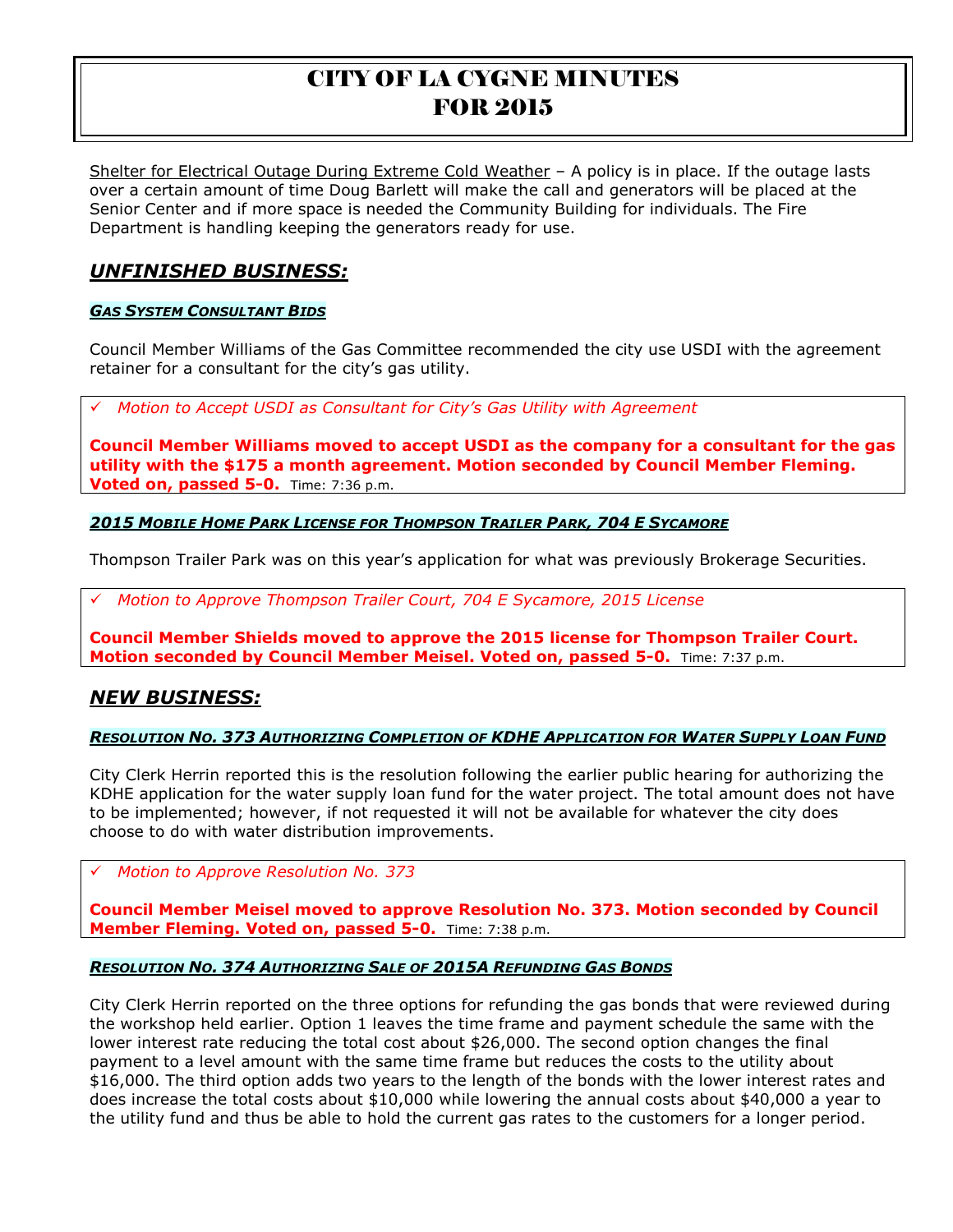*Motion to Approve Resolution No. 374 with Option 3 for Refinancing* 

**Council Member Sullivan moved to approve Resolution No. 374 and using Option 3 that will be reducing payments \$40,000 a year and help hold gas rates. Motion seconded by Council Member Williams. Voted on, passed 5-0.** Time: 7:42 p.m.

# **EXECUTIVE SESSION:**

*Motion To Go Into Executive Session*

**Council Member Fleming moved to go into executive session for personnel for up to fifty (50) minutes following a ten minute break. Motion seconded by Council Member Meisel, voted on, passed 5-0.** Time: 7:43 p.m.

In addition to the Council Members and City Attorney, others requesting time or invited into portions of the executive session(s) included (but not limited to): None.

Open Session Resumed at 8:34 p.m.

## **OTHER BUSINESS:**

*AMEND PREVIOUS SPECIAL MEETING NOTICE TO INCLUDE PERSONNEL*

*Motion to Include 'Personnel' in Special Meeting Notice*

**Council Member Meisel moved to amend previous motion for a special meeting to also include Personnel on January 14th at 6:00 p.m. Motion seconded by Council Member Williams. Voted on, passed 5-0.** Time: 8:35 p.m.

## **NOTES AND COMMUNICATIONS TO COUNCIL:**

- a] Day at the Capitol, January 20, 2015
- b] KDHE Wastewater Permit No. M-MC18-OO01 Approval
- c] KCP&L Six Month Franchise Report
- d] January 2015 Chamber News Discussed hosting a meeting luncheon again this year.

## *Motion to Host a Chamber Luncheon in 2015*

**Council Member Meisel moved to host a luncheon for a Chamber meeting this year. Motion seconded by Council Member Fleming. Voted on, passed 5-0.** Time: 8:36 p.m.

# *ADJOURNMENT:*

*Motion to Adjourn Meeting*

There being no further business, **Council Member Fleming moved to adjourn the meeting. Motion seconded by Council Member Williams, voted on, passed 5-0.** The Regular meeting was adjourned at 8:38 p.m.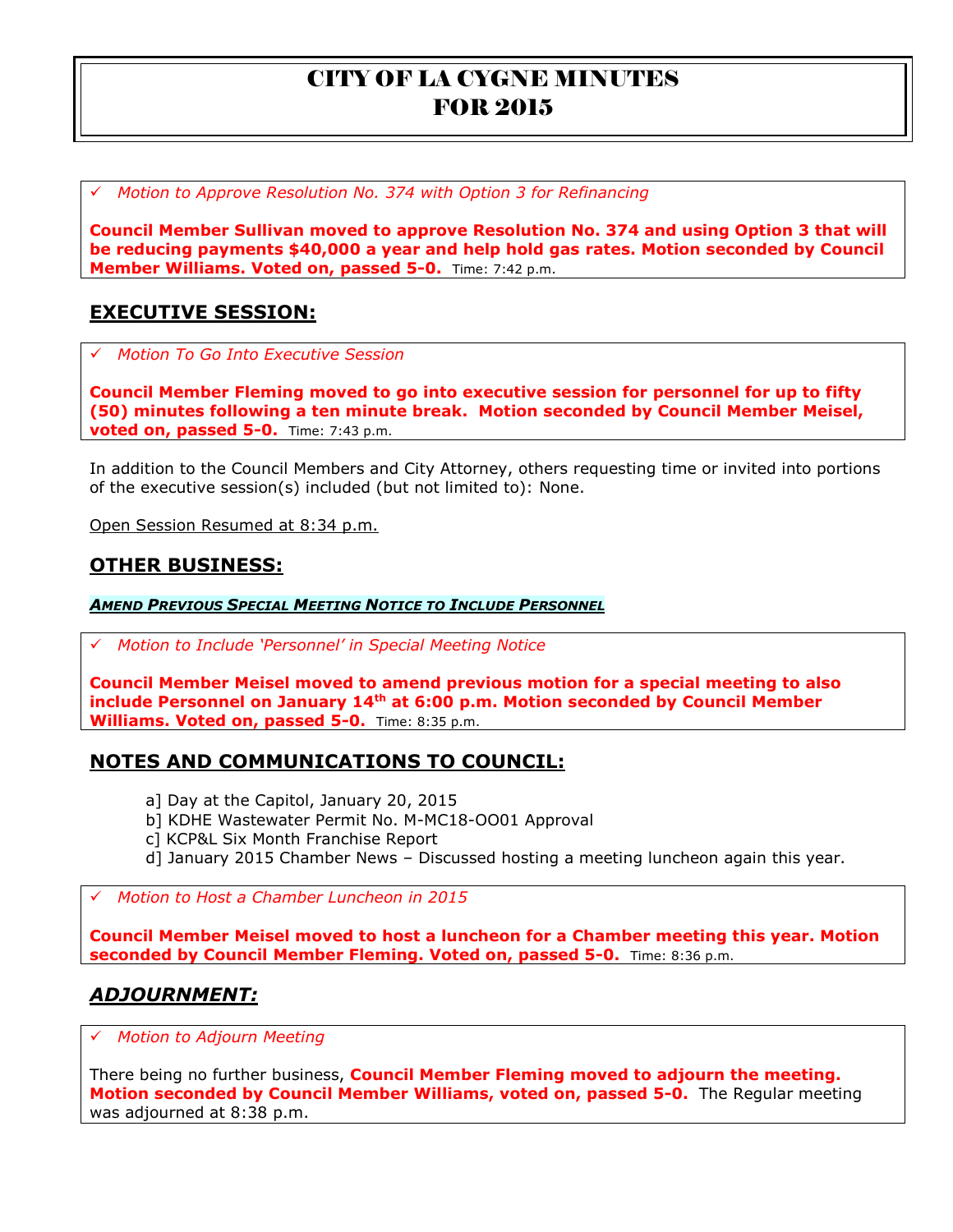I, \_\_\_\_\_\_\_\_\_\_\_\_\_\_\_\_\_\_\_\_\_\_\_\_\_\_\_\_\_\_\_\_\_\_\_\_\_\_\_ La Cygne City Clerk, do hereby declare the (Devona Herrin) above to be true and correct, to the best of my knowledge, and do hereby subscribe my name this 7<sup>th</sup> day of January 2015.

## **END OF January 7, 2015 MEETING.**

**\*\*\*\*\*\*\*\***

## **BEGINNING OF January 14, 2015 SPECIAL MEETING**

# *SPECIAL MEETING:*

The La Cygne City Council met for a Special Meeting on Wednesday, January 14, 2015, at La Cygne City Hall. Council Members present were: Jake Fleming; Gerald Williams; Linda Meisel; Robert Sullivan; and Esther Shields.

Others in attendance included, but not limited to: City Clerk Devona Herrin, Rita Clary with KRWA, Brian Kingsley with BG Consultants, Public Works Superintendent Jim Johnson, and, Fred Meisel.

Mayor Terry Weitman called the special meeting to order at 6:00 p.m.

### *The Purpose of the Special Meeting was called for:*

- Water Project; and,
- ❖ Personnel.

Brian Kingsley, with BG Consultants, was not present at the beginning of the meeting.

### **Personnel**

*Motion For Executive Session for Personnel for Five Minutes*

**Council Member Meisel moved to go into executive session for up to five minutes for personnel. Motion seconded by Council Member Shields, voted on, passed 5-0.** Time: 6:02 p.m.

*Motion to Extend Executive Session for Personnel for Fifteen Minutes*

**Council Member Williams moved to extend executive session for up to fifteen minutes for personnel. Motion seconded by Council Member Shields, voted on, passed 5-0.** Time: 6:08 p.m.

In addition to the Council Members and City Attorney, others requesting time or invited into portions of the executive session(s) included (but not limited to): Public Works Superintendent Johnson.

Open Session Resumed at 6:16 p.m.

BREAK (Waiting for arrival of Brian Kingsley)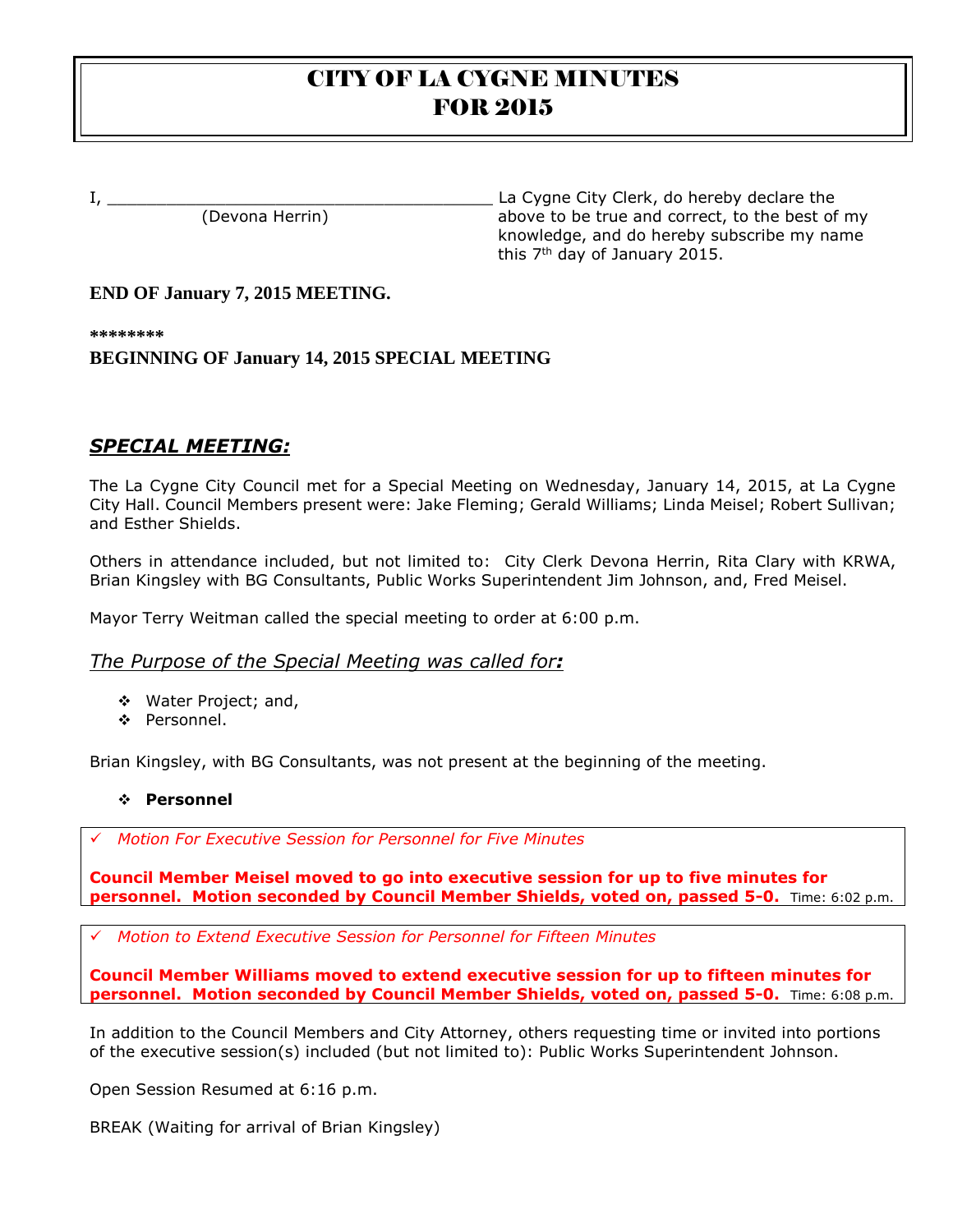*Motion For Break Until Arrival of Brian Kingsley*

**Council Member Fleming moved for a break until the arrival of Brian Kingsley. Motion seconded by Council Member Meisel, voted on, passed 5-0.** Time: 6:17 p.m.

Brian Kingsley, with BG Consultants, arrived at 6:45 p.m.

Open Session Resumed at 6:45 p.m.

#### **Water Project**

Discussed Water Project Update:

- $\uparrow$  Phase 1 is for \$1,504,020 to loop the north storage tank for improved flow and replace 4,100 LF of PVC waterline on East Market Street
- **+** Phase 2 is for all of Phase 1 and to replace the aging water lines throughout town for a total estimated cost of \$6,601,820
- Estimates for average 5,000 gallon user would be \$58.97 and \$78.97 respectively
- Looking at \$20 monthly increase for a 5,000 gallon user on total project
- $\ddot{+}$  Annual loan payment would be \$140,000 on Phase 2
- **Possibly meet with USDA by March 1st for commitment of funds from the National Pool, or their** next round for funding
- $\ddot{\phantom{1}}$  If commit to moving forward with entire project will want to go ahead with design and get total project bid at the same time to help save with costs
- $\ddot{\phantom{1}}$  Funding options during the project phases
- $\downarrow$  USDA does not require prevailing wage rates
- $\downarrow$  Options for how to increase the water base rate &/or the usage rate
- $\ddot{+}$  Has to be bid out no later than 03/01/2016
- $\ddot{\phantom{1}}$  When rate increases will need to be implemented on the customer
- $\ddot{\phantom{1}}$  Small communities more apt to increase water rate than have large base rate
- **F** Review entire city water base rate for commercial vs industrial vs residential
- $\ddotmark$  Final decision to commit to Phase 2 by March or April of this year

*Motion to Pursue Feasibility of Phase 2 for Funding*

**Council Member Williams moved to pursue feasibility for funding for Phase 2. Motion seconded by Council Member Fleming, voted on, passed 5-0.** Time: 7:29 p.m.

- $\ddot{\phantom{1}}$  BG Consultants will have graphs for rate options for next regular council meeting
- Council Member Meisel asked for list of large water users for next meeting
- $\ddot{\phantom{1}}$  Look at making small increases every year and stick to it for future water rates

#### **Personnel**

*Motion For Executive Session for Personnel for Fifteen Minutes*

**Council Member Fleming moved to go into executive session for up to fifteen minutes for personnel. Motion seconded by Council Member Meisel, voted on, passed 5-0.** Time: 7:46 p.m.

Open Session Resumed at 7:56 p.m.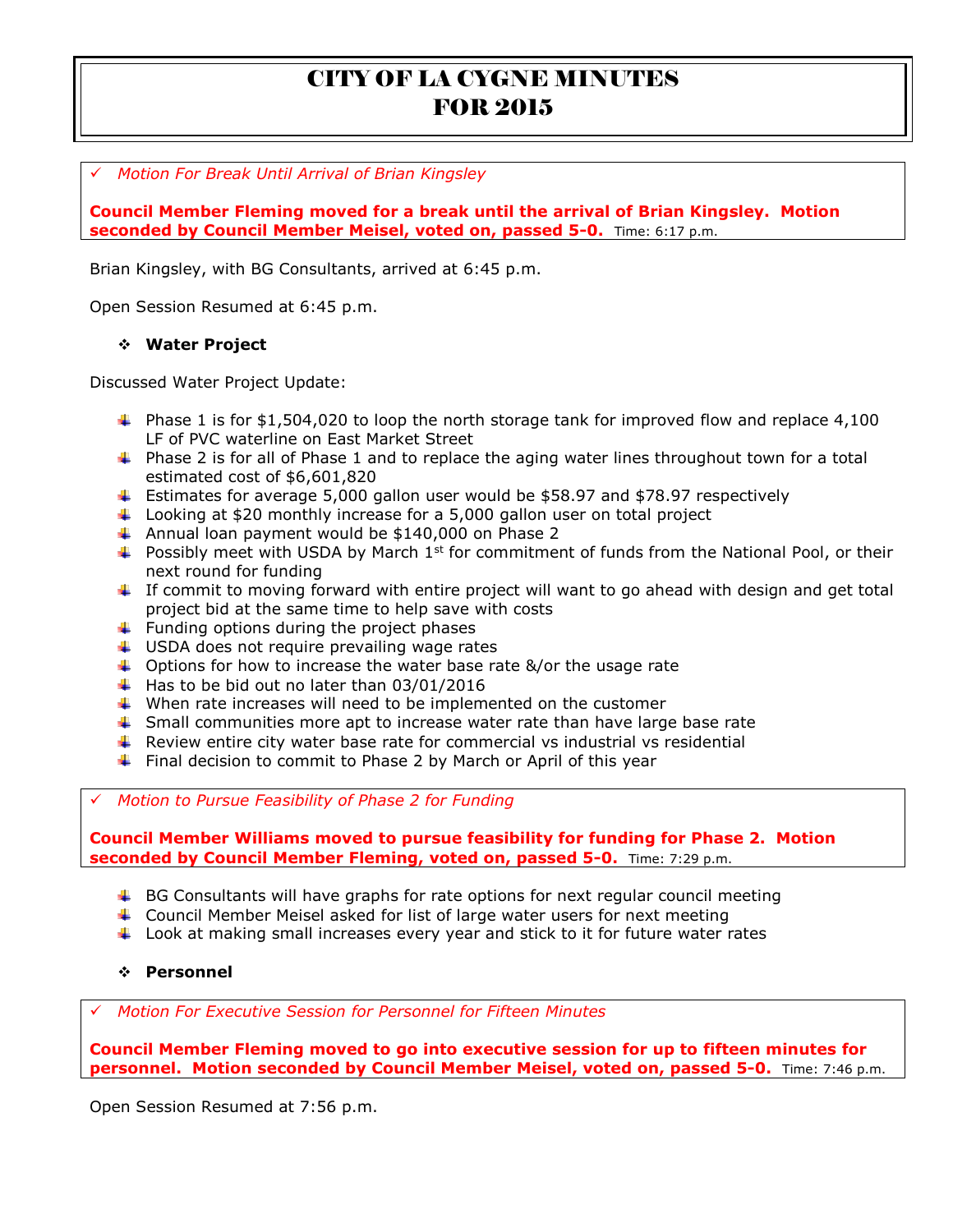#### **Hire Part Time Publics Works Employee – Gary Spears – for \$25 per hour**

*Motion to Hire Gary Spears for Part Time Public Works Employee with Limited Working Hours*

**Council Member Meisel moved to hire Gary Spears for part time public works employee as needed for \$25.00 per hour with maximum ten hours per pay period unless extended hours approved by mayor, or Council Members Fleming or Williams. Motion seconded by Council Member Shields, voted on, passed 5-0.** Time: 7:57 p.m.

# *ADJOURNMENT:*

#### *Motion to Adjourn Meeting*

There being no further business, **Council Member Fleming moved to adjourn the meeting. Motion seconded by Council Member Meisel, voted on, Passed 5-0.** The Special meeting was adjourned at 7:58 p.m.

I, \_\_\_\_\_\_\_\_\_\_\_\_\_\_\_\_\_\_\_\_\_\_\_\_\_\_\_\_\_\_\_\_\_\_\_\_\_\_\_ La Cygne City Clerk, do hereby declare the (Devona Herrin) above to be true and correct, to the best of my knowledge, and do hereby subscribe my name this 14th day of January 2015.

### **END OF January 14, 2015 SPECIAL MEETING.**

**\*\*\*\*\*\*\*\* BEGINNING OF January 21, 2015 MEETING**

## *REGULAR MEETING:*

The La Cygne City Council met on Wednesday, January 21, 2015, at La Cygne City Hall. Council Members present were: Jake Fleming; Linda Meisel; Robert Sullivan; Esther Shields; and Gerald Williams. Absent: Mayor Terry Weitman.

Others in attendance included, but not limited to: City Clerk Devona Herrin; City Attorney John Sutherland; Police Chief Tate West; Public Works Superintendent Jim Johnson; Allyson James; Dawn Waisner; Mike VanVlack; LeRoy Turpen; Danny Curtis; Jade Walker; and Fred Meisel.

Council President Meisel called the meeting to order at 7:00 p.m. Allyson James lead the Pledge of Allegiance.

### *MAYOR'S COMMENTS:*

 $\checkmark$  None

# *CONSENT AGENDA:*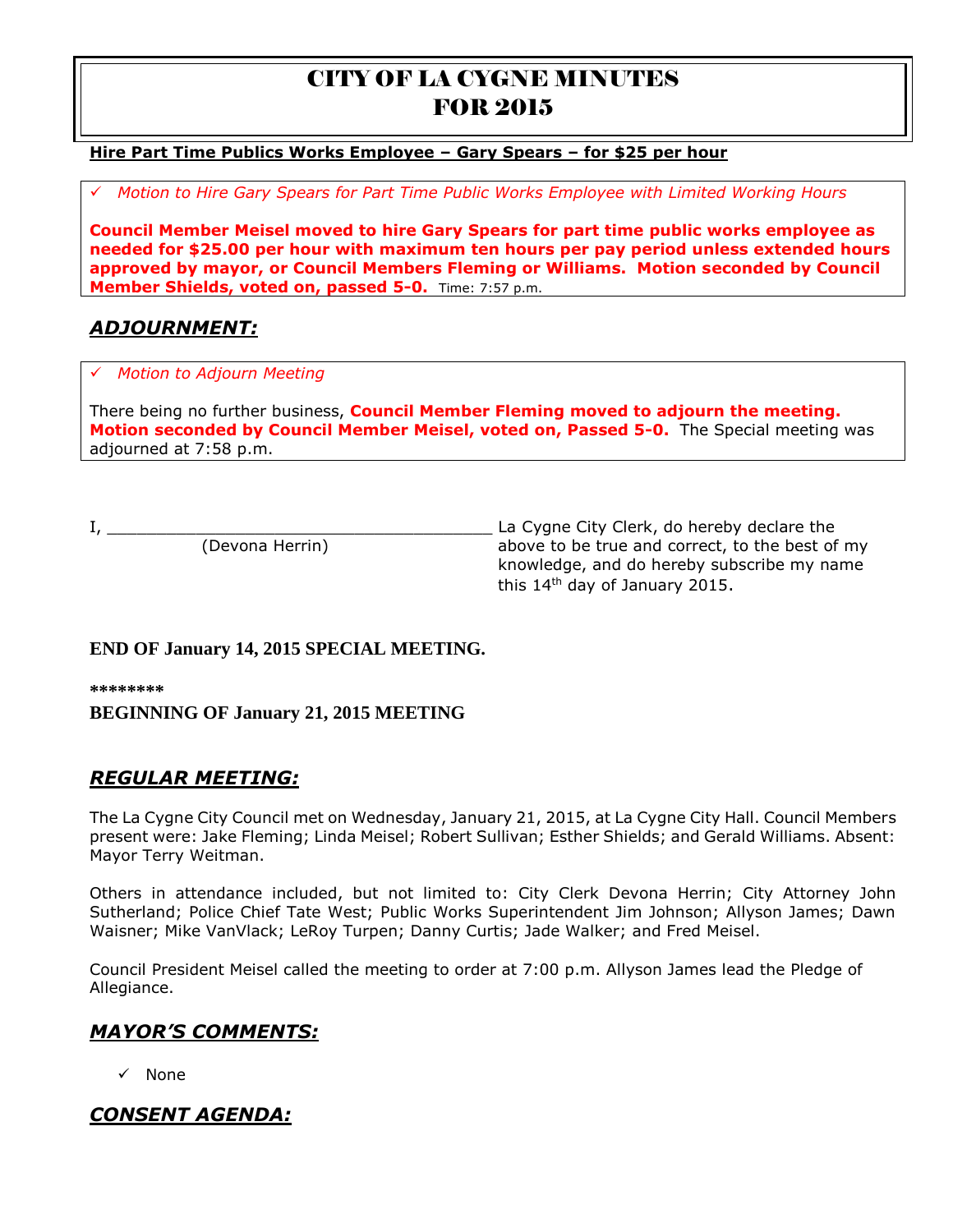*Motion to Approve Consent Agenda*

**Council Member Shields moved to approve the consent agenda which consisted of:** Minutes of January 7, 2015 Regular City Council Meeting; Minutes of January 14, 2015 Special City Council Meeting; December 2014 Treasurer's Report; December 2014 Budget Report; 4 th Quarter 2014 Financial Statement; Annual 2014 Financial Statement; Check Register: January 8 - 21, 2015. **Motion seconded by Council Member Williams, voted on, passed 5-0.** Time: 7:02 p.m.

# *DISCUSSION FROM THE FLOOR:*

*WAIVE COMMUNITY BUILDING FEE FOR BOY SCOUTS GARAGE SALE*

### **WAIVE ANY BUILDING PERMIT FEES FOR BOY SCOUTS' RECYCLING CAN CAGE AT 413 S BROADWAY**

Dawn Waisner asked if the city would again waive the Community Building fee for the Boy Scouts to hold a Garage Sale in the building from set up date of April 26<sup>th</sup> to clean up date of May 3<sup>rd</sup>. City Clerk verified dates were available.

Dawn Waisner asked if the city would consider waiving any permit fees for moving the recycling can cage from its existing location off Market Street to 413 S Broadway. Another Boy Scout unit is going to take it on as a fundraiser. Codes Officer West will check to see if any fees would apply. City Council Member Shields asked if it would help to have any monetary donations left at city hall to be passed on to the Boy Scouts. With the new leadership Dawn Waisner was unsure.

*Motion to Waive Community Building Fee for Boy Scouts' Garage Sale April 26th thru May 3rd* 

**Council Member Shields moved to waive the Community Building fee for the Boy Scouts to hold their garage sale from April 26th thru May 3rd. Motion seconded by Council Member Sullivan. Voted on, passed 5-0.** Time: 7:05 p.m.

*Motion to Waive Permit Fees, if any, for Boy Scouts Recycling Can Cage at 413 S Broadway* 

**Council Member Williams moved to waive any fees for the Boy Scouts to move the Recycling Can Cage to 413 S Broadway. Motion seconded by Council Member Fleming. Voted on, passed 5-0.** Time: 7:07 p.m.

### *JADE WALKER REGARDING PAVING ALLEY BEHIND CAR WASH ON 4TH STREET*

Jade Walker, with Sudsy Swan Car Wash at 104 N 4<sup>th</sup>, inquired if the city would approve paving the alley behind the car wash to south abutting exit at Market Street, for approximately 168 feet. The plans would include 4" concrete pavement using state approved concrete; and, will maintain the pavement if there are any problems.

Discussed the following:

- $\leftarrow$  City utilities are in the alley
- $\ddot{+}$  Maintenance agreement to include utility repairs
- $\ddot{*}$  Waive Building Permit fee as mutual benefit
- $\frac{1}{2}$  Survey of city's alley property to ensure work done in correct area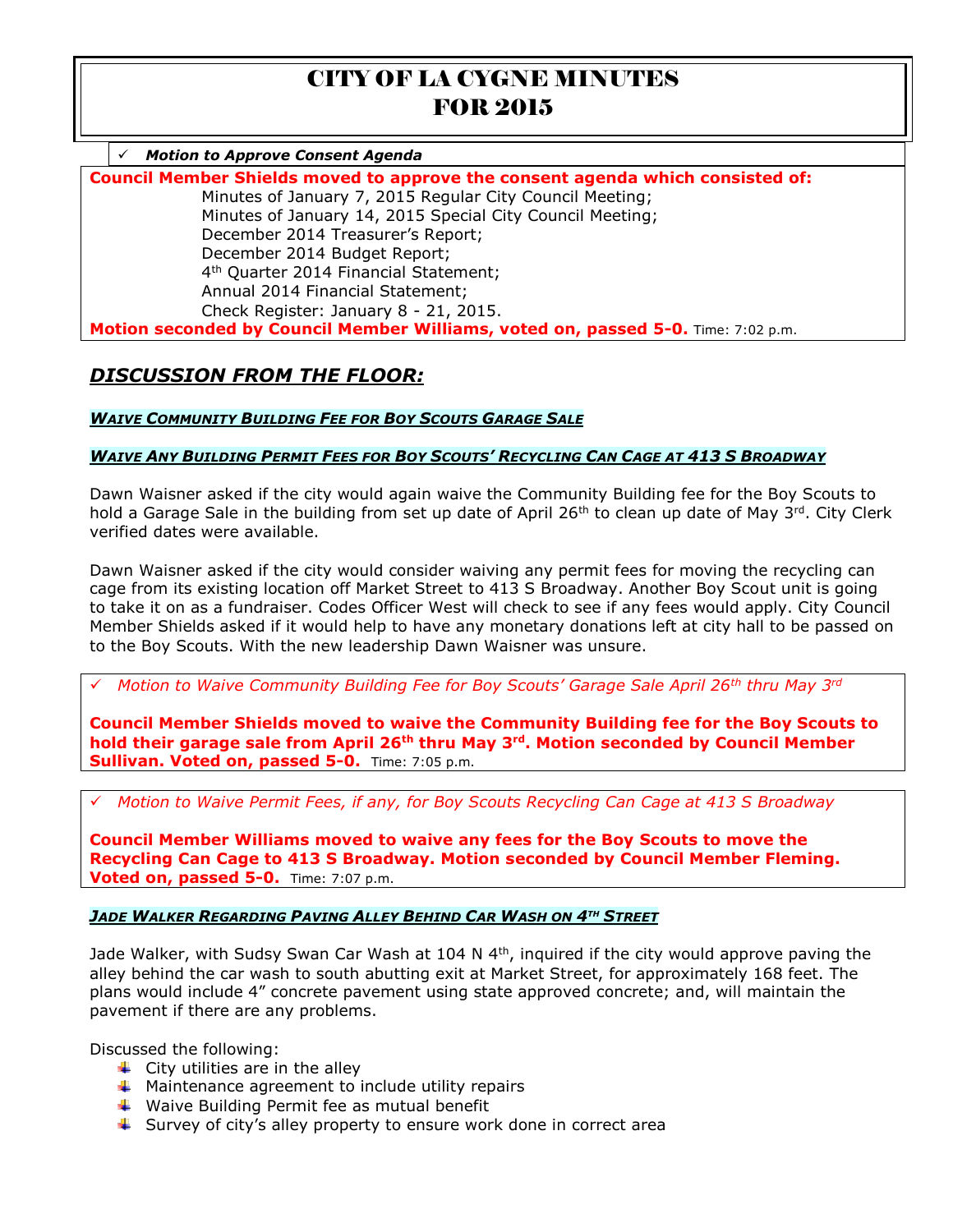- $\ddotmark$  Surface area at current level or below for drainage
- $\ddot{\phantom{1}}$  Variance for no curbing since being an alley way
- $\ddot{*}$  Written specifics and letter of understanding

Codes, Public Works, and Mr. Walker will work on details and then get legal verbiage for written agreement.

#### *BREAK*

*Motion to Recess for Five Minutes*

**Council Member Shields moved to recess for up to five minutes. Motion seconded by Council Member Sullivan. Voted on, passed 5-0.** Time: 7:15 p.m.

Council Member Williams left the meeting.

Open Session Resumed at 7:17 p.m.

#### *JADE WALKER REGARDING WATER PRESSURE ISSUES WITH NEW CAR WASH*

Jade Walker, with Sudsy Swan Car Wash at 104 N  $4<sup>th</sup>$ , inquired as to being able to obtain adequate water volume for automatic car wash bay.

Discussed:

- **I** Inside bay requires 55 lbs of pressure and city has max of 42 lbs, per Jim Johnson
- $\uparrow$  Remedy somewhat with holding tank to hold pressure
- $\downarrow$  Use of variable drive pump, per Brian Kingsley
- $\pm$  Take a 4" line the two-hundred feet from the 8" line on Market Street back to the car wash with its own individual line
- $\uparrow$  B G Consultants will add the needs of the business into the updated water line project

### *DAWN WAISNER INQUIRING ABOUT CONDITION OF NOW VACANT SYD'S STORE*

Dawn Waisner asked as a nearby resident of the now vacant Syd's store on Market Street if anything was happening to avoid rodents from items being left an extended period of time in the store. Codes Officer West reported he had been working with the bank that manages the loan for the company that has the lien on the contents and right now there are still no problems with rodents as it has been recently inspected. The bank has been working on a solution.

Linda Meisel presented Jake Fleming with a birthday card and best wishes for a great year.

## *SPECIAL PROJECTS:*

#### *WATER PROJECT UPDATE*

Brian Kingsley, with BG Consultants, congratulated the city for receiving the CDBG grant for the first phase of the city's water distribution project.

Handouts were distributed for Rate Structure Evaluations for funding the entire project of Phase I and Phase II if additional grant funding becomes available for Phase II.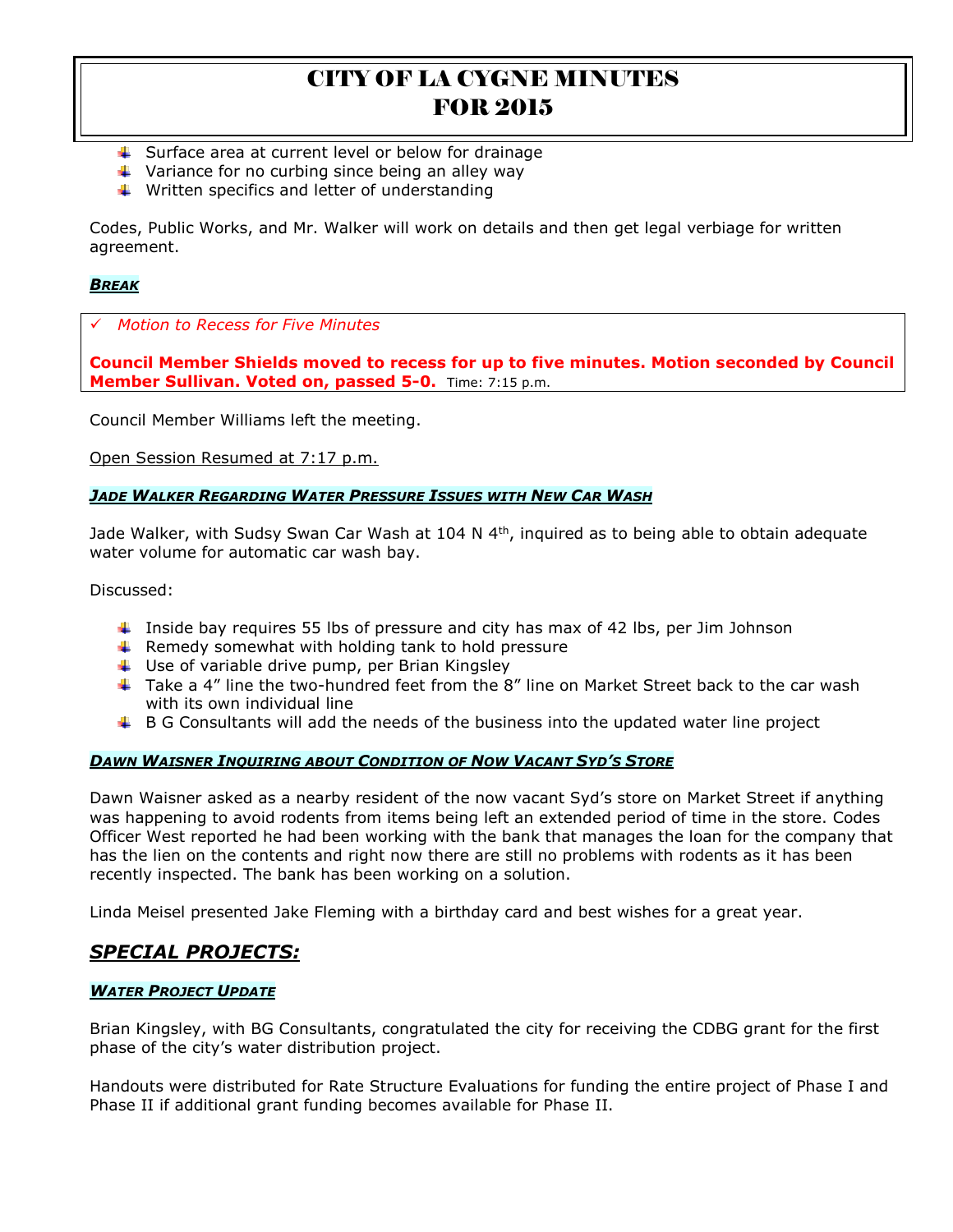Reviewed:

- **Existing and four options for an additional \$11,700 monthly revenue for loan payments**
- $\ddot{\phantom{1}}$  These options include first 1,000 gallons of water used
- $\ddot{\phantom{1}}$  The city's residential users are mostly 5,000 gallons or less a month
- $\ddot{\phantom{1}}$  City's numbers are below the average water usage per capita
- $\downarrow$  Commercial rates are the same as the residential
- $\ddot{\bullet}$  Only nine larger water meters have an adjusted base rate for the meter size
- $\ddot{+}$  Reaching out for input from the community prior to making a decision
- $\downarrow$  20 meters were missing from the graph
- $\ddot{ }$  State average households have population of 3.7
- $\uparrow$  Address rate options between residential versus commercial versus multiple homes rates
- **KRWA** might have some compiled info on dealing with standard rate charges per type of customer
- Lowering base rate by eliminating the first 1,000 gallons from the base rate
- $\ddotmark$  Need to first review reasonable rate options by type of use

Brian Kingsley offered to pass on the excel program for the city to work with changing rate options from what was presented to see how it would affect the total revenue needed to meet debt service.

*Motion to Hold a Workshop on February 4th at 5:30 p.m. for the Water Project* 

**Council Member Sullivan moved to schedule a Workshop on February 4th at 5:30 p.m. for water rate structures for the Water Project. Motion seconded by Council Member Fleming. Voted on, passed 4-0.** Time: 7:53 p.m.

City will be attending a USDA meeting in Topeka sometime next week and there is the possibility of more than two council members attending depending on the date set by USDA.

# *REPORTS OF CITY OFFICERS:*

#### **CITY ATTORNEY – JOHN SUTHERLAND**

None.

#### **POLICE DEPARTMENT – CHIEF TATE WEST**

Reported on the following:

- 5. Department Report:
	- $\downarrow$  6 citations
	- **↓** No Codes Enforcement
	- $\downarrow$  No Animals in Pound
- 6. 2014 Year End Report:
	- $\overline{\phantom{a}}$  Court Cases 220
	- $\downarrow$  Tickets 317
	- Case Reports 105
	- $\leftarrow$  Court Revenue  $$51,695.33$
	- $\textcolor{red}{\bigstar}$  Revenue exceeding budget \$15,257.83
	- **Expenses Under Budget**  $$30,791.60$  **(projected under budget for 2015 revenues)**
- 7. Dwelling on Market Street with Trash Bags on Front Porch Council Member Sullivan inquired as to status of cleanup of the trash bags on the front porch of dwelling on Market Street. Codes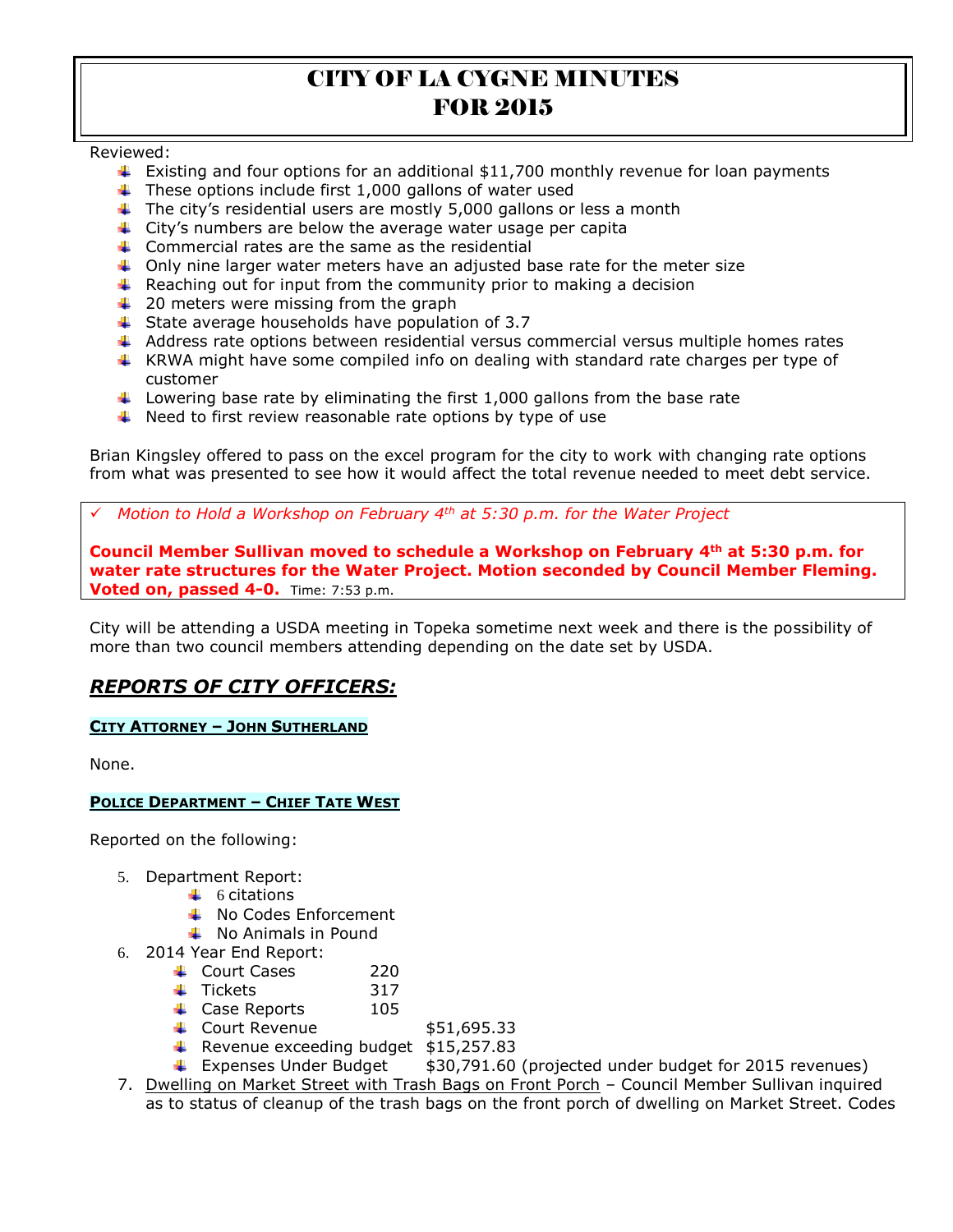Officer West reported they are items to be returned to the house in another three weeks after fumigation is complete.

8. Complaints of Vehicles Pulling Out of Casey's – Council President Meisel reported she had been receiving complaints of vehicles not stopping prior to pulling out onto 4<sup>th</sup> Street as they are leaving Casey's with several near accidents from on-coming traffic having to get stopped for vehicles not yielding. Officers will increase enforcing traffic yield in that area. On the state highway exit it is a state law you have to stop prior to pulling out from any private drive or road.

#### **PUBLIC WORKS DEPARTMENT – SUPERINTENDENT JIM JOHNSON**

Reported on the following:

9. The electrician has ordered the lights for the outside of the water plant.

#### **FIRE CHIEF – DAN NASALROAD**

None

### **CITY CLERK – DEVONA HERRIN**

Reported the following:

- 2. Tax Exempt Status for 116 N Broadway received.
- 3. KMIT Launches Job Analysis Program discussed will get information when available for city to review for use.

## *COUNCIL COMMITTEE REPORTS:*

### *PARK*

A porta let at the park needs attention. Council Member Sullivan will alert the Park Board at tomorrow night's meeting.

# *SPECIAL COMMITTEE REPORTS:*

### *EMERGENCY MANAGEMENT*

None.

## *UNFINISHED BUSINESS:*

#### *USDI RETAINER AGREEMENT*

City Clerk Herrin reported the individual service rates for work done had changed for USDI effective the first of 2015 and the city's agreement does not begin until February 1, 2015. Presented updated USDI Retainer Agreement for approval.

*Motion to Accept USDI Retainer Agreement*

**Council Member Fleming moved to accept USDI retainer agreement. Motion seconded by Council Member Sullivan. Voted on, passed 4-0.** Time: 8:16 p.m.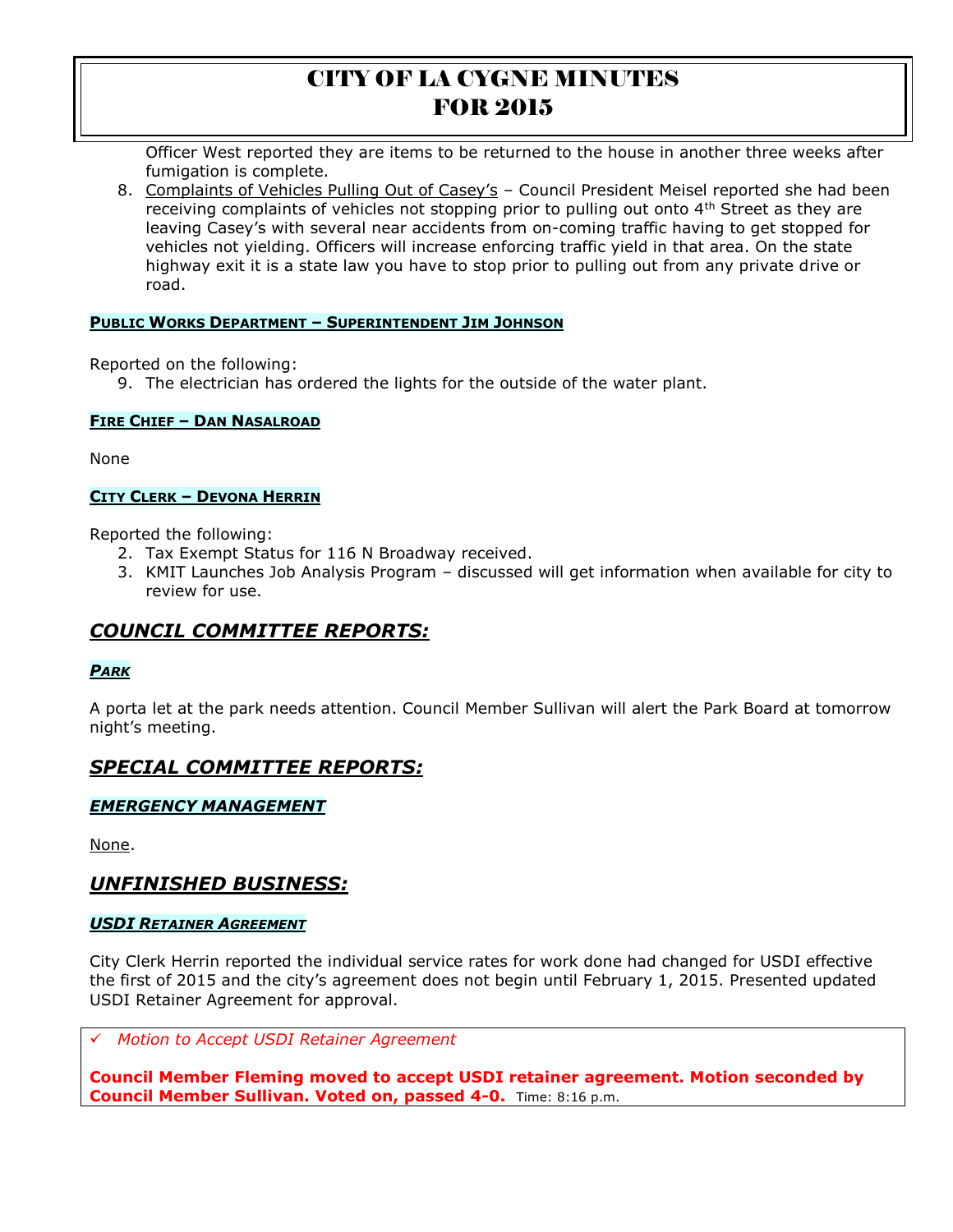## *NEW BUSINESS:*

#### *CITY CLERK'S SPRING CONFERENCE, MARCH 11-13, WICHITA*

*Motion to Approve City Clerk Herrin to attend City Clerk's Spring Conference*

**Council Member Shields moved to approve City Clerk Herrin to attend the annual Clerk's Conference in March in Wichita. Motion seconded by Council Member Meisel. Voted on, passed 4-0.** Time: 8:17 p.m.

#### *KRWA ANNUAL CONFERENCE ATTORNEY'S FORUM, MARCH 24TH , WICHITA, KS*

*Motion to Approve City Attorney Sutherland to Attend KRWA Attorney's Forum* 

**Council Member Fleming moved to approve City Attorney Sutherland attending the KRWA Annual KRWA Attorney's Forum on March 24th in Wichita. Motion seconded by Council Member Sullivan. Voted on, passed 3-1(No-Meisel).** Time: 8:19 p.m.

## **EXECUTIVE SESSION:**

*Motion To Go Into Executive Session*

**Council Member Fleming moved to go into executive session for personnel for up to fifteen (15) minutes. Motion seconded by Council Member Shields, voted on, passed 4-0.** Time: 8:20 p.m.

In addition to the Council Members and City Attorney, others requesting time or invited into portions of the executive session(s) included (but not limited to): Public Works Superintendent Johnson.

Open Session Resumed at 8:37 p.m.

### **OTHER BUSINESS:**

#### *UPDATE ON GAS USAGE FOR CITY*

City Clerk Herrin reported the city was currently working on some discrepancies between Panhandle's gas reading usage and the city's meter just beside Panhandles. Do not have any final answer's at this time.

#### *PUBLIC WORKS EMPLOYEE SEARCH*

Council President Meisel reported the Employee Relations Committee members, Shields and Williams, and Public Works Superintendent Johnson would be setting up three interviews for next week.

### **NOTES AND COMMUNICATIONS TO COUNCIL:**

- a] KRWA Annual Conference
- b] KDOT's Linn County Projects for January 2015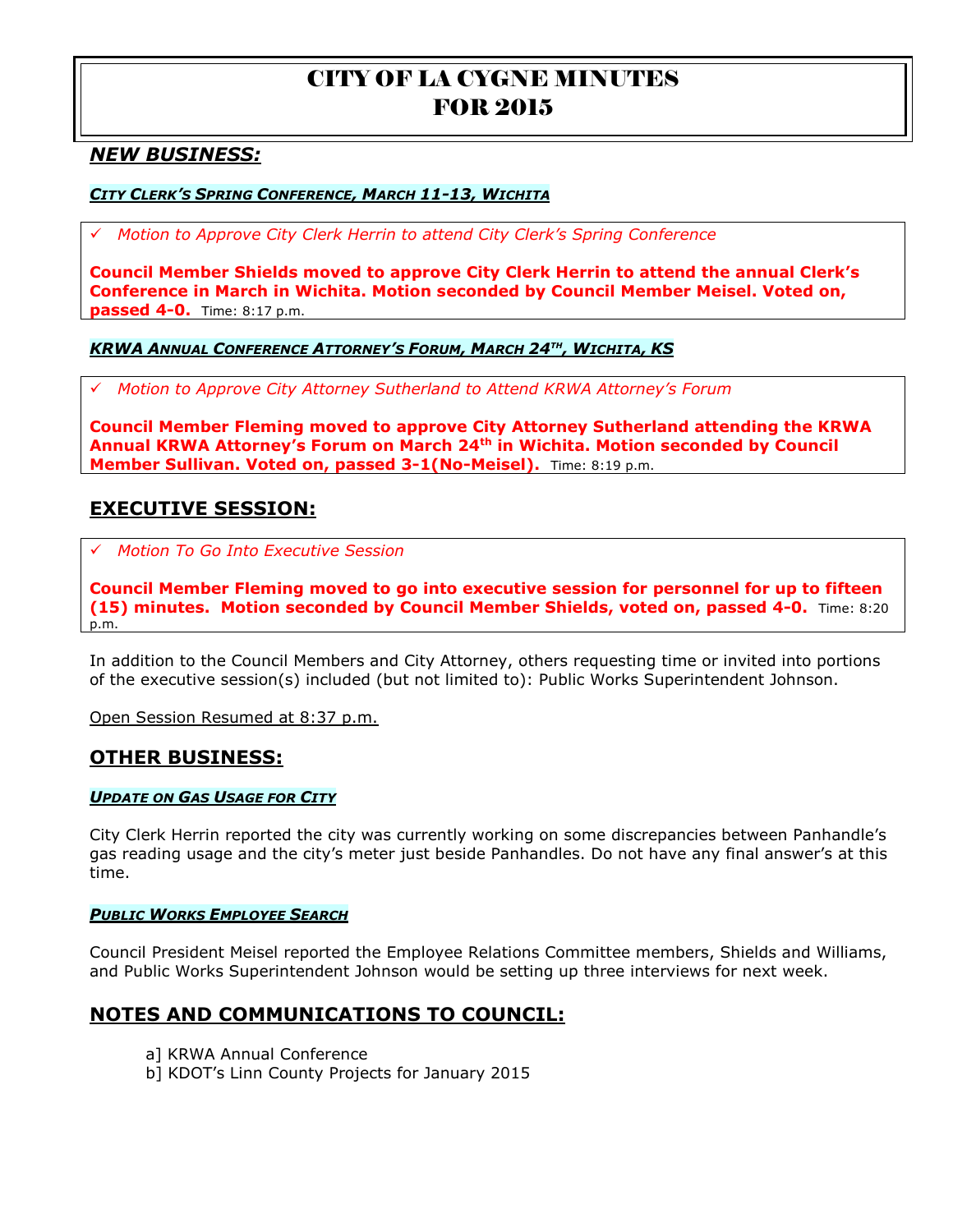# *ADJOURNMENT:*

### *Motion to Adjourn Meeting*

There being no further business, **Council Member Shields moved to adjourn the meeting. Motion seconded by Council Member Sullivan, voted on, passed 4-0.** The Regular meeting was adjourned at 8:43 p.m.

I, \_\_\_\_\_\_\_\_\_\_\_\_\_\_\_\_\_\_\_\_\_\_\_\_\_\_\_\_\_\_\_\_\_\_\_\_\_\_\_ La Cygne City Clerk, do hereby declare the above to be true and correct, to the best of my knowledge, and do hereby subscribe my name this  $21^{st}$  day of January 2015.

## **END OF January 21, 2015 MEETING.**

**\*\*\*\*\*\*\*\***

## **BEGINNING OF February 04, 2015 MEETING**

# *REGULAR MEETING:*

The La Cygne City Council met on Wednesday, February 04, 2015, at La Cygne City Hall. Council Members present were: Jake Fleming; Linda Meisel; Robert Sullivan; Esther Shields; and Gerald Williams. Absent: Mayor Terry Weitman.

Others in attendance included, but not limited to: City Clerk Devona Herrin; City Attorney John Sutherland; Police Chief Tate West; Public Works Superintendent Jim Johnson; Danny Curtis; Jerome Mitzner; Larry Kleeman; Stefanie Cope; and Fred Meisel.

Council President Meisel called the meeting to order at 7:00 p.m. Jerome Mitzner lead the Pledge of Allegiance.

## *MAYOR'S COMMENTS:*

 $\checkmark$  None

## *CONSENT AGENDA:*

*Motion to Approve Consent Agenda*

**Council Member Williams moved to approve the consent agenda which consisted of:** Minutes of January 21, 2015 Regular City Council Meeting; Check Register: January 22 – February 4, 2015. **Motion seconded by Council Member Fleming, voted on, passed 5-0.** Time: 7:01 p.m.

# *DISCUSSION FROM THE FLOOR:*

*NONE*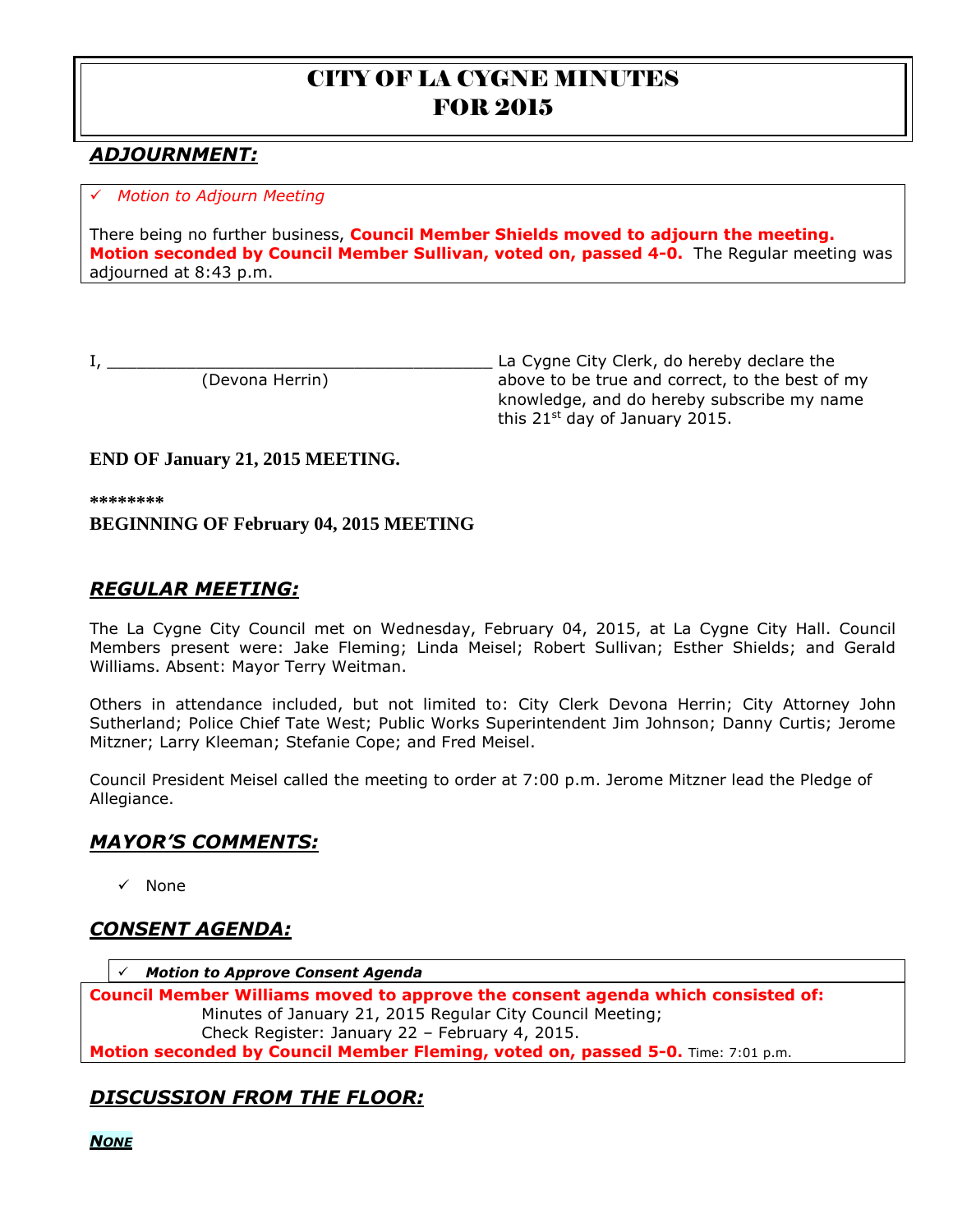## *SPECIAL PROJECTS:*

#### *WATER PROJECT UPDATE*

Council President Meisel reported the City Clerk and she had attended the USDA meeting last Friday, January 30<sup>th</sup>, with Brian Kingsley from BG Consultants in Topeka. The city council discussed rate options during the workshop for covering the expense of the distribution lines. Nothing new.

#### *GAS BOND REFINANCING*

Larry Kleeman, with CityCode, distributed handouts for the General Obligation Natural Gas Refunding Bonds Series 2015A. The handouts covered the existing debt service and the bids received for refinancing the bonds with an extended maturity date from May 2021 to October 2023.

Reviewed:

- $\ddot{\bullet}$  Five bids received
- Cooper Malone was the lowest Average Net Interest Rate Bidder at 1.894% for total interest of \$60,337.50. (Current interest rate was 3.2 – 4.25%)
- $\ddot{\phantom{1}}$  The city's annual debt service has been lowered
- Interest rates were low enough to realize a savings even extending  $2\frac{1}{2}$  years.

#### *RESOLUTION NO. 375, TAX AND SECURITIES COMPLIANCE PROCEDURES*

Explained the need to pass a resolution adopting Federal requirements for Tax and Securities Compliance Procedures.

*Motion to Approve Resolution 375, Tax & Securities Compliance Procedures* 

**Council Member Williams moved to approve Resolution No. 375 regarding Tax and Securities Compliance Procedures. Motion seconded by Council Member Shields. Voted on, passed 5-0.** Time: 7:09 p.m.

#### *CITY ADMINISTRATIVE POLICY NO. 26, TAX AND SECURITIES COMPLIANCE PROCEDURES*

*Motion to Approve Administrative Policy No. 26, Tax & Securities Compliance Procedures* 

**Council Member Williams moved to approve Administrative Policy No. 26 pertaining to Tax and Securities Compliance Procedures. Motion seconded by Council Member Shields. Voted on, passed 5-0.** Time: 7:10 p.m.

#### *ACCEPT LOW BID FOR REFINANCING NATURAL GAS BONDS SERIES 2015A*

*Motion to Approve Low Bid from Cooper Malone for Refinancing Gas Bond Series 2015A* 

**Council Member Sullivan moved to approve the low bid from Cooper Malone for refinancing the gas bonds. Motion seconded by Council Member Williams. Voted on, passed 5-0.** Time: 7:10 p.m.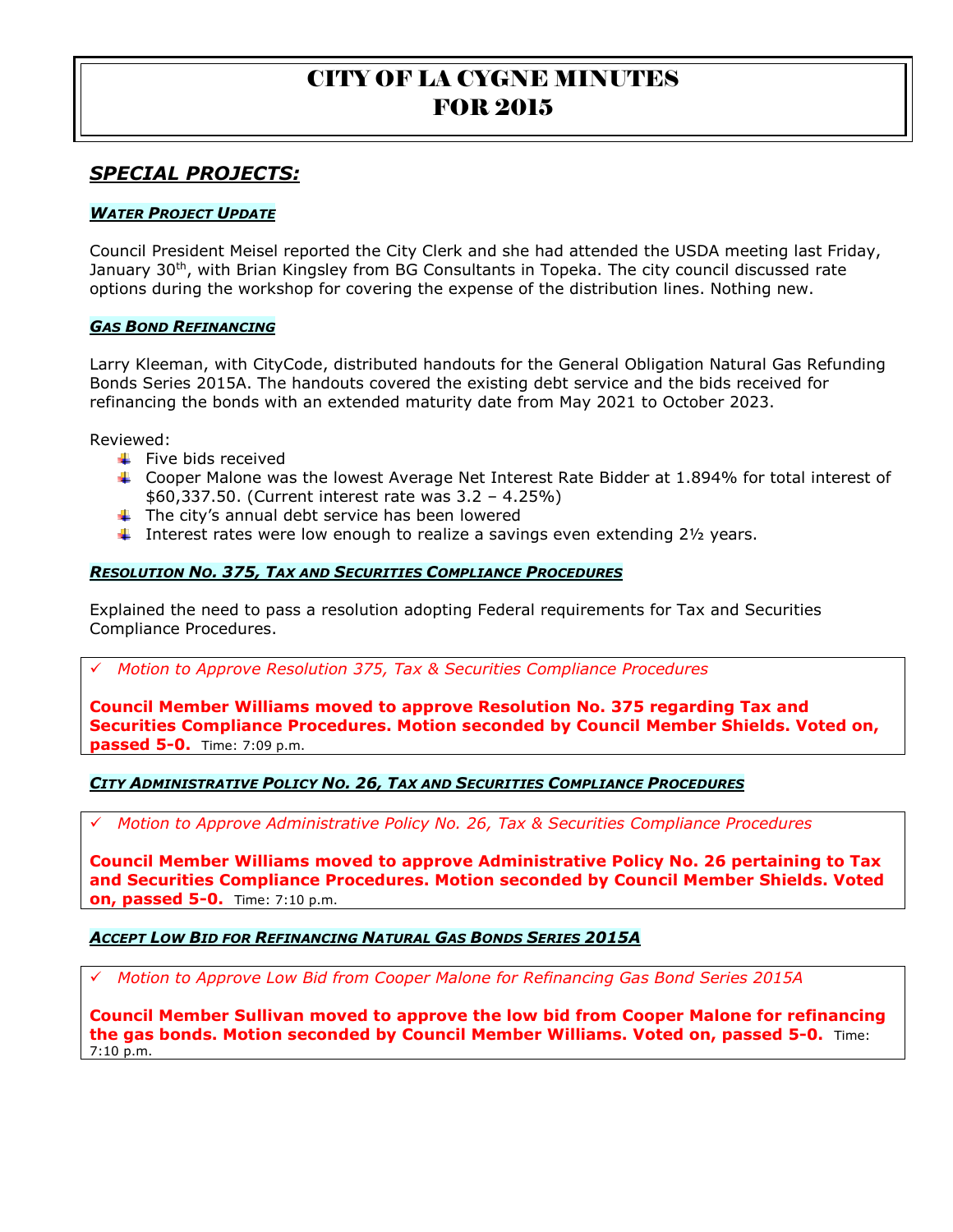#### *ORDINANCE NO. 1430, AUTHORIZES ISSUANCE OF GAS REFUNDING BONDS*

*Motion to Approve Ordinance No. 1430, Authorizing Issuance of Gas Refunding Bonds* 

**Council Member Williams moved to approve Ordinance No. 1430 authorizing and providing for the issuance of the bonds. Motion seconded by Council Member Fleming. Voted on, passed 5-0.** Time: 7:10 p.m.

#### *RESOLUTION NO. 376, PROVIDES DETAILS OF THE GAS BONDS*

*Motion to Approve Resolution 376, Providing Details of the Gas Bonds* 

**Council Member Williams moved to approve Resolution No. 375 prescribing the form and details of the bonds. Motion seconded by Council Member Sullivan. Voted on, passed 5-0.**  Time: 7:11 p.m.

## *COUNCIL PRESIDENT'S COMMENTS:*

 $\checkmark$  Reported the candidates filed for the open city positions were: Bob Sullivan for mayor; and, Jerome Mitzner, Danny Curtis, and Mike VanVlack for the two open council member positions. Encouraged everyone to get out and vote in the April election.

## *REPORTS OF CITY OFFICERS:*

#### **CITY ATTORNEY – JOHN SUTHERLAND**

None.

#### **POLICE DEPARTMENT – CHIEF TATE WEST**

Reported on the following:

- 9. Department Report:
	- $\downarrow$  3 citations
		- $\downarrow$  No Codes Enforcement
		- $\ddot{\bullet}$  Two dogs, both claimed
- 10. Alley and Water Line Behind Car Wash on  $4<sup>th</sup>$  Street Continuing to work on the alley agreement to be hard surfaced and the required sized water line. As of now placing the car wash water line in the alley and then they will be hard surfacing over it with a drive over meter lid. The actual water meter will be off of north side of Market Street in alley.
- 11.Children Playing Signs Received a request from an individual running a day care for children playing signs. Since the request she has been informed the signs do not change the regulatory use area. Discussed the individual could place the standing day care people signs in her own yard.
- 12. Pending Kansas Legislature Regarding Body Cameras without Funding Council Member Sullivan asked what kind of an impact it would be on the city if the Legislature mandated the use of body cameras for all police officers. Police Chief West responded there were several inexpensive cameras currently available, just some were poor devices in different lighting. The issue will be storage of data, how long it will be required to be stored, and KORA on requests for certain data. There is also talks of federal grants but nothing yet.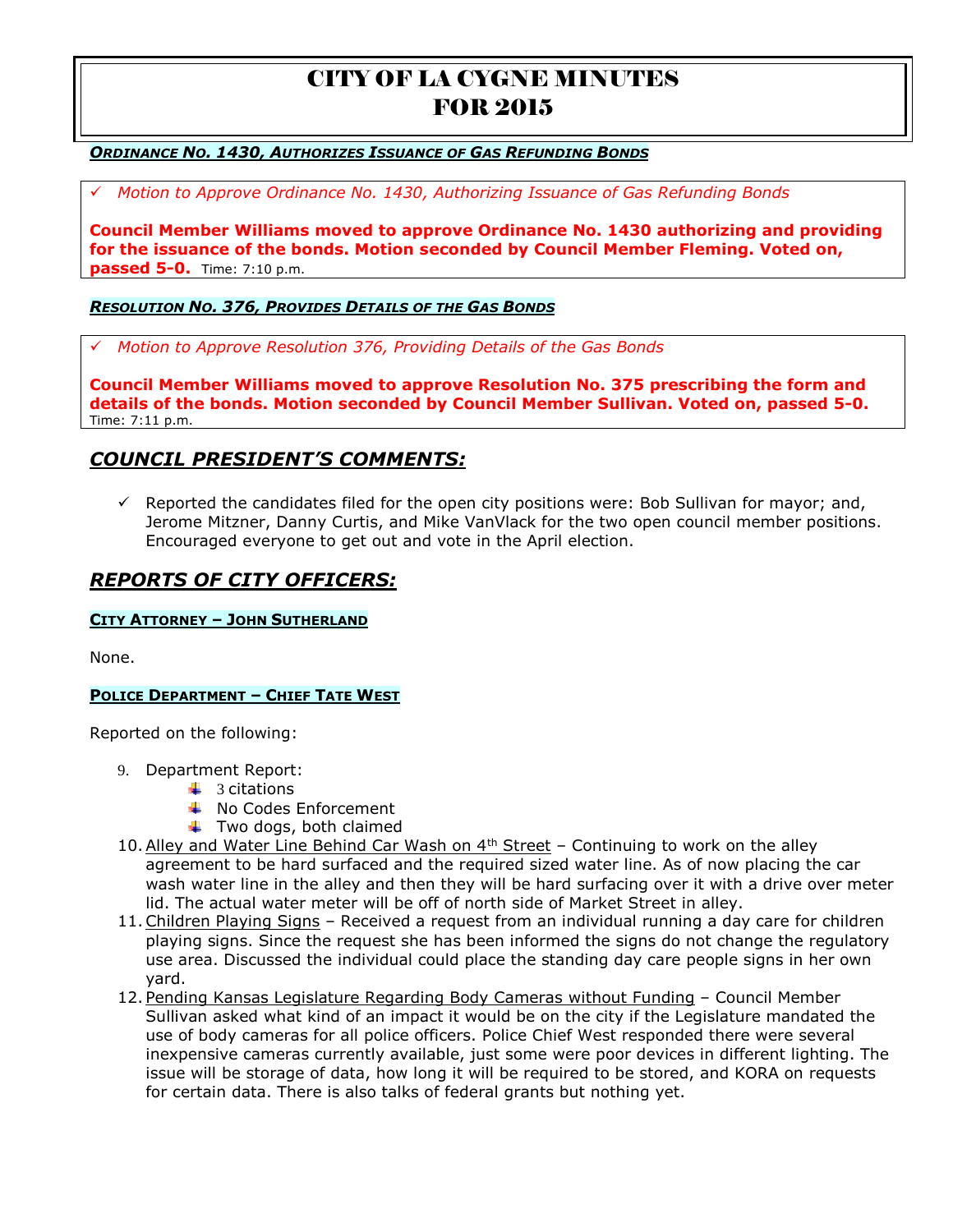#### **PUBLIC WORKS DEPARTMENT – SUPERINTENDENT JIM JOHNSON**

Reported on the following:

- 10. The electrician installed one light (at water plant) and now it is not working after a few days. The electrician is now looking into the cause of this current problem.
- 11. Had two water line breaks in the last two weeks.
- 12. Meeting with USDI next Monday morning to review the Cathodic Protection concerns the FCC inspector wanted addressed. Have continued to monitor this area since the annodes were put in place at the bridge further north (on gas line) and the numbers have continued to improve without making any more changes in the area by the Prairie View High School.
- 13. Learned after the last meeting that public works has not been changing out 25 water meters a year. At this time with the pending major distribution project would like to just fix the ones we know are not working correctly as within the next two years the project will have all the meters replaced. Council concurred.
- 14.Checked the city's gas meter that is right beside Panhandle's and it was in good shape on the day it was checked. Still checking gas readings each week.
- 15. Installed seven gas meters this last week. Received 16 rebuilt gas meters and have been using those.
- 16.Council Members Shields and Williams, along with Jim interviewed two individuals for the Public Works employee position last week.
- 17.Council Member Sullivan asked what light had been replaced. Jim reported it was the one by the front door of the water plant; it may be the wiring at the water plant as it is not good.

#### **FIRE CHIEF – DAN NASALROAD**

None

#### **CITY CLERK – DEVONA HERRIN**

None

## *COUNCIL COMMITTEE REPORTS:*

#### *CEMETERY*

Public Works Johnson reported there are a couple of fresh graves that have sunk in the ground and it is currently too soft right now to get a load of dirt to them.

# *SPECIAL COMMITTEE REPORTS:*

### *EMERGENCY MANAGEMENT*

None.

## *UNFINISHED BUSINESS:*

None.

## *NEW BUSINESS:*

#### *MID-AMERICA NUTRITION PROGRAM, MARCH FOR MEALS-COMMUNITY CHAMPIONS WEEK*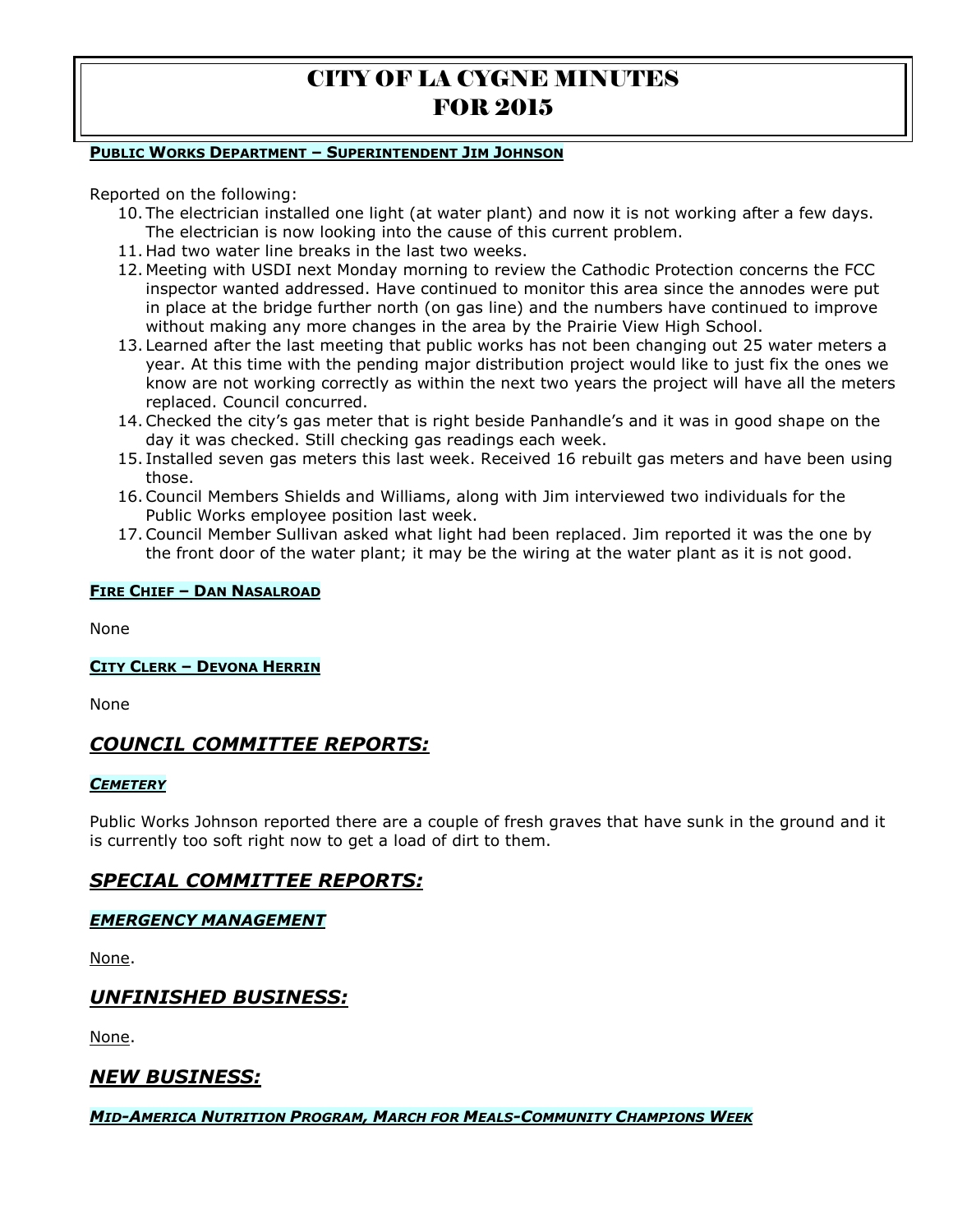Council Member Shields reported she had been approached as a city council representative to deliver meals on wheels for the week in March that had been set aside to help raise awareness by these city officials delivering the meals the week of March 16 – March 20, 2015. She has signed up to deliver that week and would appreciate anyone else who would like to help.

### *2015 MUNICIPAL COURT CLERKS CONFERENCE, MARCH 27TH , TOPEKA*

*Motion to Approve Regina Reynolds Attending the Court Clerks' Conference, March 27th*

**Council Member Shields moved to approve Regina Reynolds to attend the Court Clerks' Conference on March 27th in Topeka. Motion seconded by Council Member Fleming. Voted on, passed 5-0.** Time: 7:32 p.m.

#### *LINN COUNTY TWISTERS DONATION*

*Motion to Approve \$200.00 Donation to Linn County Twisters Donation*

**Council Member Fleming moved to approve donating \$200.00 to the Linn County Twisters. Motion seconded by Council Member Williams. Voted on, passed 5-0.** Time: 7:33 p.m.

## **EXECUTIVE SESSION:**

*Motion To Go Into Executive Session*

**Council Member Fleming moved to go into executive session for personnel for up to fifteen (15) minutes. Motion seconded by Council Member Shields, voted on, passed 5-0.** Time: 7:34 p.m.

In addition to the Council Members and City Attorney, others requesting time or invited into portions of the executive session(s) included (but not limited to): City Clerk Herrin.

Open Session Resumed at 7:49 p.m.

### **OTHER BUSINESS:**

#### *HIRE DAVID CARR AS PUBLIC WORKS EMPLOYEE AT \$15.00 PER HOUR*

*Motion to Hire David Carr as Public Works Employee at \$15.00 Per Hour* 

**Council Member Williams moved to approve hiring David Carr as a Public Works Employee at \$15.00 per hour with starting date to be determined. Motion seconded by Council Member Shields. Voted on, passed 5-0.** Time: 7:50 p.m.

Public Works Johnson will contact both interviewees.

# **NOTES AND COMMUNICATIONS TO COUNCIL:**

a] Kansas Water Office Letter to Basin Advisory Committee Members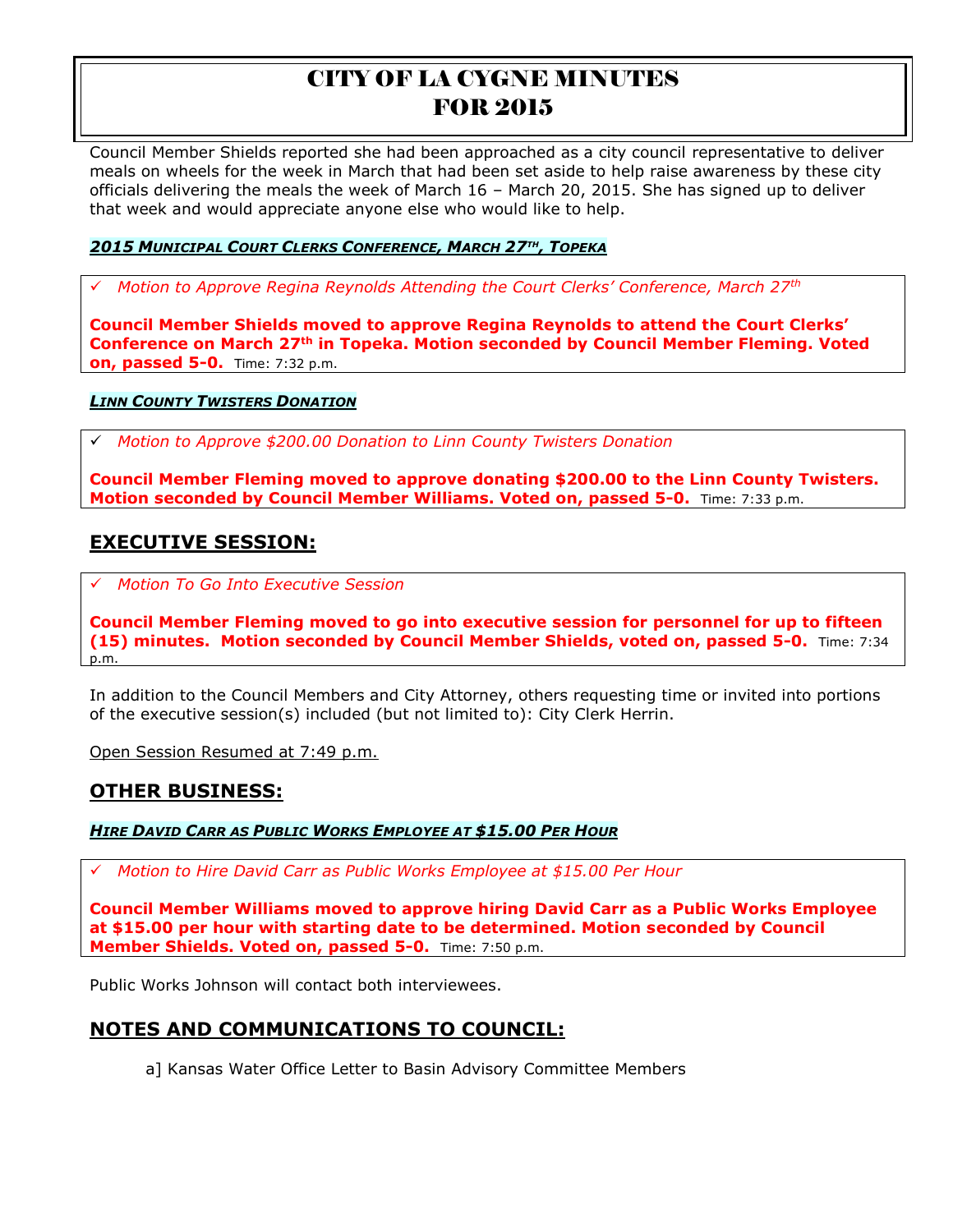# *ADJOURNMENT:*

### *Motion to Adjourn Meeting*

There being no further business, **Council Member Williams moved to adjourn the meeting. Motion seconded by Council Member Fleming, voted on, passed 5-0.** The Regular meeting was adjourned at 7:52 p.m.

I, \_\_\_\_\_\_\_\_\_\_\_\_\_\_\_\_\_\_\_\_\_\_\_\_\_\_\_\_\_\_\_\_\_\_\_\_\_\_\_ La Cygne City Clerk, do hereby declare the (Devona Herrin) above to be true and correct, to the best of my knowledge, and do hereby subscribe my name this 4<sup>th</sup> day of February 2015.

## **END OF February 04, 2015 MEETING.**

**\*\*\*\*\*\*\*\***

## **BEGINNING OF February 18, 2015 MEETING**

## *REGULAR MEETING:*

The La Cygne City Council met on Wednesday, February 18, 2015, at La Cygne City Hall. Council Members present were: Jake Fleming; Linda Meisel; Robert Sullivan; Esther Shields; and Gerald Williams. Absent: Mayor Terry Weitman.

Others in attendance included, but not limited to: City Clerk Devona Herrin; City Attorney John Sutherland; Police Chief Tate West; Public Works Superintendent Jim Johnson; Danny Curtis; Jerome Mitzner; Mike VanVlack; Stefanie Cope; and Fred Meisel.

Council President Meisel called the meeting to order at 7:00 p.m. City Clerk Herrin lead the Pledge of Allegiance.

# *MAYOR'S COMMENTS:*

 $\checkmark$  Received a thank you letter from Mine Creek Amateur Radio Club for the use of the Community Building.

## *CONSENT AGENDA:*

 *Motion to Approve Consent Agenda* **Council Member Williams moved to approve the consent agenda which consisted of:** Minutes of February 04, 2015 Regular City Council Meeting;

January 2015 Treasurer's Report; January 2015 Budget Report; Check Register: February 4 - 18, 2015. **Motion seconded by Council Member Fleming, voted on, passed 5-0.** Time: 7:03 p.m.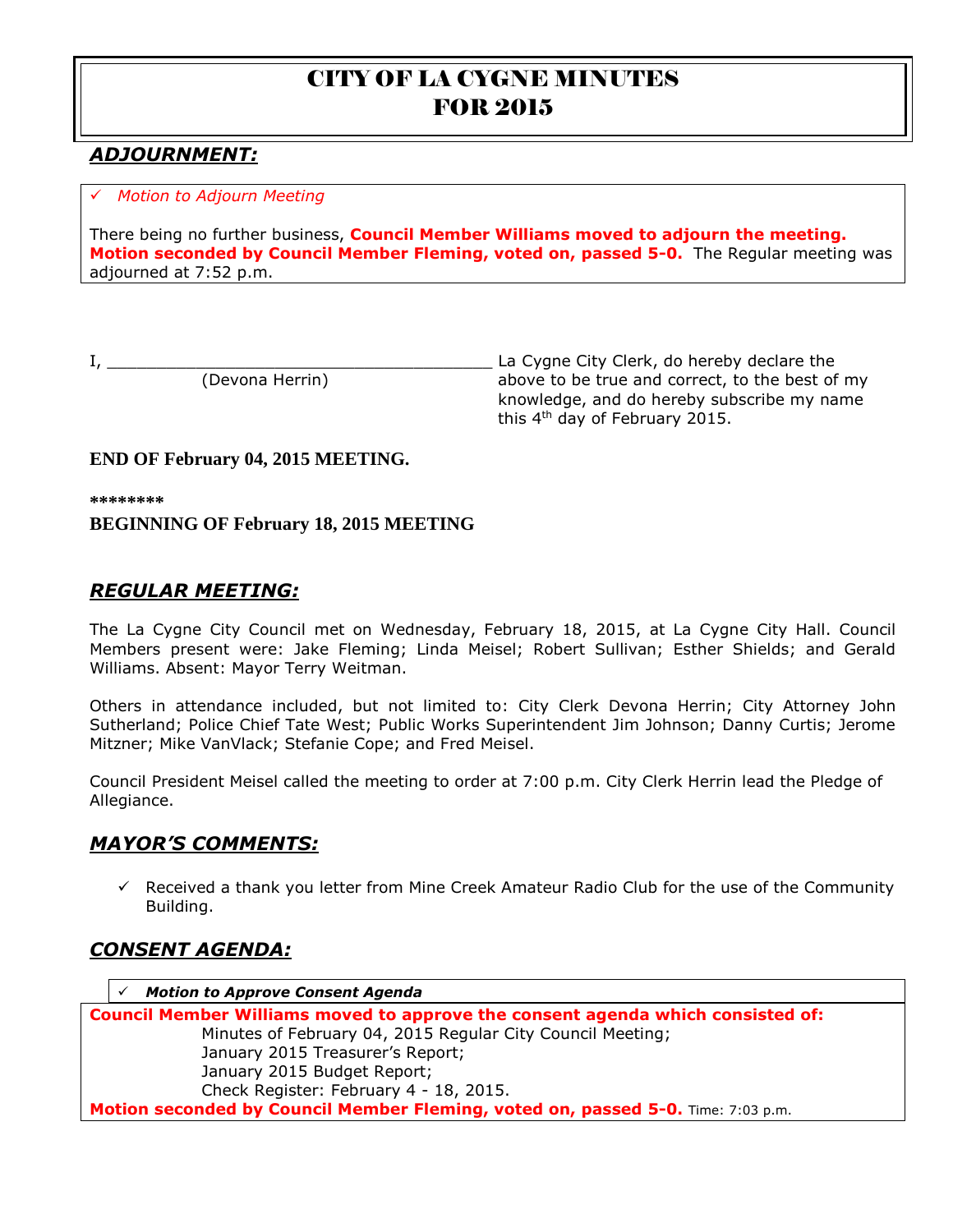# *DISCUSSION FROM THE FLOOR:*

#### *SWANFEST COMMITTEE TO HOLD MONTHLY MEETINGS IN COMMUNITY BUILDING*

Discussed written request from Marvin Clements to waive the Community Building fee for Swanfest meetings the first Monday of each month, and then also the  $3<sup>rd</sup>$  Monday of July, August and September. In additions they would need it again after the Swanfest on September  $14<sup>th</sup>$  and  $15<sup>th</sup>$ . Discussion included maintaining the building after each use as there is no one to clean up after them; each entity/individual that uses the building is expected to leave in the same condition, or better, as when they used it.

*Motion to Approve Leaving Six Chairs and a Round Table at Front of Community Building* 

**Council Member Shields moved to approve leaving six chairs and a round table at the front of the Community Building for small meetings to stay in that area. Motion seconded by Council Member Sullivan. Voted on, passed 5-0.** Time: 7:07 p.m.

*Motion to Waive Community Building for Swanfest Committee for Listed Dates* 

**Council Member Sullivan moved to waive the fee for the Swanfest Committee for the dates listed. Motion seconded by Council Member Williams. Voted on, passed 5-0.** Time: 7:08 p.m.

## *SPECIAL PROJECTS:*

#### *WATER PROJECT UPDATE*

City Clerk Herrin reported she had attended the CDBG meeting in Chanute and received the paperwork for the city to sign. The paperwork will be at the next regular meeting. Discussed City Clerk had not gotten detailed information from KRWA as far as multiple complex units and how to charge. She will check further prior to the next meeting. KRWA did provide some water rates from other cities that were being charged in 2012. The city council discussed a workshop to go over further details for water rates.

*Motion to Hold Workshop on March 4th, at 5:30 p.m., at City Hall* 

**Council Member Fleming moved to hold a workshop on March 4th at 5:30 p.m. at City Hall. Motion seconded by Council Member Sheilds. Voted on, passed 5-0.** Time: 7:12 p.m.

### *REPORTS OF CITY OFFICERS:*

#### **CITY ATTORNEY – JOHN SUTHERLAND**

None.

#### **POLICE DEPARTMENT – CHIEF TATE WEST**

Reported on the following:

- 1. Department Report:
	- $\downarrow$  17 citations
	- **↓** No Codes Enforcement
	- $\downarrow$  No dogs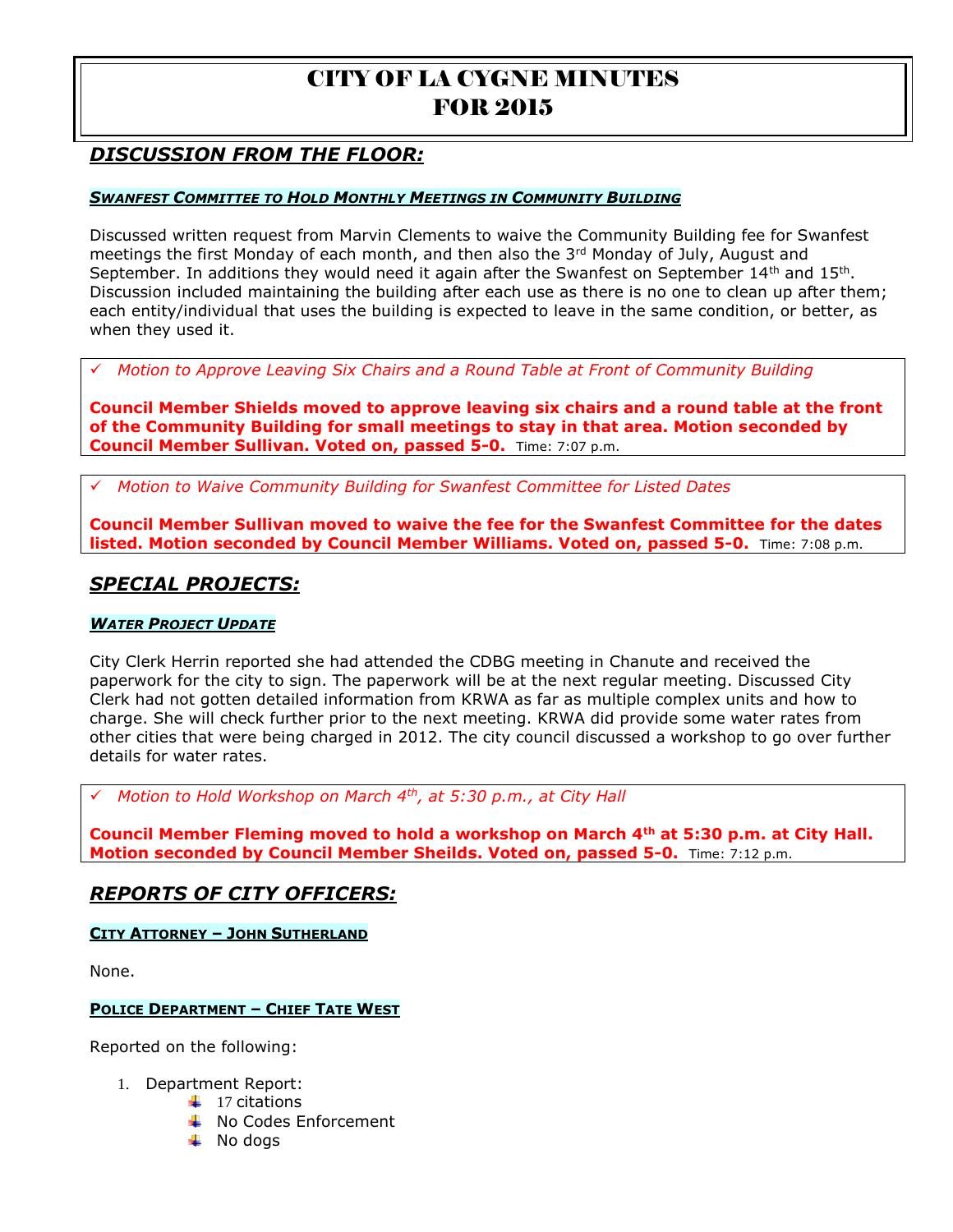- 2. Resignation of Officer Allen Huggins Officer Huggins has taken a position with the Linn County Sheriff's Office as the Student Resource Officer at Pleasanton. He resigned effective February 20<sup>th</sup> giving two weeks' notice.
- 3. Bumper Repair of Police Truck Received about \$1,500 for damages to the rear bumper and it can be repaired. Council felt it would look better if repaired and public works will use the bumper for pulling a trailer. Will set up a time to take it to the shop for repairs after the equipment is swapped over to the new vehicle when it comes in.
- 4. Signed EMT Agreement Council Member Meisel asked if Huggins had signed an agreement for the EMT training as the firefighters had. Police Chief West responded he had not.
- 5. House on Market Street with Trash Council Member Sullivan asked about plans for cleaning up the trash that had now been there several months. Codes Officer West reported they were getting a roll-off to clean up the area.
- 6. Abandoned Commercial Building formerly Syd's Council Member Sullivan asked if there was a known time frame for removing the old items within the building. Codes Officer West reported he had been told it would be done in the spring time.

### **PUBLIC WORKS DEPARTMENT – SUPERINTENDENT JIM JOHNSON**

Reported on the following:

1. Due to the severity of the current weather asked the council to allow the city to estimate the water usage for the March utility bills. Public works can read the gas meters as they are above ground.

*Motion to Approve Estimating the Water Meters for the March 1 Utility Bills due to Weather* 

**Council Member Shields moved to approve estimating the water usages this month due to the weather. Motion seconded by Council Member Williams. Voted on, passed 5-0.** Time: 7:19 p.m.

- 2. After USDI reviewed the Cathodic Protection out at Prairie View and made some adjustments, including turning up the rectifier the readings are normal. Also addressed some grounding issues with the gas generator at the water plant and the one at the phone company. Once changes were made to the generator connections to the gas line the CP numbers inside the city are also at normal range.
- 3. The electrician has only logged in about three hours so far. His plans are to hold his time card until he has built up about 10 hours and then turn it in to the city. He has looked at the one light that had been addressed and then quit working and it was the dusk to dawn indictor. It's working now.
- 4. Gas Cathodic Protection Training for Robert Spencer at Great Bend Asked for Bobby to attend the Cathodic Protection training held at Barton Community College, Great Bend, April 14-16, 2015. Discussed he could skip the last day as the city probably won't have the instruments he would be testing for. Also, he would receive a certificate of training by them if he completes all three days.

*Motion to Approve Robert Spencer to Attend Basic Cathodic Protection Instruction & Testing* 

**Council Member Sullivan moved to approve sending Bobby Spencer to the Cathodic Protection training on April 14th and 15th. Motion seconded by Council Member Fleming.**

**Motion amended: Council Member Sullivan moved to amend motion to include April 16th if Bobby felt beneficial. Amendment seconded by Council Member Fleming. Voted on, passed 5-0.** Time: 7:28 p.m.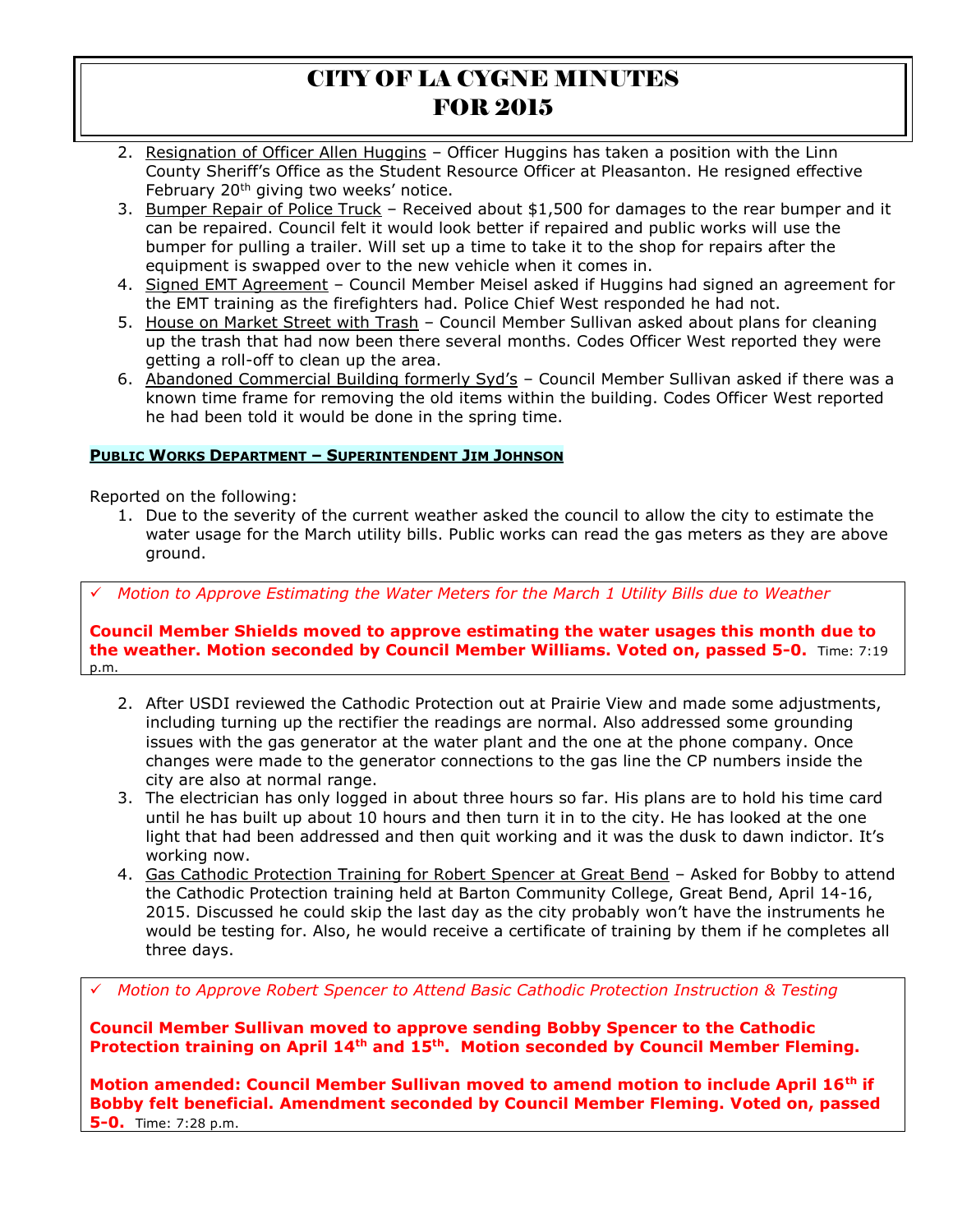- 5. Discussed public works employees taking a city vehicle to a training class versus the employee taking their own vehicle. With number of public works vehicles available council determined a city vehicle should be used. City Attorney Sutherland noted it is better for city liability too.
- 6. Cecil Blevins wants to mow the cemetery again this year. Would like some help with the weed eating during the heavy growing season, but felt he could take care of it otherwise.
- 7. With extra weed eating needs at the cemetery and the extra load from code enforcement in the summer public works is way busy and would like to have a couple of employees for parttime summer help. Council will discuss.

### **FIRE CHIEF – DAN NASALROAD**

None

### **CITY CLERK – DEVONA HERRIN**

Reported on the following:

- 1. Dog Days is scheduled for Saturday, March 28<sup>th</sup>.
- 2. Newsletter is being prepared by Lesli George-Mitzner to be mailed out mid-March.
- 3. Marais des Cygnes River Water Assurance Dist. No 2 Quarterly meeting report.

# *COUNCIL COMMITTEE REPORTS:*

### *CEMETERY AND PARK*

Council Member Sullivan asked how the street repairs had been handled in the past for the City Park and cemetery. Discussed the circle drive in the park and the main circle drive at the cemetery need some repairs. In the past public works had done the work and charged the materials to the area the materials were used on. Public works no longer has the equipment to do the work. PWS Johnson reminded the council the cemetery did not have any money for street repairs after paying for mowing, and those costs. City Clerk Herrin concurred the cemetery budget did not have excess cash flow.

# *SPECIAL COMMITTEE REPORTS:*

### *EMERGENCY MANAGEMENT*

None.

# *UNFINISHED BUSINESS:*

None.

## *NEW BUSINESS:*

### PROCLAMATION, MID-AMERICA NUTRITION PROGRAM, MARCH FOR MEALS-COMMUNITY CHAMPIONS WEEK

*Motion to Proceed with Proclamation for the Mid-America Nutrition Program* 

**Council Member Shields moved to proceed with the Proclamation for the Mid-America Nutrition Program declaring March for Meals-Community Champions Week. Motion seconded by Council Member Williams. Voted on, passed 5-0.** Time: 7:38 p.m.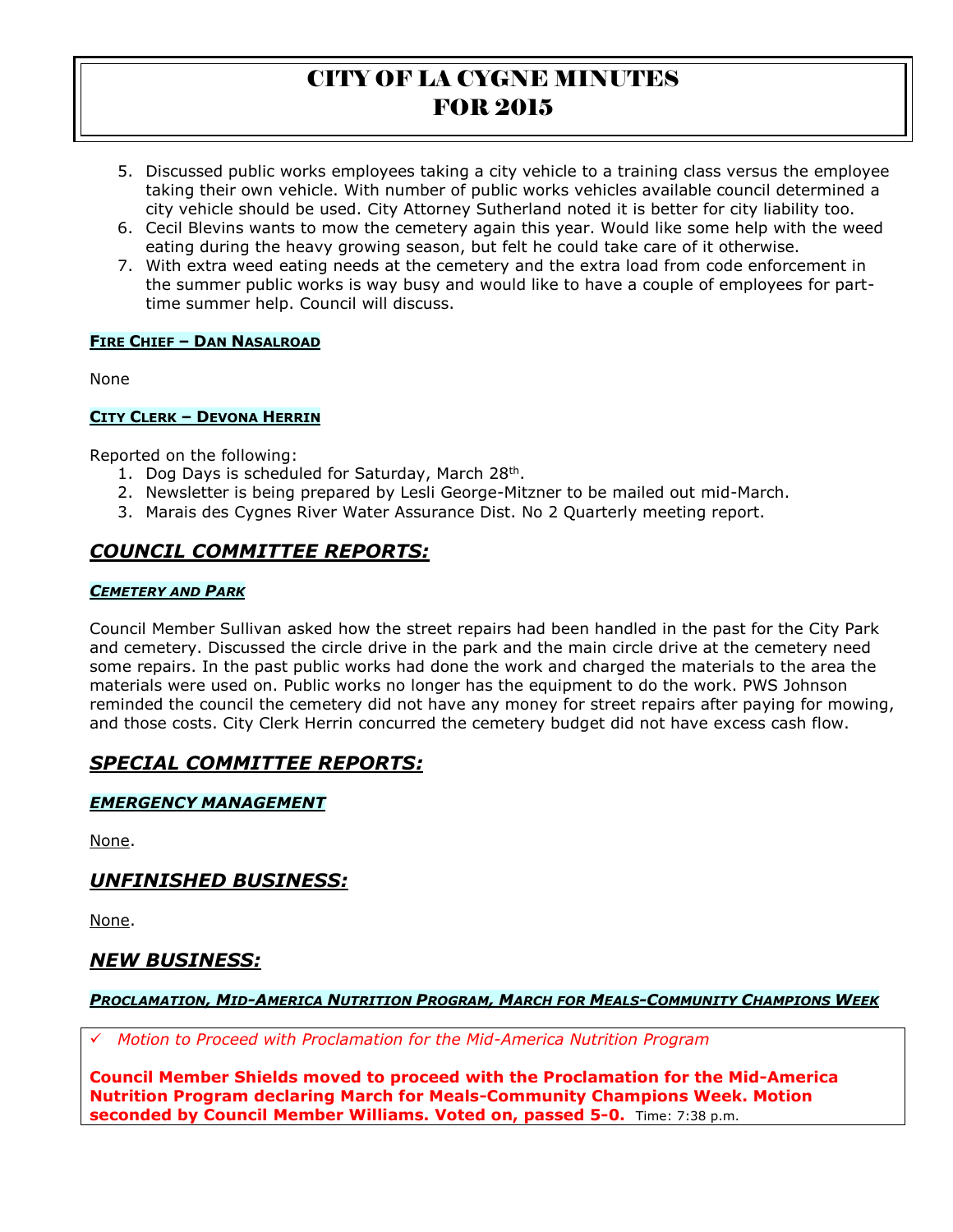#### *PRAIRIE VIEW HIGH SCHOOL AFTER PROM DONATION*

*Motion to Approve \$150 Donation to Prairie View High School After Prom Program* 

**Council Member Sullivan moved to approve \$150.00 donation to the Prairie View High School After Prom Program. Motion seconded by Council Member Williams. Voted on, passed 5-0.** Time: 7:40 p.m.

#### *CITY REPRESENTATIVE TO MARCH 5TH SPECIAL KMU MEMBER MEETING*

Discussed the requested Special KMU Member Meeting was to cover the KMU Training Campus they are planning on building. The city has not participated in any of the initial parts of this project by KMU. No action was taken.

## **EXECUTIVE SESSION:**

*Motion To Go Into Executive Session*

**Council Member Fleming moved to go into executive session for personnel for up to fortyfive (45) minutes following a ten (10) minute break. Motion seconded by Council Member Sullivan, voted on, passed 5-0.** Time: 7:45 p.m.

In addition to the Council Members and City Attorney, others requesting time or invited into portions of the executive session(s) included (but not limited to): City Clerk Herrin and Police Chief West.

# **EXTEND EXECUTIVE SESSION:**

*Motion To Extend Executive Session*

**Council Member Shields moved to extend executive session for personnel for up to five (5) minutes. Motion seconded by Council Member Williams, voted on, passed 5-0.** Time: 8:40 p.m.

Open Session Resumed at 8:45 p.m.

### **OTHER BUSINESS:**

#### *ACCEPT OFFICER ALLEN HUGGINS RESIGNATION*

*Motion to Accept Officer Huggins Resignation* 

**Council Member Shields moved to accept Officer Huggins resignation. Motion seconded by Council Member Williams. Voted on, passed 5-0.** Time: 8:45 p.m.

#### *BUILDING MAINTENANCE COMMENTS*

City Clerk Herrin reported there were some building maintenance items to the city hall roof over the back storage area, the back door, and replacing some light fixtures. There are also some light fixtures in the community building that need some attention. The electrical is within authority limit but wanted to alert the city council if there were other projects pending and they did not want this done. Concurred to handle the maintenance as needed. Council Member Williams is going to look at the roof and door at city hall when it warms up.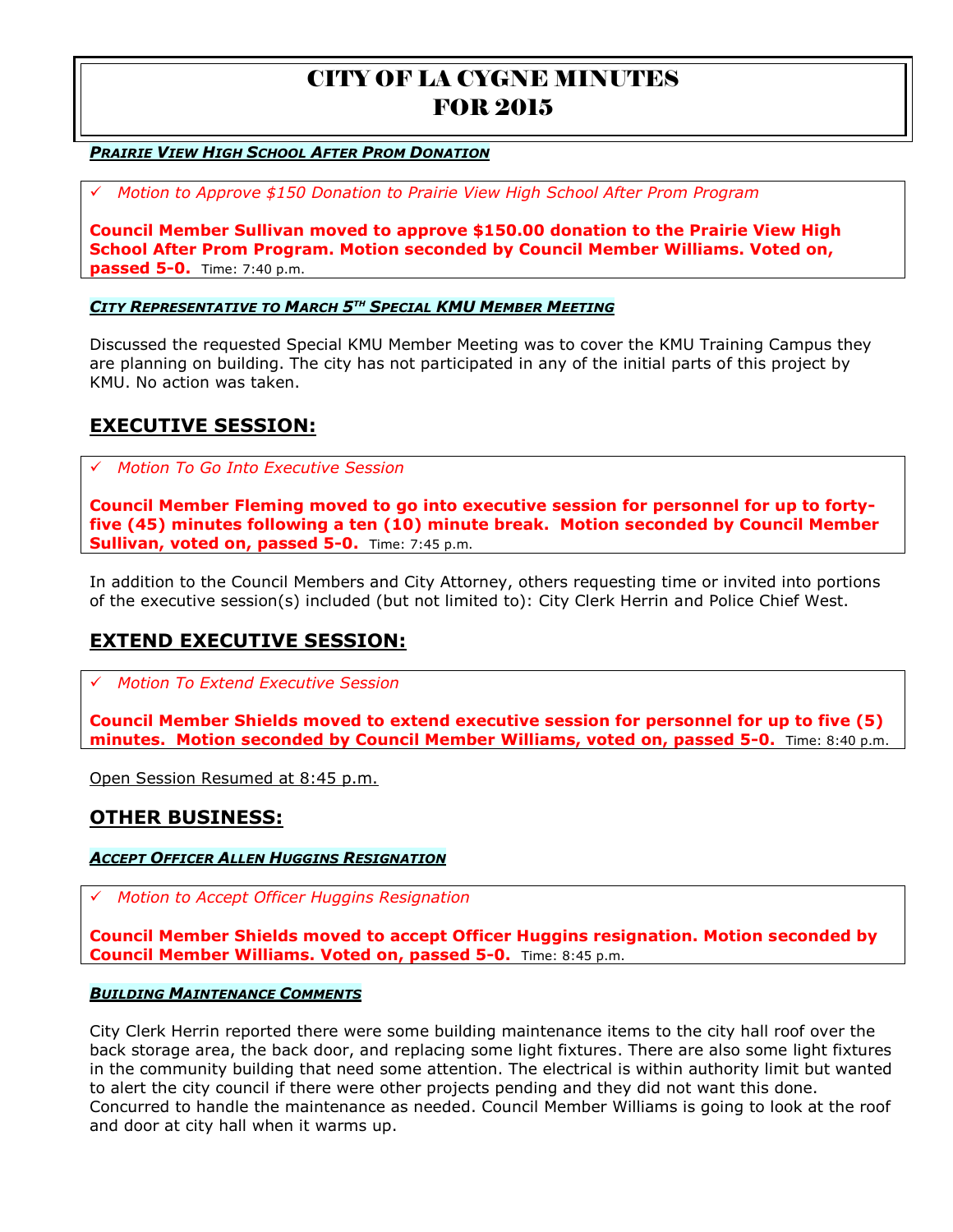### *ADVERTISE FOR FULL TIME POLICE OFFICER POSITION*

*Motion to Advertise for Full Time Police Officer Position* 

**Council Member Shields moved to advertise for a full time police officer position. Motion seconded by Council Member Williams. Voted on, passed 5-0.** Time: 8:49 p.m.

## **NOTES AND COMMUNICATIONS TO COUNCIL:**

- a] Chamber of Commerce Minutes, January 14, 2015
- b] KWO "The Waterfront" January 2015, Volume 6 Issue 1
- c] Project 17, 'Civic Leadership Opportunity'
- d] LKM Journal 'Tips for Increasing Voter Turnout'
- e] Kansas Government Journal, January/February
- f] KDOT February 2015 Linn County Projects
- g] KMEA General Manager Leaving

# *ADJOURNMENT:*

## *Motion to Adjourn Meeting*

There being no further business, **Council Member Williams moved to adjourn the meeting. Motion seconded by Council Member Shields, voted on, passed 5-0.** The Regular meeting was adjourned at 8:49 p.m.

I, \_\_\_\_\_\_\_\_\_\_\_\_\_\_\_\_\_\_\_\_\_\_\_\_\_\_\_\_\_\_\_\_\_\_\_\_\_\_\_ La Cygne City Clerk, do hereby declare the (Devona Herrin) above to be true and correct, to the best of my knowledge, and do hereby subscribe my name this  $18<sup>th</sup>$  day of February 2015.

### **END OF February 18, 2015 MEETING.**

**\*\*\*\*\*\*\*\***

**BEGINNING OF March 04, 2015 MEETING**

## *REGULAR MEETING:*

The La Cygne City Council met on Wednesday, March 04, 2015, at La Cygne City Hall. Council Members present were: Jake Fleming; Linda Meisel; Robert Sullivan; Esther Shields; and Gerald Williams.

Others in attendance included, but not limited to: City Clerk Devona Herrin; City Attorney John Sutherland; Police Officer Shaun West; Public Works Superintendent Jim Johnson; Danny Curtis; Jerome Mitzner; Mike Van Vlack; Allyson James; Natasha Hunter; Boy Scout Leader Lori Offitt; Boy Scouts Trevor Curtis, Charles Ryan, and Adam Ward; and Fred Meisel.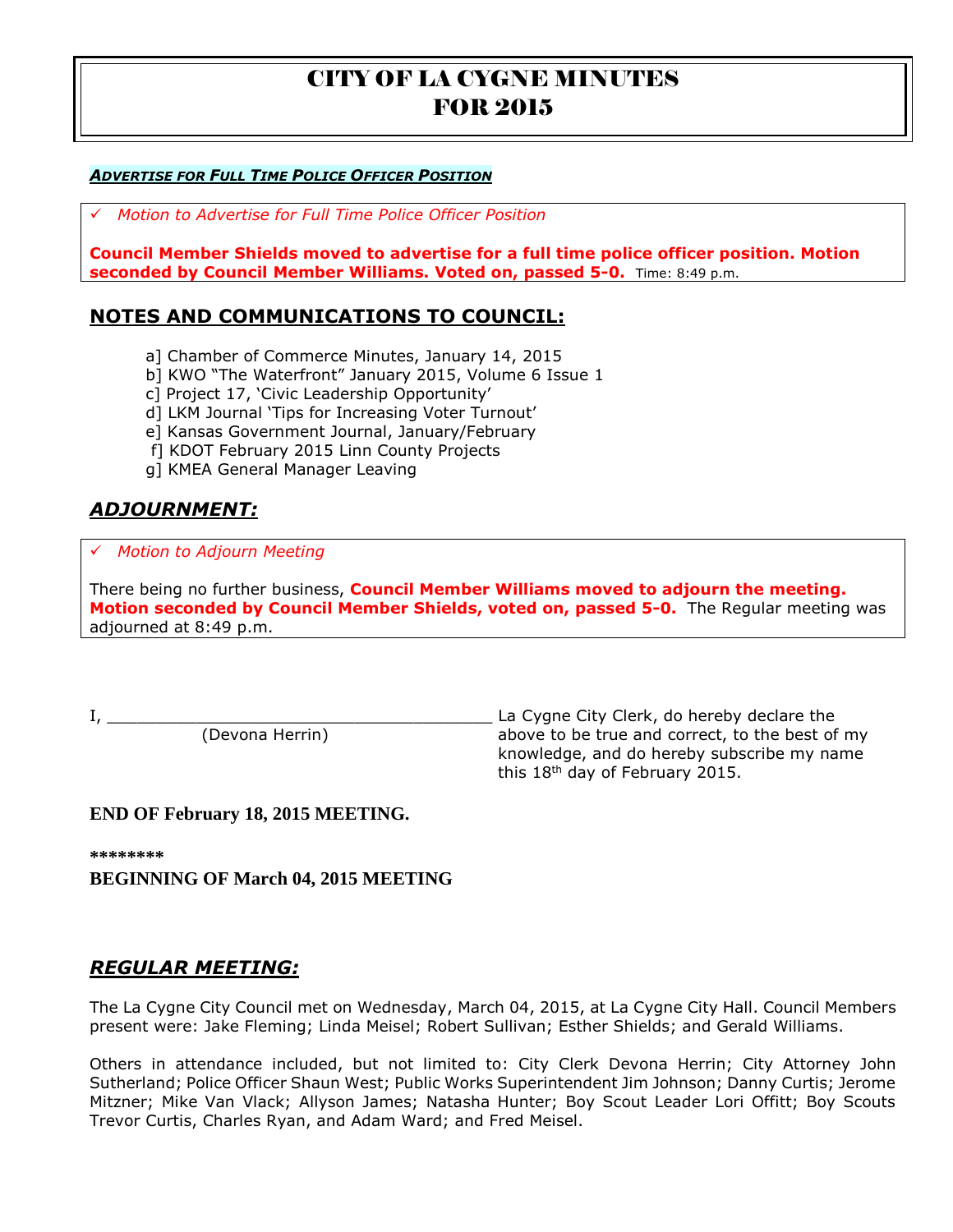Mayor Terry Weitman called the meeting to order at 7:00 p.m. Allyson James lead the Pledge of Allegiance.

# *MAYOR'S COMMENTS:*

 $\checkmark$  Welcomed the City Council Candidates that were present at the meeting tonight. Encouraged everyone to get out and vote at the next city election.

# *CONSENT AGENDA:*

*Motion to Approve Consent Agenda*

**Council Member Shields moved to approve the consent agenda which consisted of:** Minutes of February 18, 2015 Regular City Council Meeting; Check Register: February 19 – March 4, 2015. **Motion seconded by Council Member Meisel, voted on, passed 5-0.** Time: 7:03 p.m.

# *DISCUSSION FROM THE FLOOR:*

*NONE*

# *SPECIAL PROJECTS:*

*WATER PROJECT UPDATE*

### *AMENDMENT NO. 1 TO ENGINEERING CONTRACT FOR WATER SYSTEM IMPROVEMENTS PHASE I*

*Motion to Approve Amendment No. 1 to BG Consultants Engineering Contract* 

**Council Member Williams moved to approve Amendment No. 1 to BG Consultants engineering contract for the Water System Improvements Phase I project. Motion seconded by Council Member Fleming. Voted on, passed 5-0.** Time: 7:04 p.m.

### *CIVIL RIGHTS/FAIR HOUSING POLICY, CITY ADMINISTRATIVE POLICY NO. 27*

*Motion to Approve Civil Rights/Fair Housing Policy, City Administrative Policy No. 27* 

**Council Member Williams moved to approve the Civil Rights/Fair Housing Policy, City Administrative Policy 27. Motion seconded by Council Member Meisel. Voted on, passed 5-0.**  Time: 7:05 p.m.

#### *CDBG PROCUREMENT PLAN*

*Motion to Approve CDBG Procurement Plan* 

**Council Member Shields moved to approve the CDBG Procurement Plan. Motion seconded by Council Member Williams. Voted on, passed 5-0.** Time: 7:05 p.m.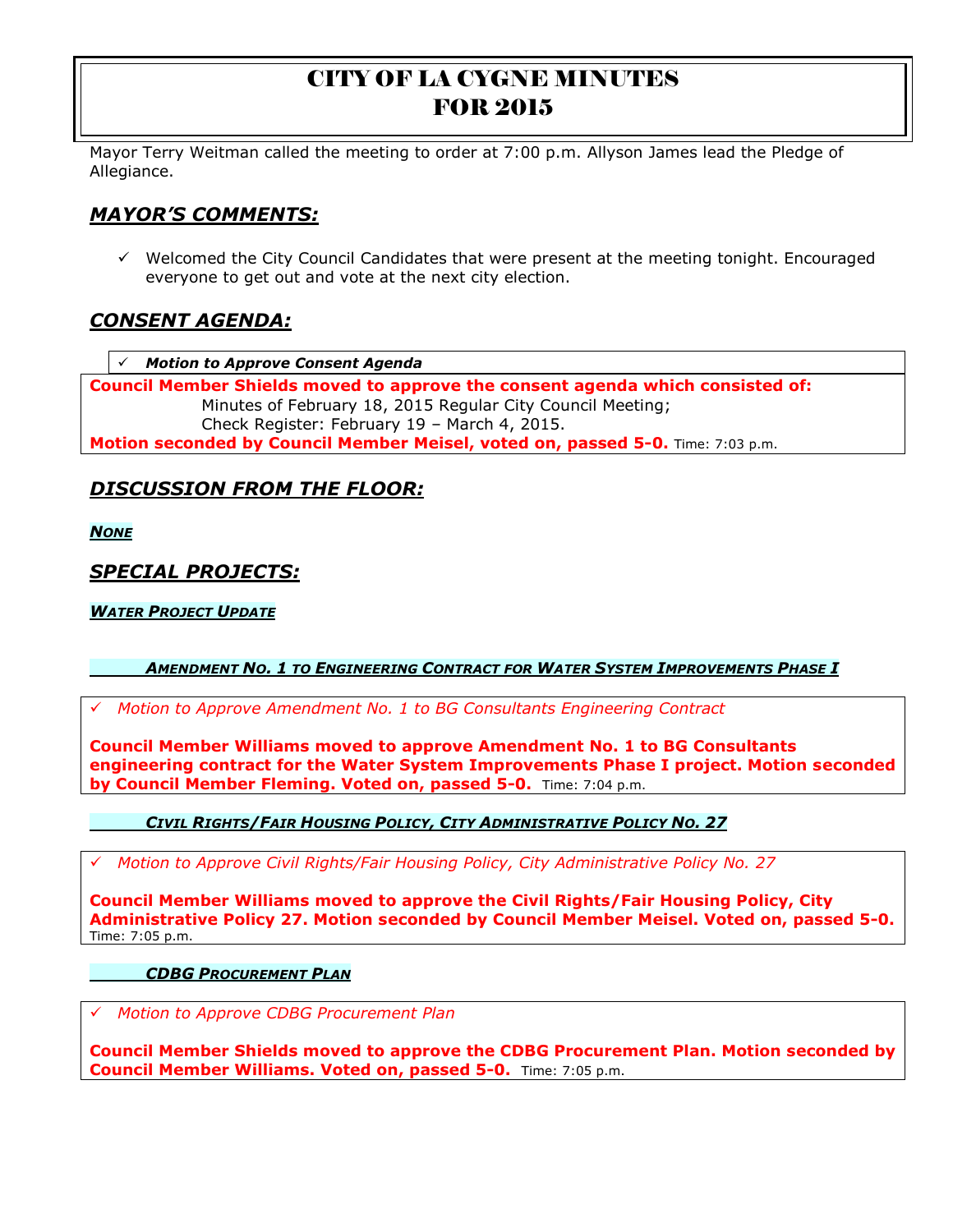### *CDBG CODE OF ETHICS*

*Motion to Approve CDBG Code of Ethics* 

**Council Member Meisel moved to approve the CDBG Code of Ethics. Motion seconded by Council Member Shields. Voted on, passed 5-0.** Time: 7:06 p.m.

#### *CDBG AGREEMENT NO. 15-PF-009*

*Motion to Approve CDBG Agreement No. 15-PF-009*

**Council Member Williams moved to approve CDBG Agreement No. 15-PF-009. Motion seconded by Council Member Fleming. Voted on, passed 5-0.** Time: 7:06 p.m.

#### *WATER RATE ANALYSES*

City Clerk Herrin reported she had provided information to the council at the workshop earlier of her findings from the Kansas Rural Water Association. The information included some rates collected from some cities from 2012; and; as far as separate rates for specific entities such as trailer parks KRWA did not have that individual information. KRWA recommended the city take on the costs of a financial advisor that does utility rate analyses to obtain a professional opinion of the rate to be established for taking on a major project such as the water distribution project the city is currently working on. The professional's recommended rate structure would also include some future rates for continuing to maintain adequate funds for existing circumstances. Carl Brown Consulting does these types of analyses. The City Clerk had contacted him back in 2013 and to do a rate analysis for the water utility was less than \$4,500 at that time. City Clerk Herrin had not contacted him again prior to the meeting as the final choice was up to the city council and would like direction from the council. Council discussed hiring Carl Brown and going ahead and approving if the cost did not exceed a certain amount.

*Motion to Hire Carl Brown Consulting for Water Rate Analysis Not to Exceed \$6,000* 

**Council Member Meisel moved to hire Carl Brown Consulting for a water rate analysis for a cost not to exceed \$6,000.00 and to be completed by May 1st. Motion seconded by Council Member Shields. Voted on, passed 5-0.** Time: 7:09 p.m.

## *REPORTS OF CITY OFFICERS:*

**CITY ATTORNEY – JOHN SUTHERLAND**

None.

#### **POLICE DEPARTMENT – CHIEF TATE WEST – OFFICER SHAUN WEST**

Reported on the following:

1. Department Report:

 $\blacksquare$  None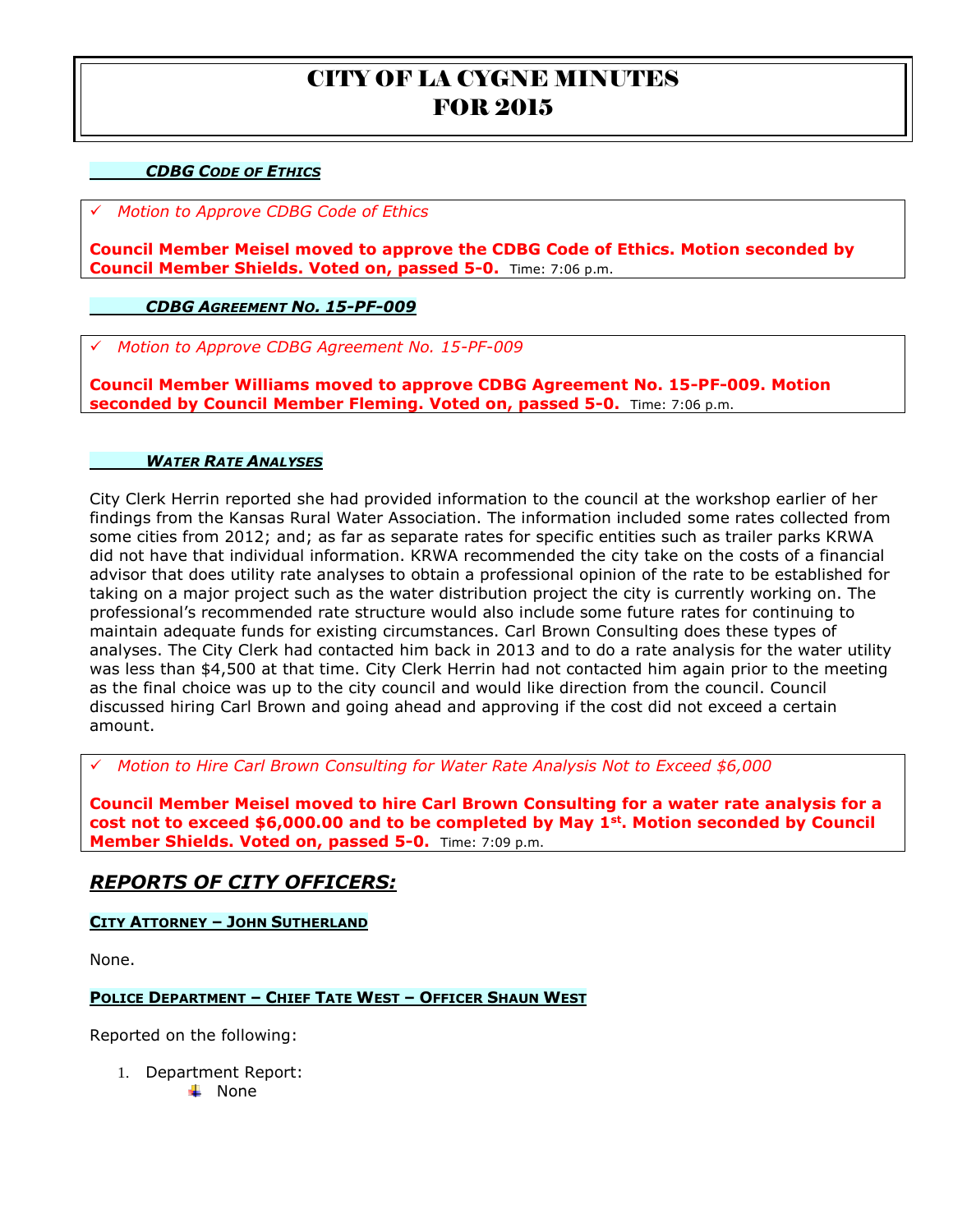- 2. Appreciation of Staff Cooperation after Incident Officer West expressed appreciation of city staff support after a large incident occurrence within the community. The Sherriff's office also appreciated the support and the cooperation by all is duly noted.
- 3. International Conference of Police Chaplains Region #7 Requesting City Police Chaplain Fulk to attend the 2015 International Conference of Police Chaplains Regions #7 in Branson, Missouri, April 20 – 23, 2015. City Clerk concurred Police Chief West has reviewed his budget to cover the cost.

*Motion to Approve Police Chaplain Fulk to Attend the 2015 Chaplains Conference in Branson* 

**Council Member Meisel moved to approve Police Chaplain Fulk to attend the Chaplains Conference in Branson, April 20 – 23, with city providing usual expenses. Motion seconded by Council Member Fleming. Voted on, passed 5-0.** Time: 7:11 p.m.

#### **PUBLIC WORKS DEPARTMENT – SUPERINTENDENT JIM JOHNSON**

Reported on the following:

- 1. The cemetery road project Council Member Shields was inquiring about has been discussed with Jodi with the Park Board for her contact information and she will get the information to Council Member Sullivan.
- 2. David Carr had accepted the open position for public works and then later declined to stay with his current employer. Both of the two interviewed applicants have declined. Most applicants wanted more than the city is offering. Would like to advertise again.

*Motion to Approve Advertising for Public Works Position* 

**Council Member Shields moved to approve advertising for a public works position.**  Discussion: Experience preferred, place ad in Graphic and Linn County News. **Motion seconded by Council Member Meisel. Voted on, passed 5-0.** Time: 7:15 p.m.

3. Cemetery Help – Bruce Howell is interested again this year to help with weed eating the cemetery for the same wage as last year.

*Motion to Approve Hiring Bruce Howell to Weed-Eat Cemetery As Needed* 

**Council Member Shields moved to approve hiring Bruce Howell for weed-eating the cemetery on an as needed basis. Motion seconded by Council Member Williams. Voted on, passed 5-0.** Time: 7:17 p.m. Discussion: Pay is same as last year.

4. Gas – USDI Costs for Installation of CP Test Stations and CP Survey after installation – Requested the city council to hold off on any decisions for installing the test stations and further outside survey until the city employees could monitor the improvements already completed.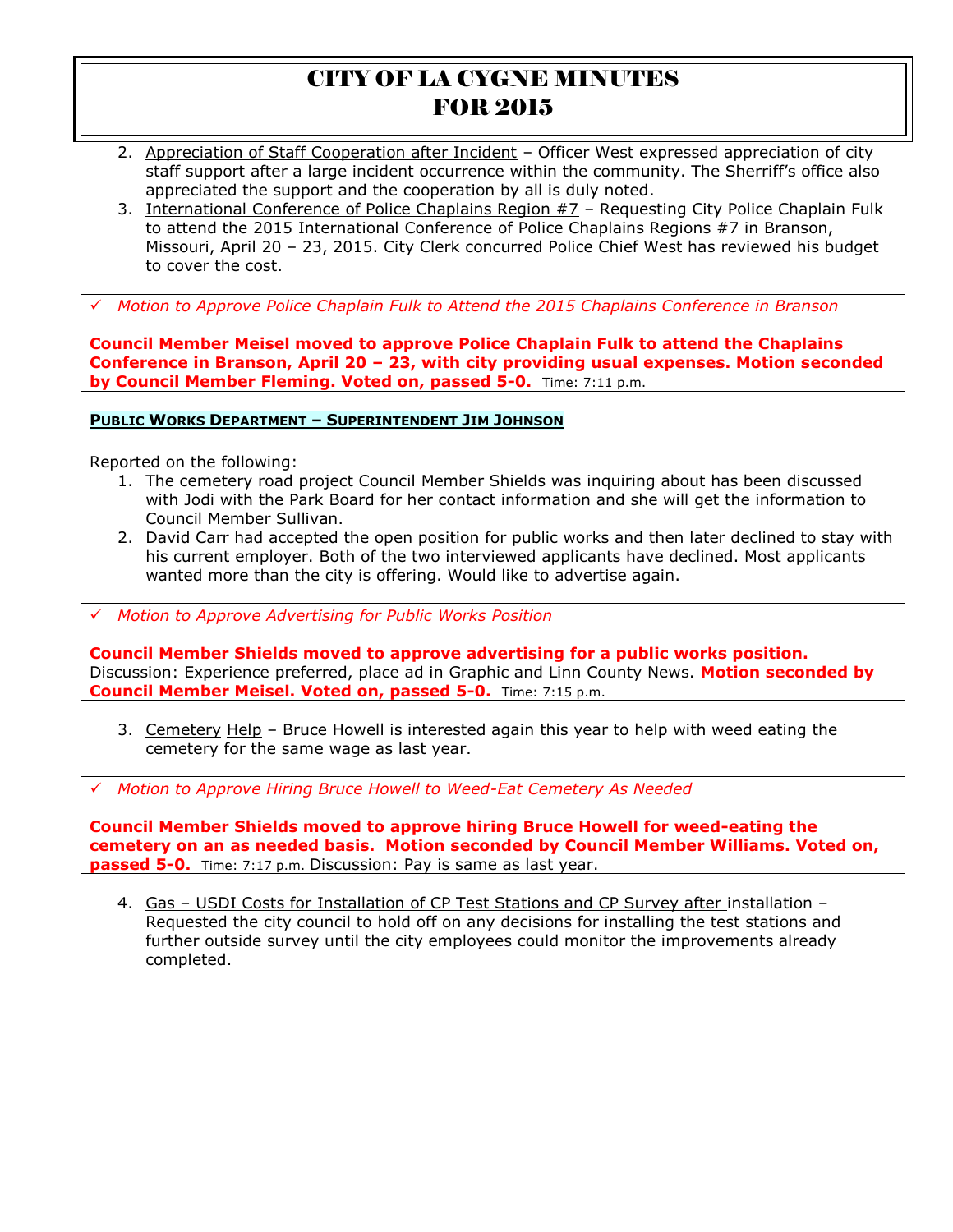#### **FIRE CHIEF – DAN NASALROAD**

#### *127TH ANNUAL STATE FIREFIGHTERS CONFERENCE, APRIL 23-25*

*Motion to Approve Up To Four Delegates to Attend Firefighters Conference* 

**Council Member Meisel moved to approve sending up to four city volunteer firefighters to the annual firefighter's conference April 23-25 with usual city expenses. Motion seconded by Council Member Williams. Voted on, passed 4-0-1 (Abstain: Fleming).** Time: 7:19 p.m.

Council Member Shields left the meeting at 7:23 p.m.

#### **CITY CLERK – DEVONA HERRIN**

Reported on the following:

- 4. Comparing Interest Rates between the local banks for the city's CD renewals. Will place with the best interest rate.
- 5. Presented Newsletter prepared by Lesli George-Mitzner to be mailed out mid-March. Do not have the water consumer confidence report at this time so will be mailed out with a later newsletter.
- 6. Will be attending the clerk's conference next week.
- 7. Signature Bank Authorization Form for CDBG Paperwork Asked for four names of council and/or city financial employees for the CDBG paperwork for the authority to sign financial requests during the project. Normally the City Treasurer and City Clerk are two of the signatures. The recommendation is for council members that are anticipated to be on the council through the project's duration.

*Motion to Approve Four Signatures for the CDBG Authorized Signature Form* 

**Council Member Meisel moved to approve City Clerk, Treasurer, Council Member Sullivan, and Council Member Williams for the authorized signatures. Motion seconded by Council Member Fleming. Voted on, passed 4-0.** Time: 7:27 p.m.

## *COUNCIL COMMITTEE REPORTS:*

#### *PARK*

Council Member Meisel asked if there had ever been anything done with naming the streets in the Park. Council Member Sullivan noted the Park Board had narrowed it down, but didn't really know what had happened after that.

#### *CEMETERY*

Thanked Public Works for making sure the cemetery roads were cleared for a funeral held during one of the last snow periods.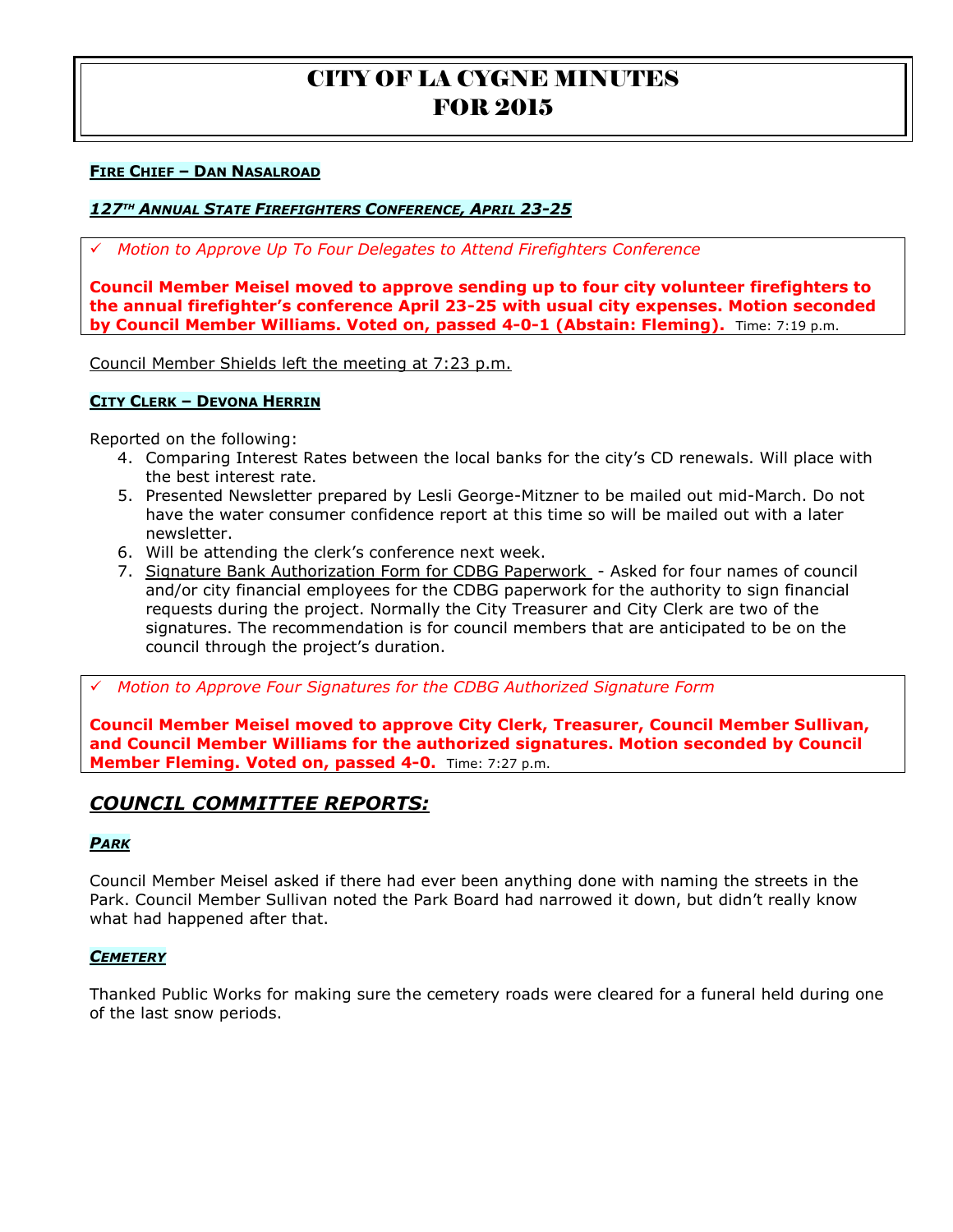# *SPECIAL COMMITTEE REPORTS:*

## *EMERGENCY MANAGEMENT*

Linn County CERT (Community Emergency Response Team) Presentation by Natasha Hunter, Emergency Management Planner

Natasha Hunter passed out a CERT brochure and explained the program and the training that is available through the program. CERT is about readiness, people helping people, rescuer safety and doing the greatest good for the greatest number. The training consists of 20 hour courses spread out over three Saturdays and will be offered periodically throughout the year. There are limits as to the size of the classes. Trained volunteers will then be ready to help the community mitigate disasters should one occur. Anyone interested please contact her. There is no cost for the training.

## *UNFINISHED BUSINESS:*

None.

## *NEW BUSINESS:*

#### *LEAGUE OF KANSAS SALARY SURVEY*

City Clerk Herrin reported she had presented the survey completed by the League of Kansas pertaining to city employee salaries and benefits for the various cities within the state that participated in completing the questionnaires, to the council at the workshop. This report could be used to help compile information as far as salaries paid for job positions similar to those of this city and help establish some salary ranges if the city council is interested. No action was taken.

#### *APPOINTMENT OF HOUSING AUTHORITY BOARD MEMBER*

*Motion to Appoint Jason Hightower to Senior Housing Authority Board* 

**Council Member Meisel moved to approve the appointment of Jason Hightower to the Senior Housing Authority Board. Motion seconded by Council Member Williams. Voted on, passed 4-0.** Time: 7:39 p.m.

#### **WAIVE COMMUNITY BUILDING FEE FOR LESLI MITZNER TO SELL HOMEMADE ICE CREAM FOR FUNDRAISERS**

*Motion to Waive Community Building Fee to Sell Homemade Ice Cream for Fundraisers* 

**Council Member Fleming moved to approve waiving the Community Building fee for Lesli George-Mitzner to sell homemade ice cream for fundraisers except when rented out to others. Motion seconded by Council Member Williams. Voted on, passed 4-0.** Time: 7:41 p.m.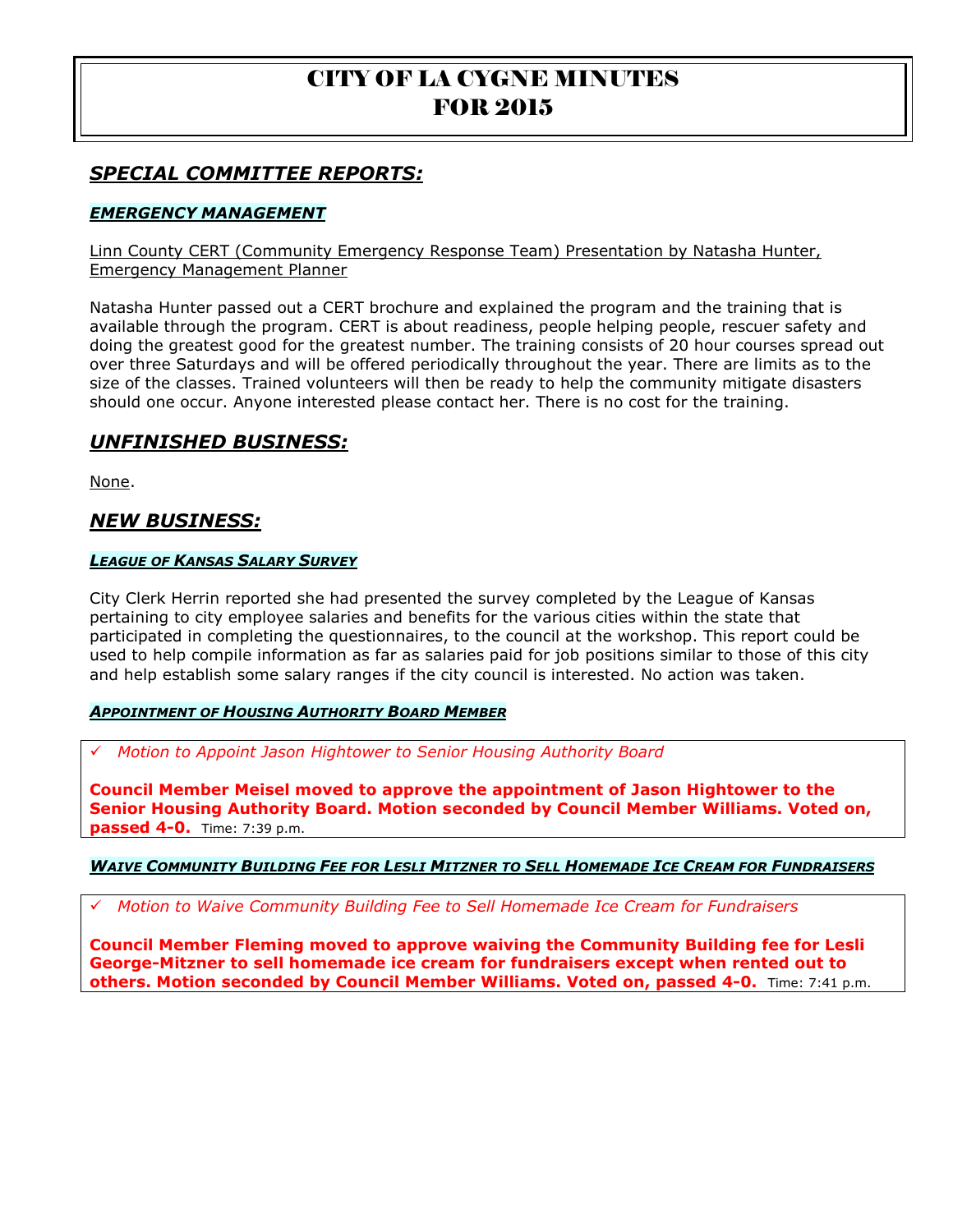# **EXECUTIVE SESSION:**

*Motion To Go Into Executive Session*

**Council Member Fleming moved to go into executive session for personnel for up to fifteen (15) minutes. Motion seconded by Council Member Williams, voted on, passed 4-0.** Time: 7:42 p.m.

In addition to the Council Members and City Attorney, others requesting time or invited into portions of the executive session(s) included (but not limited to): None.

Open Session Resumed at 7:55 p.m.

# **OTHER BUSINESS:**

# **NOTES AND COMMUNICATIONS TO COUNCIL:**

- a] Acknowledged the Boy Scouts were here to help earn a Boy Scout badge.
- b] Chamber of Commerce Minutes, February 11, 2015
- c] Project 17, Meeting March 12, at Chanute, for Skill Shed Analysis Results
- d] Project 17, Leadership Training Locations
- e] 'League News' February 20, 2015
- f] State 'Public Input Meetings for Setting Regional Water Supply Goals'
- g] Annual 2014 Water Summary Report
- h] Annual 2014 Gas Summary Report
- i] KDHE Annual Inspection of Wastewater Facilities at Water Plant Report
- j] 'League News' February 27, 2015
- k] Legislative Report, March 2, 2015

# *ADJOURNMENT:*

### *Motion to Adjourn Meeting*

There being no further business, **Council Member Fleming moved to adjourn the meeting. Motion seconded by Council Member Meisel, voted on, passed 4-0.** The Regular meeting was adjourned at 7:57 p.m.

I, \_\_\_\_\_\_\_\_\_\_\_\_\_\_\_\_\_\_\_\_\_\_\_\_\_\_\_\_\_\_\_\_\_\_\_\_\_\_\_ La Cygne City Clerk, do hereby declare the above to be true and correct, to the best of my knowledge, and do hereby subscribe my name this 4<sup>th</sup> day of March 2015.

## **END OF March 04, 2015 MEETING.**

**\*\*\*\*\*\*\*\***

**BEGINNING OF March 18, 2015 MEETING**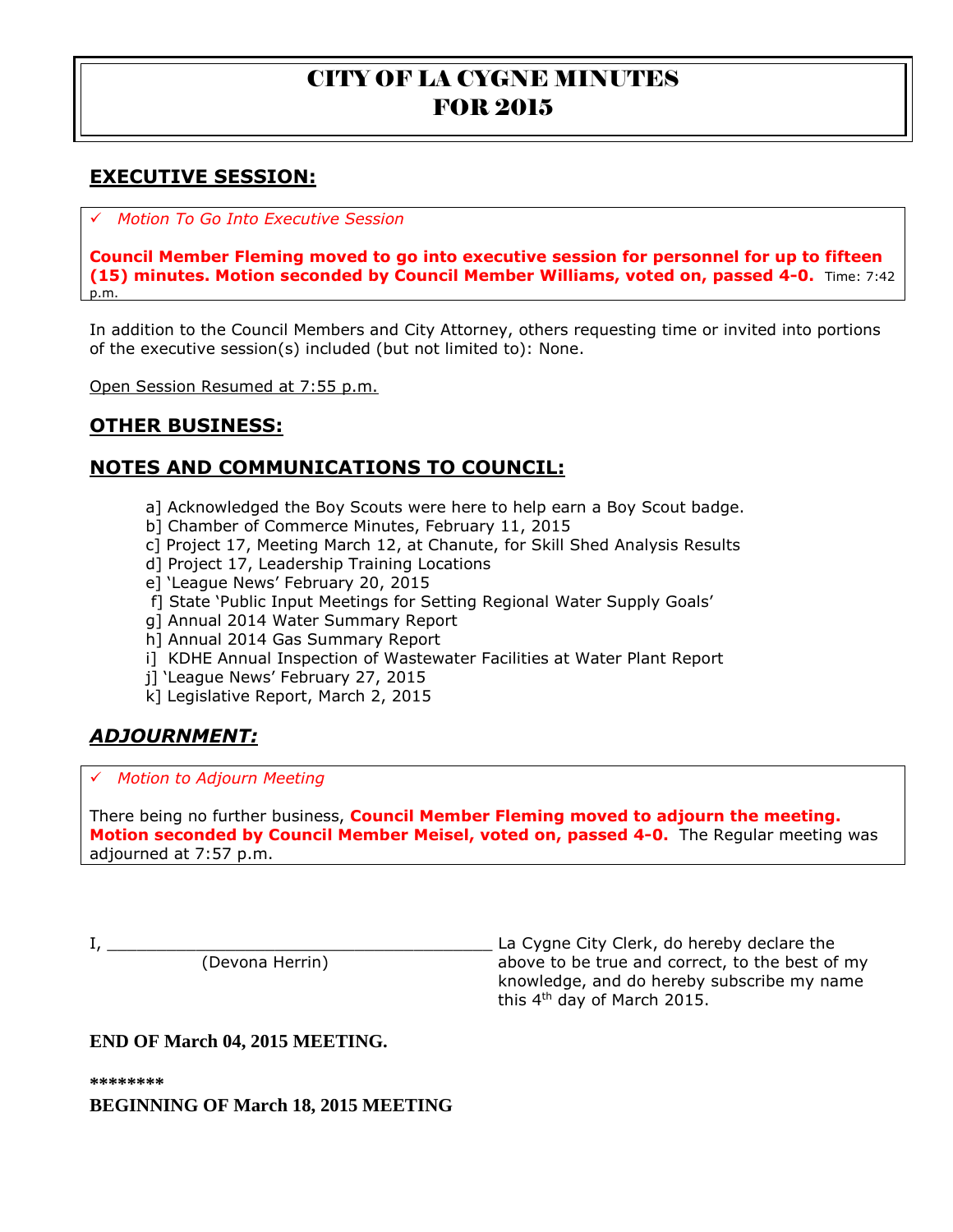# *REGULAR MEETING:*

The La Cygne City Council met on Wednesday, March 18, 2015, at La Cygne City Hall. Council Members present were: Jake Fleming; Linda Meisel; Robert Sullivan; Esther Shields; and Gerald Williams.

Others in attendance included, but not limited to: City Clerk Devona Herrin; City Attorney John Sutherland; Police Chief Tate West; Public Works Superintendent Jim Johnson; Danny Curtis; Mike Van Vlack; Allyson James; Linn County Sheriff Paul Filla; Jerry McCarty; Bobby Spencer; Pat Huntley; LeRoy Turpen; and Fred Meisel.

Mayor Terry Weitman called the meeting to order at 7:00 p.m. Linn County Sheriff Paul Filla led the Pledge of Allegiance.

# *MAYOR'S COMMENTS:*

- $\checkmark$  Dog Days, Saturday morning, March 28<sup>th</sup> at the City Street Barn.
- Easter Egg Hunt, by the Chamber, Saturday morning, April  $4<sup>th</sup>$  at the City Park.
- Elections, Tuesday, April  $7<sup>th</sup>$ . Encouraged all to get out and vote at the next city election.

# *CONSENT AGENDA:*

*Motion to Approve Consent Agenda*

**Council Member Shields moved to approve the consent agenda which consisted of:** Minutes of March 4, 2015 Regular City Council Meeting; February 2014 Budget Report; February 2014 Treasurer's Report; Check Register: March 5 - 18, 2015. **Motion seconded by Council Member Meisel, voted on, passed 5-0.** Time: 7:03 p.m.

# *DISCUSSION FROM THE FLOOR:*

#### *THANK YOU FROM SHERIFF PAUL FILLA*

Linn County Sheriff Paul Filla gave the mayor a verbal, and written letter of, thanks to city staff for their support the week of March 2<sup>nd</sup> while the Sheriff's Department processed two major crime scenes in the city. Sheriff Filla thanked all departments of the city for their individual efforts and teamwork. Mayor Weitman read the thank you letter to the audience.

# *SPECIAL PROJECTS:*

#### *WATER PROJECT UPDATE*

City Clerk Herrin reported the USDA will be needing a Letter of Conditions from the city for the loan money portion of Phase 1 prior to April  $1<sup>st</sup>$ . Due to other extenuating circumstances, the paperwork was not complete to have at tonight's meeting. USDA is available on Monday night, March 30<sup>th</sup>, at 6:30 p.m. for the city to approve the required paperwork during a special meeting.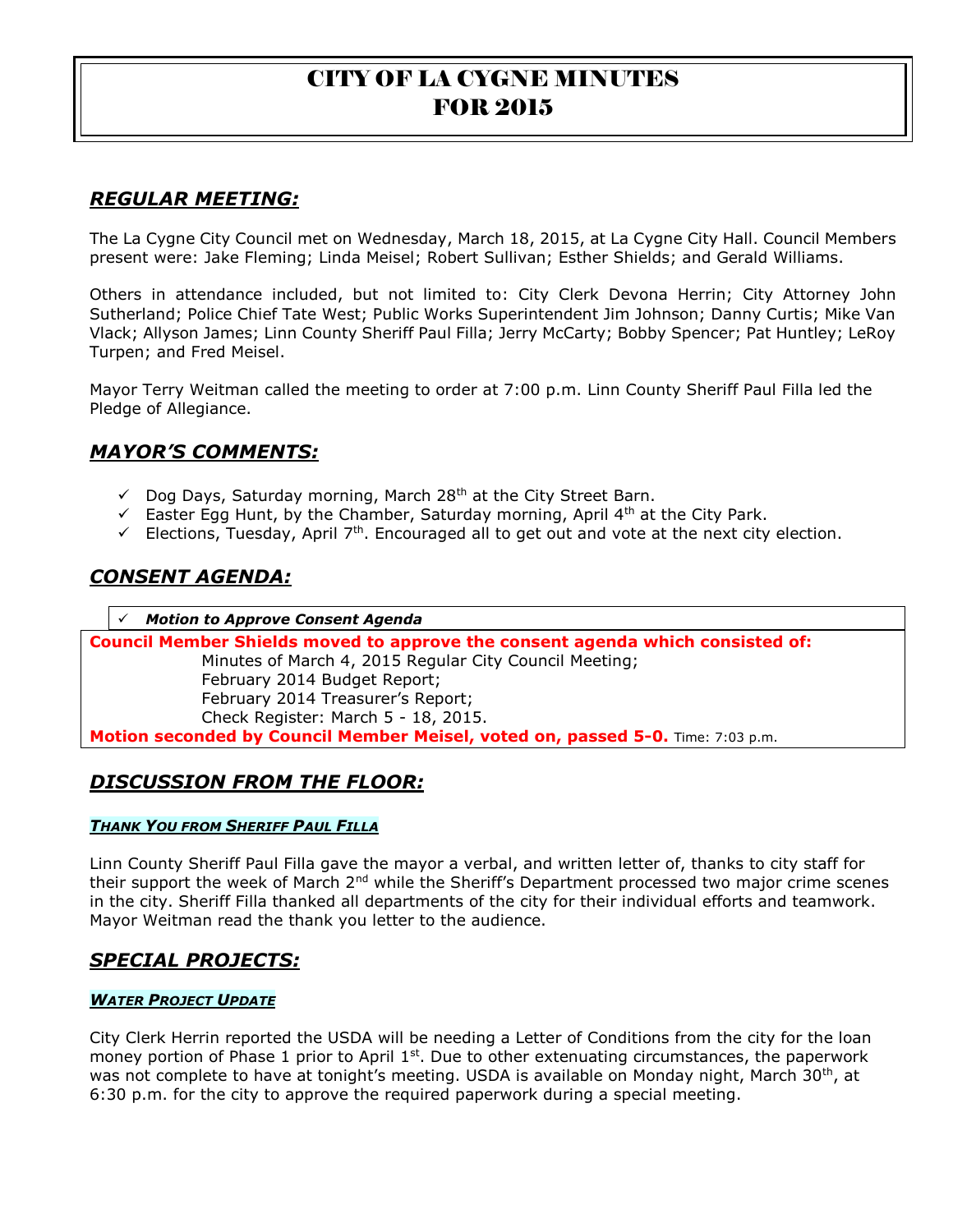City Clerk Herrin also reported Carl Brown had been hired to review the water rates and had just sent a draft to the city earlier that day; and, Brian, with BG Consultants had just sent the Phase 2 information. There was not time to get it dispersed for tonight's meeting. Would the council be interested in going over this additional information during a Special Meeting.

### <u>SPECIAL MEETING FOR WATER DISTRIBUTION PROJECT, MARCH 30™ , AT 6:30 P.M.</u>

*Motion to Hold Special Meeting for Water Distribution Project Topics* 

**Council Member Meisel moved to hold a Special Meeting for the Water Project on Monday, March 30th, at 6:30 p.m. Motion seconded by Council Member Fleming. Voted on, passed 5- 0.** Time: 7:08 p.m.

City Attorney Sutherland noted this would cover all of the Water Project items the city council needed to cover during the Special Meeting.

# *REPORTS OF CITY OFFICERS:*

### **CITY ATTORNEY – JOHN SUTHERLAND**

None.

### **POLICE DEPARTMENT – CHIEF TATE WEST – OFFICER SHAUN WEST**

Reported on the following:

- 1. Department Report:
	- $\overline{\phantom{a}}$  Ten Citations
	- $\ddot{\bullet}$  Two dogs in the pound
- 2. Interviewing Committee for New Officer Getting ready to review applications and would like to know the committee that will be involved with the interviews. The Public Safety Committee (Meisel and Williams) will be included. Will review apps next week and then set up interviews.
- 3. Wage Range for Police Department Positions Requested the city review and upgrade the pay rate for the Police Department employee positions. The local county average is higher than the city. Concern for hiring and retaining officers. For example the lowest Police Chiefs' in the area are around \$17.00 per hour. The city needs to have current wage rates as within the county to hire and retain applicants who fit with the city and surrounding area. Would the council do further discussion in a workshop, or a special meeting for more time?
- 4. Hire David Allen Huggins to Transfer/Install Equipment to New Police Pickup Two area mechanics have declined to change out and install police equipment in the new police pickup due to being time intensive and lack of proper space for a police unit. A few years ago the county paid over \$2,500 to hire this process done from outside the area. David Allen Huggins has agreed to make the change out and installation for \$1,000.00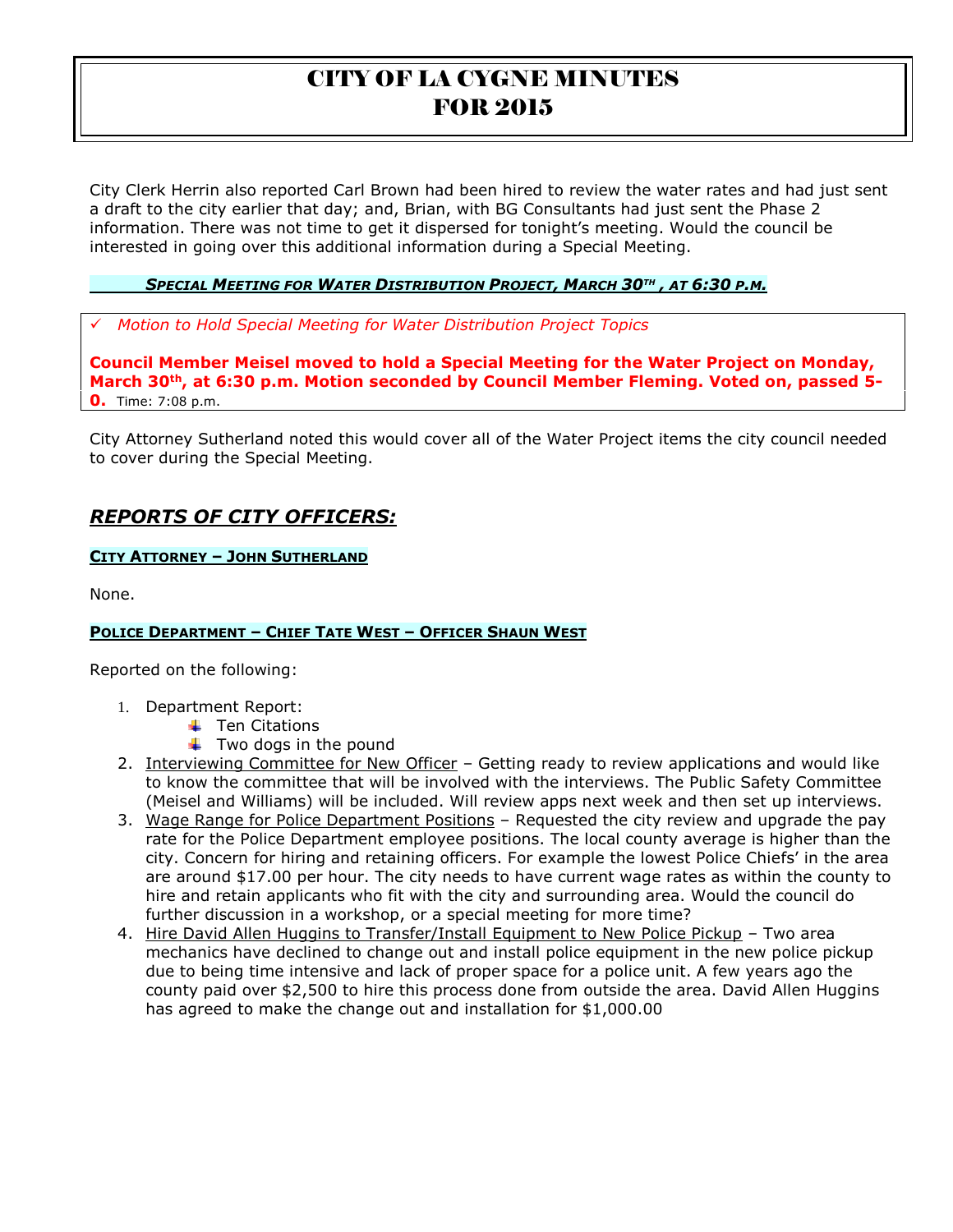*Motion to Approve David Huggins to Change Out and Install Police Equipment for \$1,000* 

**Council Member Williams moved to approve David Allen Huggins to have the equipment changed out in the police vehicles for a cost of \$1,000.00.** Discussion: Vehicle will be taken to Huggins. Existing pickup is scheduled to go in for the bumper repairs on April  $13<sup>th</sup>$ . Will remove the equipment from that vehicle and then put in new vehicle when it arrives. **Motion seconded by Council Member Fleming. Voted on, 3 Yes – 1 No (Meisel) – Shields undecided.** Discussion: Details of what would be removed from the existing police vehicle and what would be installed in the new vehicle. **Second vote: passed 4-1 (Meisel).** Time: 7:20 p.m.

5. Street Names for Park - Council Member Sullivan asked if Chief West had any information on being given simplified street names for the park from Jodi. Chief West will look into it.

#### **PUBLIC WORKS DEPARTMENT – SUPERINTENDENT JIM JOHNSON**

Reported on the following:

- 1. Reviewing applications for public works position. Would like to leave open until the end of the week. Looking at one applicant here in town. Work with same date as Tate to review applications with committee.
- 2. Council Member Sullivan asked if there had been any updates on replacing the outside water plant light fixtures. Last anyone knew they were still back ordered.

### **FIRE CHIEF – DAN NASALROAD**

Reported on the following:

1. Mayor Weitman reported for Chief Nasalroad the two annual sets of fire gear had been ordered and received.

#### **CITY CLERK – DEVONA HERRIN**

Reported on the following:

- 1. Thanked the City Council for being allowed to attend the Clerk's Conference. Picked up information on state changes and how to handle different office job duties.
- 2. The State Water Consumer Confidence Report was received and will be mailed out with the next newsletter.

# *COUNCIL COMMITTEE REPORTS:*

*NONE*

# *SPECIAL COMMITTEE REPORTS:*

*NONE*

## *UNFINISHED BUSINESS:*

#### *RESIDENCE UNDER CONSTRUCTION ON FIRST STREET*

Council Member Meisel asked what the plan was for the new construction on  $1<sup>st</sup>$  Street that looks like a garage. Currently it is far from a residence. Codes Officer West reported the city does not have any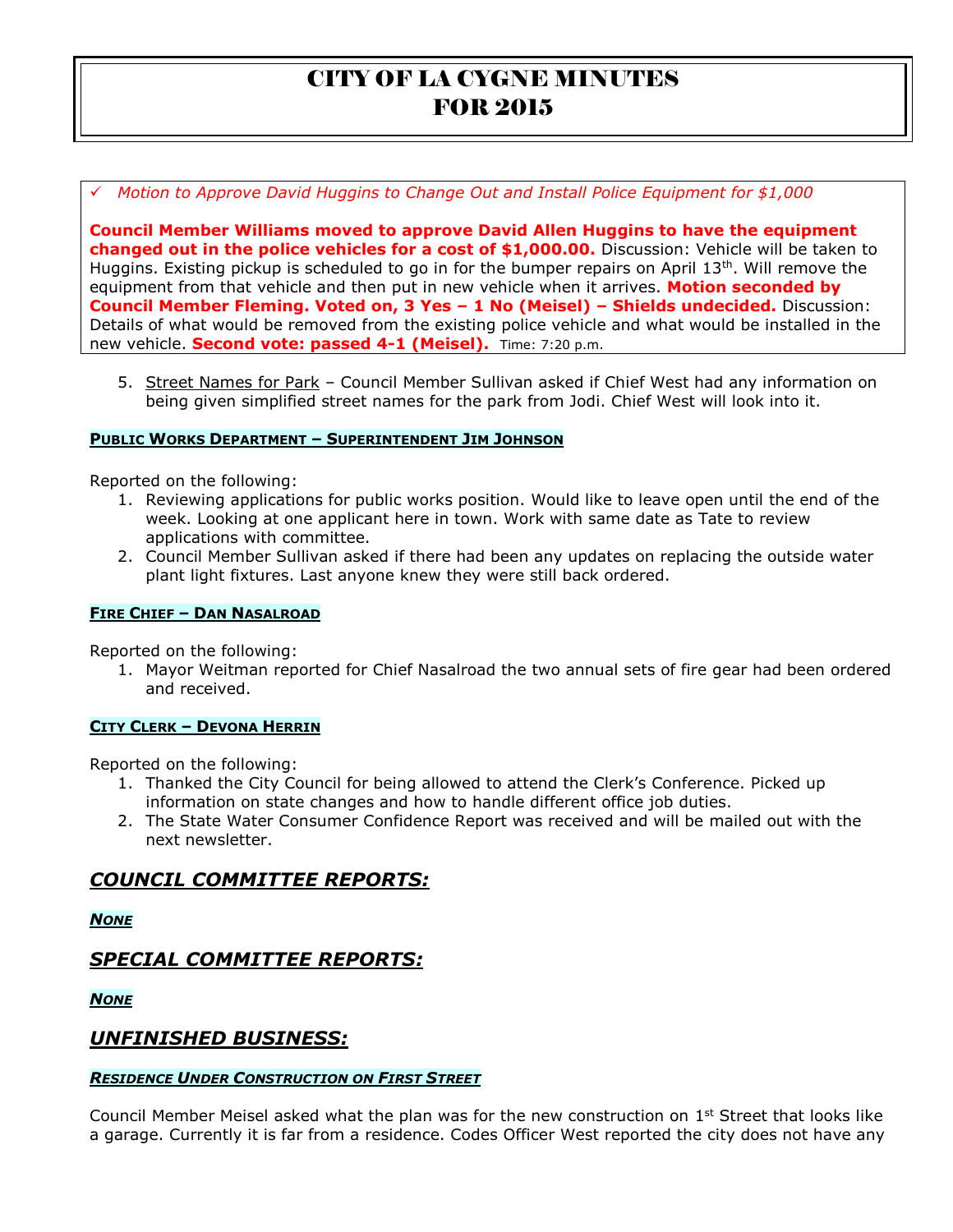codes for the type of construction for a home &/or how a home is constructed. The owner plans to pour concrete next week and the entire work is scheduled to be done by the filed permit deadline. Council Member Meisel wanted to make sure it was not left as the garage structure it is now with a permit for a house.

# *NEW BUSINESS:*

### **WAIVE COMMUNITY BUILDING FEE FOR ROYAL NEIGHBOR'S CHRISTMAS SHARING PROJECT FUNDRAISER**

The Royal Neighbors of America Chapter 2451 and the La Cygne Volunteer Fire Department are holding a fundraiser for the La Cygne Christmas Sharing Project on October  $3<sup>rd</sup>$  and ask the city to waive the community building fee.

*Motion to Waive Community Building Fee for Christmas Sharing Project Fundraiser October 3rd* 

**Council Member Shields moved to approve waiving the Community Building fee for the Royal Neighbors to hold the Christmas Sharing Project Fundraiser on October 3rd (So moved). Motion seconded by Council Member Meisel. Voted on, passed 5-0.** Time: 7:30 p.m.

### *WAIVE COMMUNITY BUILDING FEE FOR PV EDUCATIONAL FOUNDATIONS' FUNDRAISER*

The Prairie View Educational Foundation is sponsoring an Adult Spelling Bee fundraiser on Saturday, June  $6<sup>th</sup>$  and asks the city to waive the community building fee.

*Motion to Waive Community Building Fee for PV Educational Foundation Fundraiser June 6th* 

**Council Member Shields moved to approve waiving the Community Building fee for the Prairie View Educational Foundation to hold the Adult Spelling Bee Fundraiser on June 6th (So moved). Motion seconded by Council Member Williams. Voted on, passed 5-0.** Time: 7:31 p.m.

#### *DATA TECH ANNUAL USER'S GROUP MEETING, APRIL 23RD*

City Clerk Herrin asked for City Treasurer Reynolds and herself to attend the annual user group training held by Summit for the city's Accounting and Payroll software program. They would leave the morning of and return the same day. Will make inquiries as to the updates available prior to signing up. If there are not many changes/updates this year they will not attend.

*Motion to Approve Two to Attend the Data Tech Annual User's Group Meeting, April 23rd* 

**Council Member Shields moved to approve Devona and Regina to attend the Data Tech User's Group Meeting, driving out and back the same day, if determined there is new information to learn. Motion seconded by Council Member Sullivan. Voted on, passed 4-1 (Meisel).** Time: 7:34 p.m.

#### *AGREEMENT BETWEEN SUDSY SWAN CARWASH AND CITY*

Noted a spelling error for 'excavation' permit. Discussed the agreement follows the property owner; therefore, who is the legal property owner for authorized entity of property owner to sign. City Attorney Sutherland agreed the name on the property should be verified prior to signing. Codes Officer West will get back with Jayden Walker and verify the name is listed correctly on the agreement.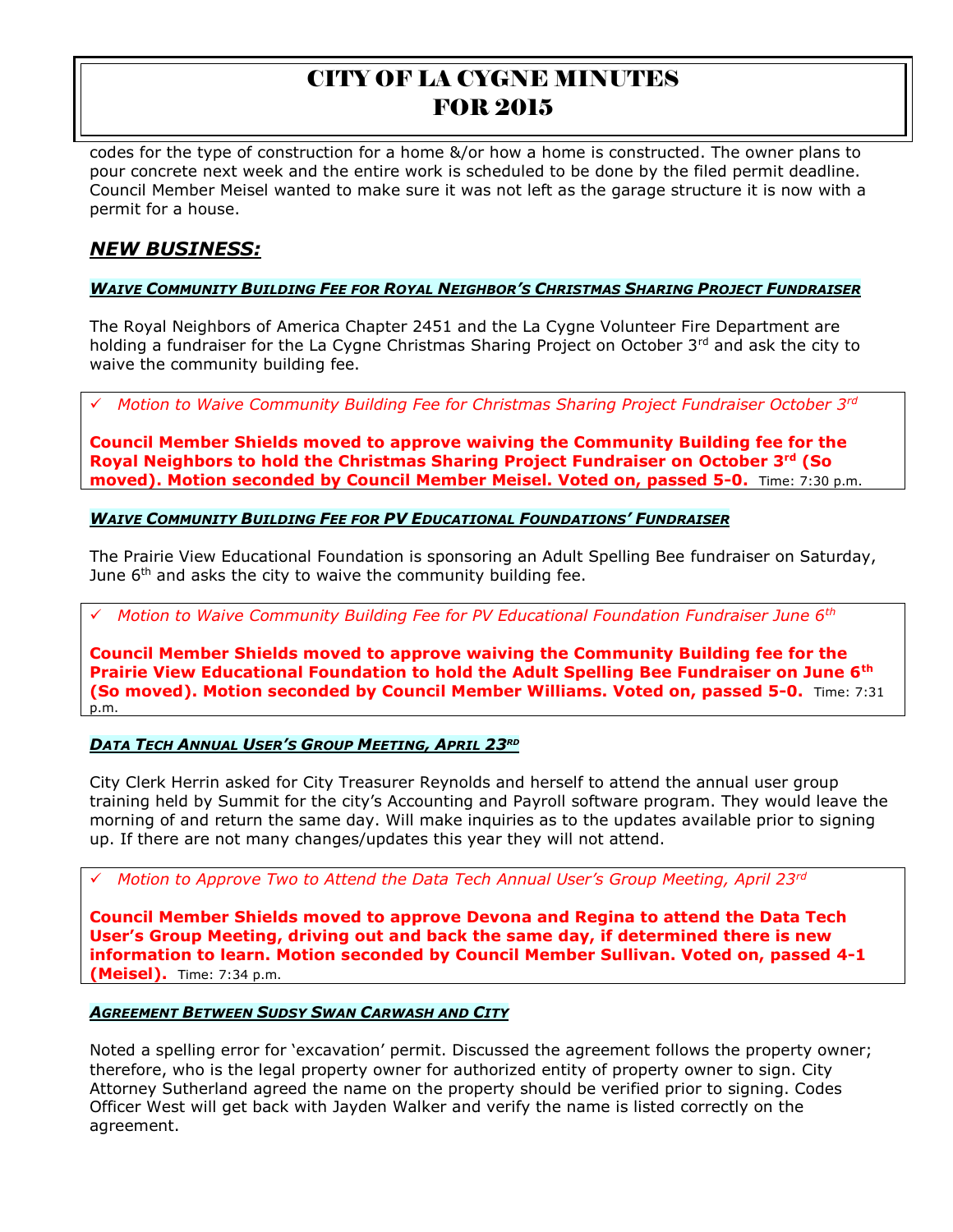# **EXECUTIVE SESSION:**

*Motion To Go Into Executive Session*

**Council Member Fleming moved to go into executive session for personnel for up to fortyfive (45) minutes following a ten (10) minute break. Motion seconded by Council Member Williams, voted on, passed 5-0.** Time: 7:38 p.m.

In addition to the Council Members and City Attorney, others requesting time or invited into portions of the executive session(s) included (but not limited to): City Clerk Herrin and Police Chief West.

# **EXTEND EXECUTIVE SESSION:**

*Motion To Extend Executive Session*

**Council Member Shields moved to extend executive session for personnel for up to fifteen (15) minutes. Motion seconded by Council Member Meisel, voted on, passed 5-0.** Time: 8:33 p.m.

# **EXTEND EXECUTIVE SESSION:**

*Motion To Extend Executive Session*

**Council Member Sullivan moved to extend executive session for personnel for up to fifteen (15) minutes. Motion seconded by Council Member Meisel, voted on, passed 5-0.** Time: 8:48 p.m.

# **EXTEND EXECUTIVE SESSION:**

*Motion To Extend Executive Session*

**Council Member Meisel moved to extend executive session for personnel for up to fifteen (15) minutes. Motion seconded by Council Member Shields, voted on, passed 5-0.** Time: 9:03 p.m.

Open Session Resumed at 9:08 p.m.

## **OTHER BUSINESS:**

*NONE*

# **NOTES AND COMMUNICATIONS TO COUNCIL:**

- a] La Cygne Chamber News, March 5, 2015
- b] January 2015 La Cygne Park Board Meeting Minutes
- c] February 2015 La Cygne Park Board Meeting Minutes
- d] 'League News' March 13, 2015
- e] 'League News' February 20, 2015
- f] SwanFest Committee Meeting, April 6<sup>th</sup>, 6 PM
- g] USDA Rural Development Community Program Training, March 24<sup>th</sup>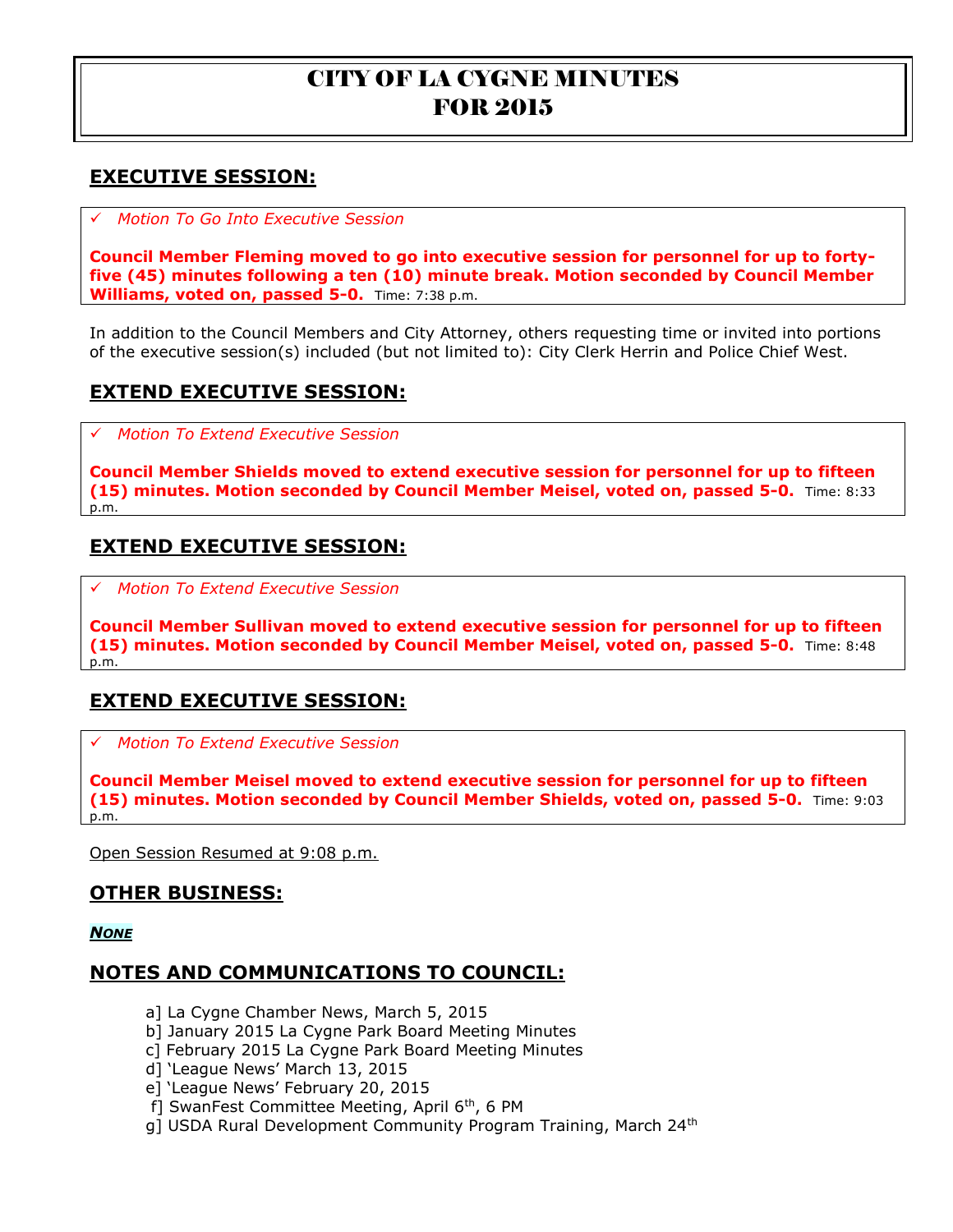# *ADJOURNMENT:*

## *Motion to Adjourn Meeting*

There being no further business, **Council Member Fleming moved to adjourn the meeting. Motion seconded by Council Member Williams, voted on, passed 5-0.** The Regular meeting was adjourned at 9:10 p.m.

I, \_\_\_\_\_\_\_\_\_\_\_\_\_\_\_\_\_\_\_\_\_\_\_\_\_\_\_\_\_\_\_\_\_\_\_\_\_\_\_ La Cygne City Clerk, do hereby declare the above to be true and correct, to the best of my knowledge, and do hereby subscribe my name this 18th day of March 2015.

## **END OF March 18, 2015 MEETING.**

**\*\*\*\*\*\*\*\***

## **BEGINNING OF March 25, 2015 SPECIAL MEETING**

# *SPECIAL MEETING:*

The La Cygne City Council met for a Special Meeting on Wednesday, March 25, 2015, at La Cygne City Hall. Council Members present were: Jake Fleming; Gerald Williams; Linda Meisel; Robert Sullivan; and Esther Shields.

Others in attendance included, but not limited to: City Clerk Devona Herrin, City Attorney John Sutherland, Mike Van Vlack, Jodi Wade, and, Danny Curtis.

Mayor Terry Weitman called the special meeting to order at 7:07 p.m.

### *The Purpose of the Special Meeting was called for:*

### **CDBG Special Round Application**

Mayor Weitman provided the following:

- $\ddot{\phantom{1}}$  Additional CDBG funding has been announced with a relatively short time frame to respond
- $\ddot{\phantom{1}}$  The grant would provide funding for sidewalks, storm shelters, and park improvements
- $\ddot{\phantom{1}}$  The city would be required to provide a minimum of 10% match with CDBG providing 90% of the funds
- $\textcolor{red}{\textbf{4}}$  Maximum funds available from the grant are \$350,000
- $\downarrow$  Can cover multiple location improvements within the city limits
- $\ddot{\phantom{1}}$  City is already working with an engineer that can provide the engineering requirements
- City is already LMI (low-to-middle income) qualified
- $\overline{+}$  Asked Jodi Wade with the Park Board to join the discussion for optional improvements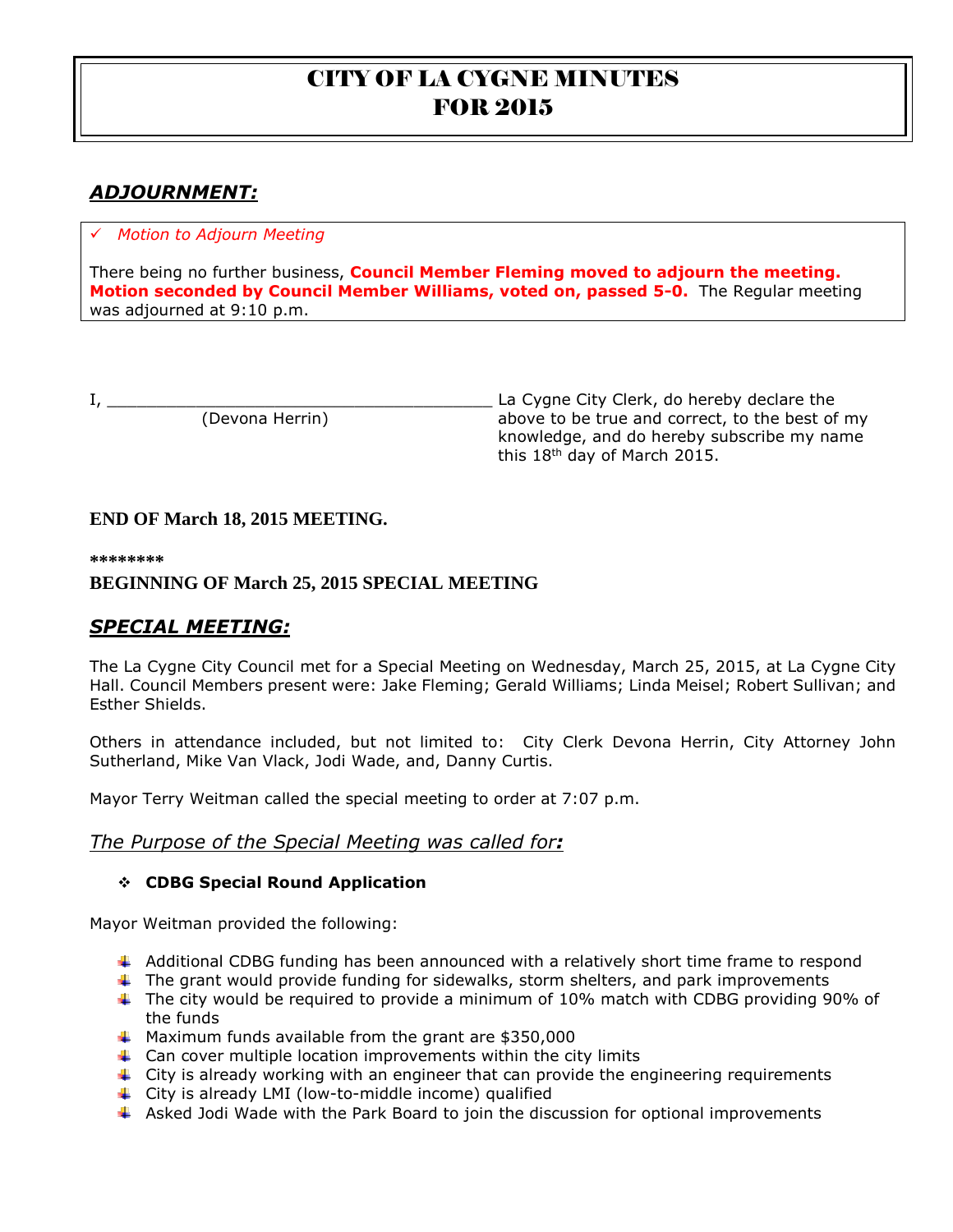Mayor, City Council, and those present discussed:

- Storm Shelter options to include what size would be needed, how many, and type of above ground shelter
- Resurface tennis court / basketball court at South Park. Jodi had some estimates.
- Three different parking site needs in South Park. Jodi had some estimates.
- $\ddot{+}$  Enclosing Pavilion sides grant is only for open shelters
- **Enlarge North Park basketball court**
- $\leftarrow$  Restrooms for North Park
- $\ddot{\bullet}$  Sidewalks on Market Street to include which side and total distance from east to west end of the city limits, and possible railroad concerns.
- Currently use Catholic Church and Methodist Church Basements for storm shelters when someone is available to open them up.
- $\ddot{\phantom{1}}$  Move forward in hiring Brian Kingsley with BG Consultants for a preliminary report. City Clerk Herrin noted the fee should be less than \$2,500.00.
- **+** Priority:
	- 1. Sidewalk on North Side of Market Street starting at  $1<sup>st</sup>$  Street and going east
	- 2. Storm Shelter with example of 10 X 50 metal building, possibly in south park
	- 3. Tennis Court / Basketball Court in South Park

*Motion to Hire BG Consultants for the Preliminary Report for up to \$2,500*

**Council Member Meisel moved to hire Brian, (with BG Consultants) for the Preliminary Report for up to \$2,500.00. Motion seconded by Council Member Sullivan, voted on, passed 5-0.** Time: 7:55 p.m.

# *ADJOURNMENT:*

### *Motion to Adjourn Meeting*

There being no further business, **Council Member Meisel moved to adjourn the meeting. Motion seconded by Council Member Fleming, voted on, Passed 5-0.** The Special meeting was adjourned at 8:03 p.m.

I, \_\_\_\_\_\_\_\_\_\_\_\_\_\_\_\_\_\_\_\_\_\_\_\_\_\_\_\_\_\_\_\_\_\_\_\_\_\_\_ La Cygne City Clerk, do hereby declare the (Devona Herrin) above to be true and correct, to the best of my knowledge, and do hereby subscribe my name this 25th day of March 2015.

### **END OF March 25, 2015 SPECIAL MEETING.**

**\*\*\*\*\*\*\*\***

**BEGINNING OF March 30, 2015 SPECIAL MEETING**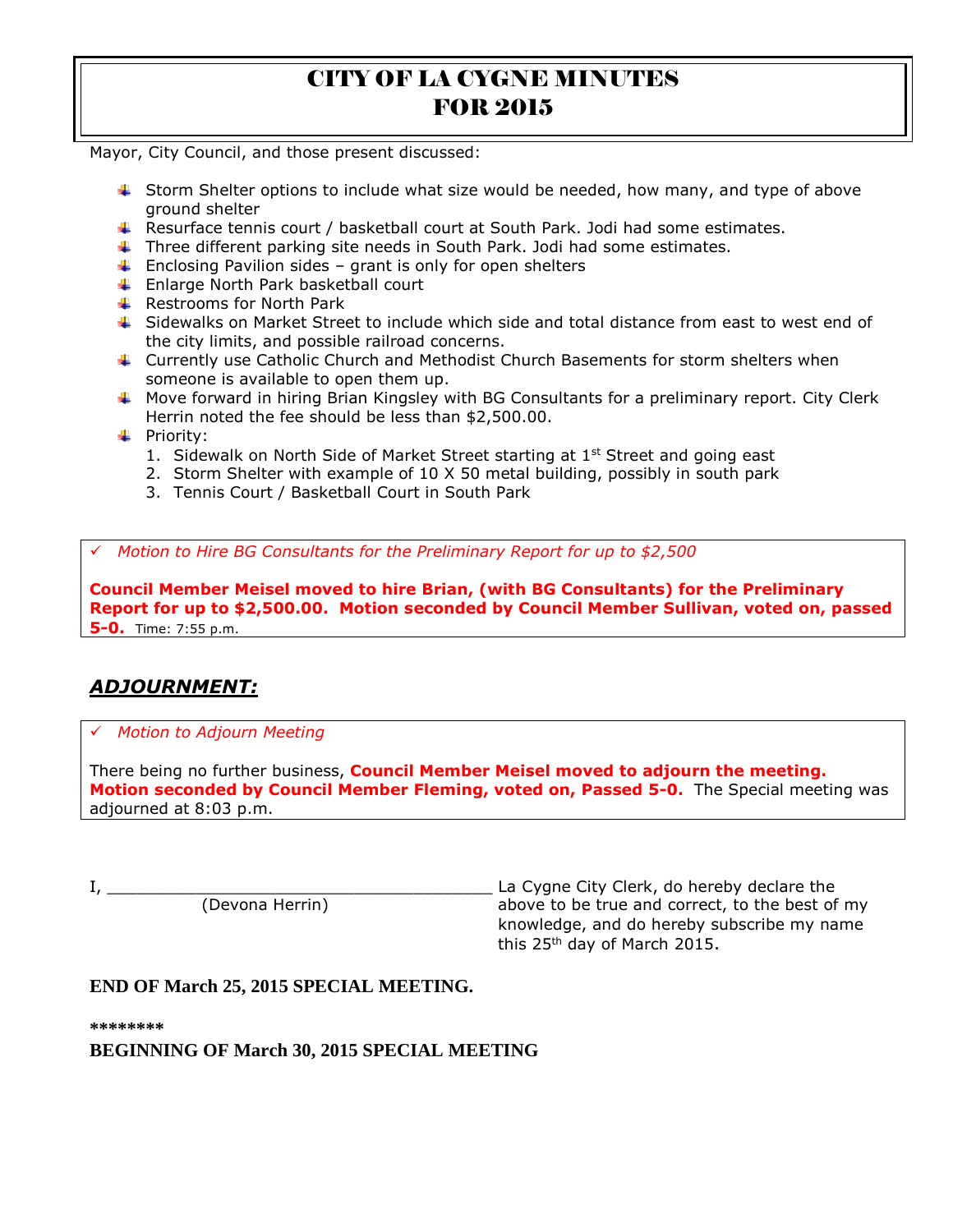# *SPECIAL MEETING:*

The La Cygne City Council met for a Special Meeting on Monday, March 30, 2015, at La Cygne City Hall. Council Members present were: Jake Fleming; Gerald Williams; Linda Meisel; Robert Sullivan; and Esther Shields.

Others in attendance included, but not limited to: City Clerk Devona Herrin, City Attorney John Sutherland, Shane Hastings and Mike Billingsly with USDA.

Mayor Terry Weitman called the special meeting to order at 6:32 p.m.

### *The Purpose of the Special Meeting was called for:*

### **Water Distribution Project**

USDA 'Letter of Conditions' for Phase 1, with Mike Billingsley, USDA Area Specialist and Shane Hastings, USDA CP Director:

- Shane (Pronounced Shawn) Billingsley reviewed the nine page 'Letter of Conditions' paragraph by paragraph for city approval. The items are clearly stated in the 'Letter of Conditions' including requirements from the beginning of the rural development loan through construction and then the conditions of closing the loan.
- Council Member Sullivan inquired if USDA would get involved if there were disagreements later between the engineer and the chosen contractor. Mr. Hastings said yes they would get involved.
- $\bigstar$  Reviewed Exhibit A Mitigation Requirements
- Council Member Williams asked who would have control of the inspection of the work. Mr. Hastings responded the engineer would hire the inspector.

*Motion to Authorize Mayor to Sign USDA Letter of Conditions for Water Project*

**Council Member Meisel moved to authorize the mayor to sign the Letter of Conditions with USDA.** Approved by City Attorney Sutherland. **Motion seconded by Council Member Fleming, voted on, passed 5-0.** Time: 7:08 p.m.

USDA Request for Obligation of Funds:

- $\ddot$  The signed request keeps the USDA funds available for La Cygne
- $\downarrow$  Will probably get letter back the beginning of next week

*Motion to Authorize Mayor to Sign USDA Obligation of Funds Request*

**Council Member Meisel moved to authorize the mayor to sign the request for Obligation of Funds. Motion seconded by Council Member Williams, voted on, passed 5-0.** Time: 7:11 p.m.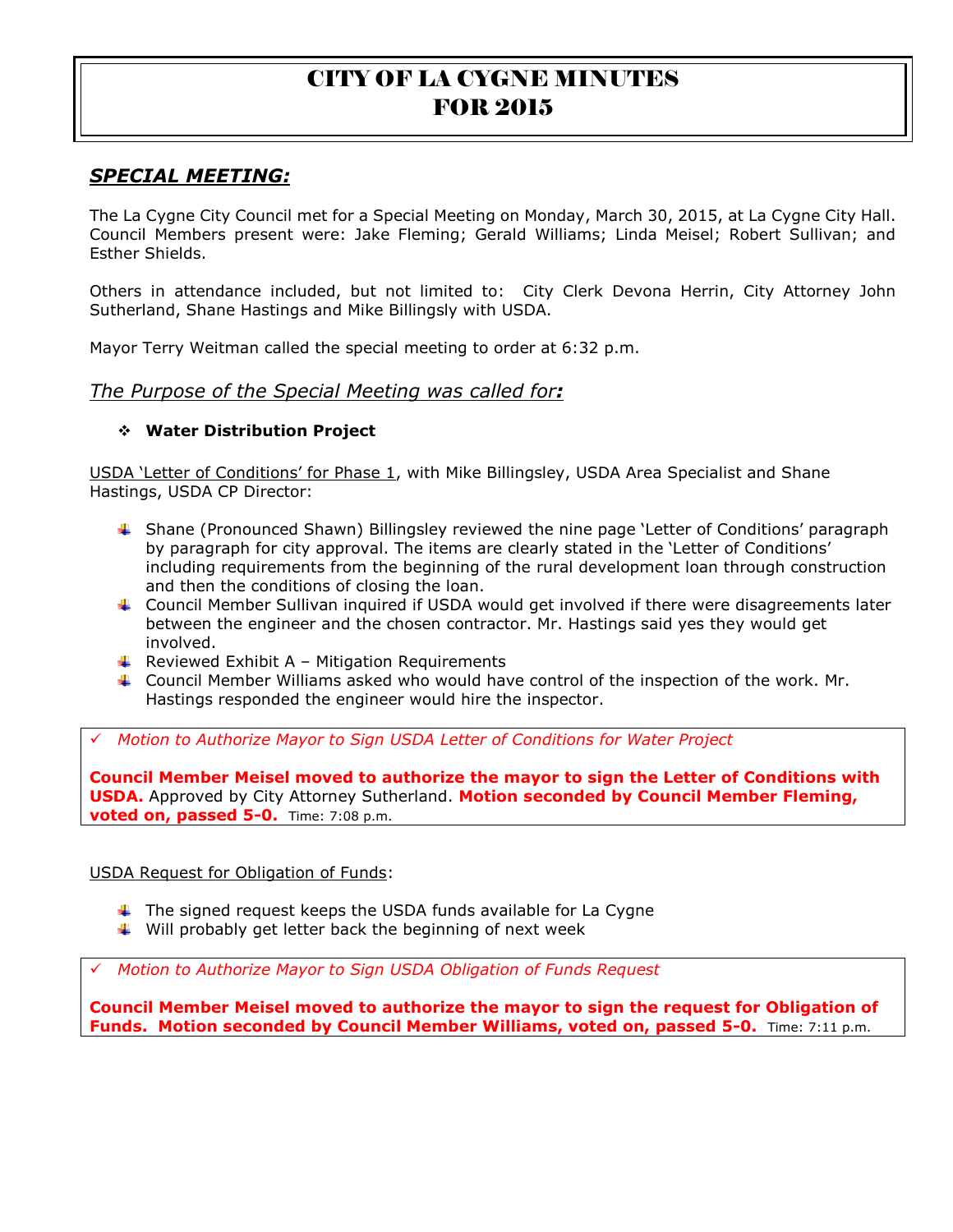USDA Resolution for BO Bonds in the Amount of \$347,000:

 $\ddot{\phantom{1}}$  Shane Hastings read the agreement requirements within the resolution to the council.

### EXECUTIVE SESSION

*Motion to Go Into Executive Session* 

**Council Member Meisel moved to go into executive session for up to ten minutes for legal. Motion seconded by Council Member Shields, voted on, passed 5-0.** Time: 7:15 p.m.

Open Session Resumed at 7:25 p.m.

 $\ddot{\phantom{1}}$  Reviewed Fidelity Bond requirements from the Letter of Conditions

*Motion to Approve Resolution #377, UDSA Loan Resolution*

**Council Member Fleming moved to approve Resolution #377. Motion seconded by Council Member Meisel, voted on, passed 5-0.** Time: 7:28 p.m.

Phase 2, Carl Brown Consulting Rate Review, and Subsequent Water Rate Adjustment

- $\downarrow$  USDA currently does not have adequate funds available for the whole of Phase 2
- $\ddot{\phantom{1}}$  USDA is putting in a request for the excess national funds / pools
- $\downarrow$  USDA is planning a media event at a later date to include the city's project
- $\ddot{\phantom{1}}$  USDA will attend the April 15<sup>th</sup> regular city council meeting for the 'Letter of Conditions' for Phase 2
- $\downarrow$  If USDA funds are approved, the bonds will be at the same interest rate as Phase 1 and all debt will be combined into one loan
- $\ddot{\bullet}$  Will allow BG Consultants to have both projects going at the same time
- $\ddot{+}$  Phase 1, including the environmental review has been approved
- $\ddotmark$  Phase 2 has had some electrical improvements at the water plant added and that needs to be reviewed. May be some minor engineering fee adjustments
- With interest reduction and current estimates, per USDA, if all meters used 5,000 gallons the estimated cost per meter/customer would be \$58.00
- $\ddotmark$  Noted Carl Browns figures prepared for the city with the higher interest rates. They do not cover different minimum meter requirement options for council review
- USDA noted Midwest Assistance Program also works with small cities on rate structures and should be able to work with the city's current information to quickly give some options for minimum charges combined with usage rates to meet total revenue requirements.
- $\ddotplus$  USDA will contact MAP and then get with the city office for working with rate structure options
- **U** Discussed one rate increase or taking increases in steps between now and completion of the project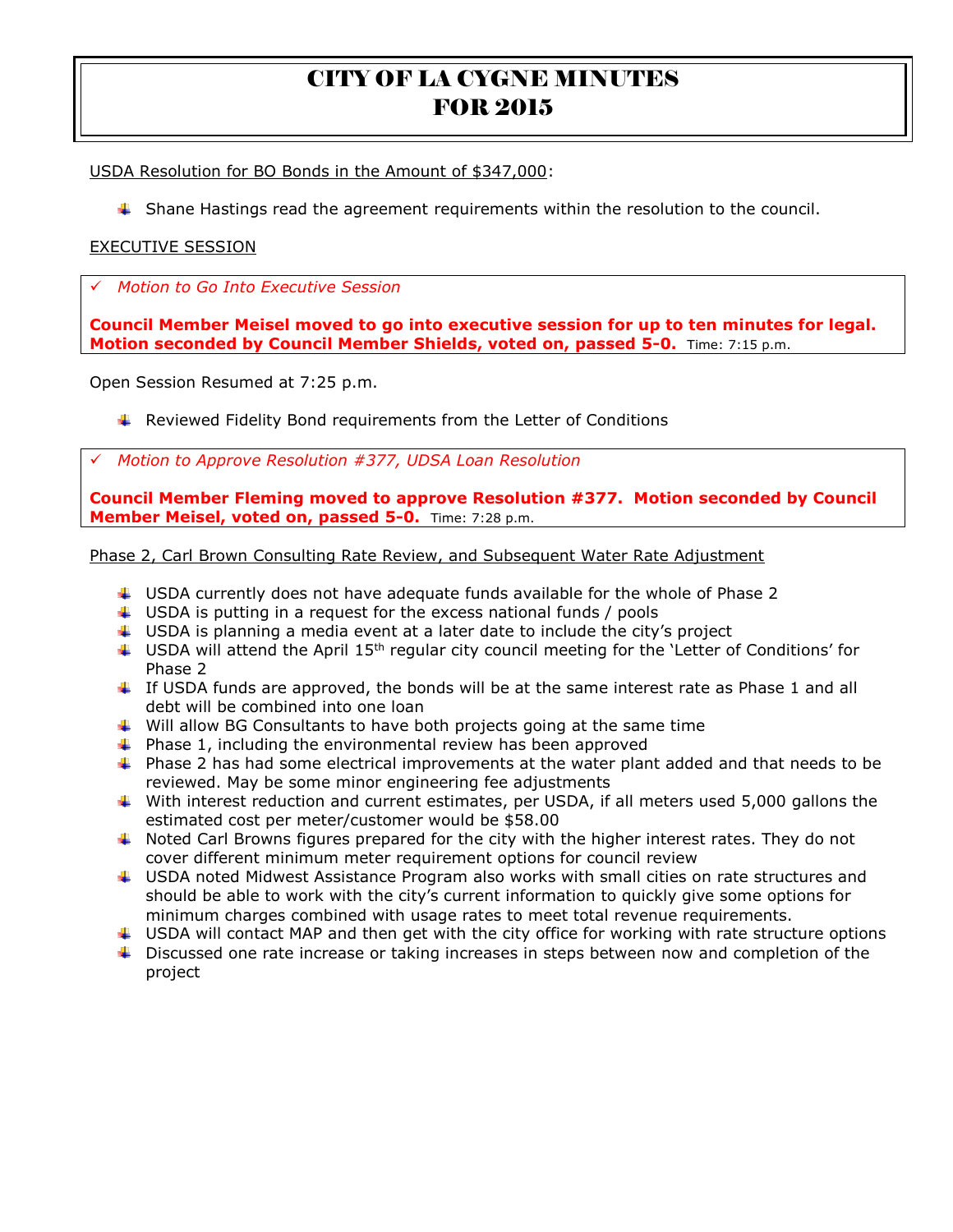# *ADJOURNMENT:*

### *Motion to Adjourn Meeting*

There being no further business, **Council Member Meisel moved to adjourn the meeting. Motion seconded by Council Member Shields, voted on, Passed 5-0.** The Special meeting was adjourned at 8:02 p.m.

I, \_\_\_\_\_\_\_\_\_\_\_\_\_\_\_\_\_\_\_\_\_\_\_\_\_\_\_\_\_\_\_\_\_\_\_\_\_\_\_ La Cygne City Clerk, do hereby declare the (Devona Herrin) above to be true and correct, to the best of my knowledge, and do hereby subscribe my name this 30th day of March 2015.

## **END OF March 30, 2015 SPECIAL MEETING.**

**\*\*\*\*\*\*\*\***

## **BEGINNING OF April 1, 2015 MEETING**

# *REGULAR MEETING:*

The La Cygne City Council met on Wednesday, April 1, 2015, at La Cygne City Hall. Council Members present were: Jake Fleming; Linda Meisel; Robert Sullivan; Esther Shields; and Gerald Williams.

Others in attendance included, but not limited to: City Clerk Devona Herrin; City Attorney John Sutherland; Police Chief Tate West; Public Works Superintendent Jim Johnson; Danny Curtis; Mike Van Vlack; Allyson James; Jerry McCarty; Bobby Spencer; Diane Mathia; Lauri Beckman; Lillian Mosler; Delores Stainbrook; LeRoy Turpen; and Fred Meisel.

Mayor Terry Weitman called the meeting to order at 7:00 p.m. by leading the pledge of allegiance.

## *MAYOR'S COMMENTS:*

- $\checkmark$  PROCLAMATION was read for Lillian Mosler Day in honor of 100 years of life. Exchanged stories of Lillian Mosler's life.
- Easter Egg Hunt, by the Chamber, Saturday morning, April  $4<sup>th</sup>$  at the City Park.
- Elections, Tuesday, April  $7<sup>th</sup>$ . Encouraged all to get out and vote at the next city election.
- $\checkmark$  City Wide Spring Garage Sale, Saturday, May 2<sup>nd</sup>.
- $\checkmark$  City Wide Clean Up by L&K, Saturday May 9<sup>th</sup>, items to be out by 7am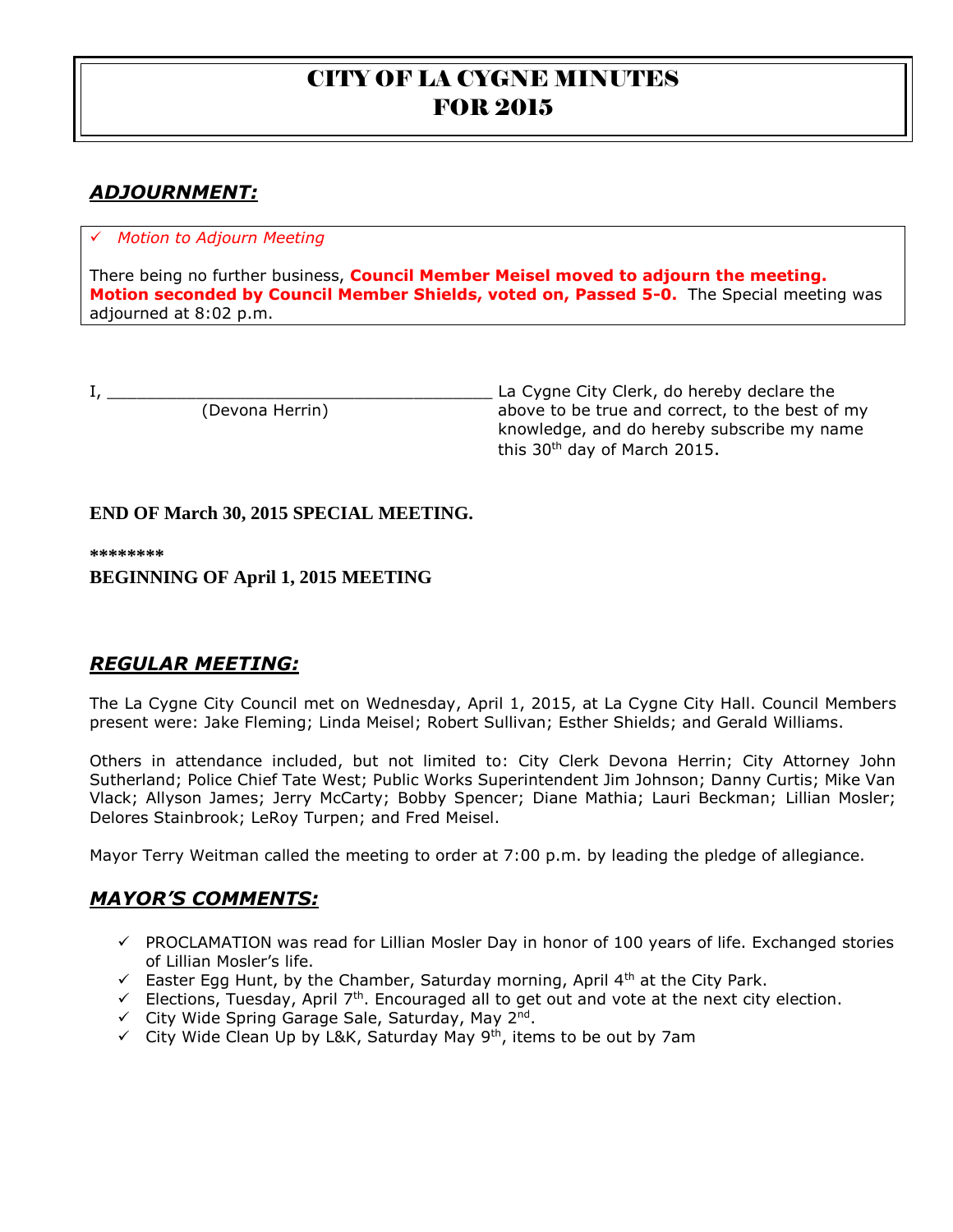# *CONSENT AGENDA:*

*Motion to Approve Consent Agenda*

**Council Member Shields moved to approve the consent agenda which consisted of:** Minutes of March 18, 2015 Regular City Council Meeting; Minutes of March 25, 2015 Special City Council Meeting; Minutes of March 30, 2015 Special City Council Meeting; Check Register: March 19 – April 1, 2015. **Motion seconded by Council Member Meisel, voted on, passed 5-0.** Time: 7:08 p.m.

Mayor Weitman presented a payment request from City Attorney Sutherland as the statement was not received prior to processing the previously approved checks. The March monthly amount of \$2,225.70.

*Motion to Approve Payment Request of \$2,225.70 for City Attorney Sutherland* 

**Council Member Shields moved to approve payment for John Sutherland as presented. Motion seconded by Council Member Williams. Voted on, passed 5-0.** Time: 7:09 p.m.

# *DISCUSSION FROM THE FLOOR:*

*NONE*

## *SPECIAL PROJECTS:*

### *WATER PROJECT UPDATE*

Mayor Weitman reported the necessary USDA forms had been signed at the special meeting for Phase 1. More information will be included at the April  $15<sup>th</sup>$  meeting.

#### *CDBG SPECIAL ROUND PROJECT*

Hired BG Consultants at the special meeting. Mayor Weitman, Public Works Superintendent Johnson, and City Clerk Herrin met today with Brian Kingsley, (BG Consultants), to discuss options for improvements. Brian is going to work up some preliminary information with estimates for the city to review.

# *REPORTS OF CITY OFFICERS:*

### **CITY ATTORNEY – JOHN SUTHERLAND**

None.

#### **POLICE DEPARTMENT – CHIEF TATE WEST – OFFICER SHAUN WEST**

Reported on the following:

- 1. Department Report:
	- $\triangleq$  Citations no report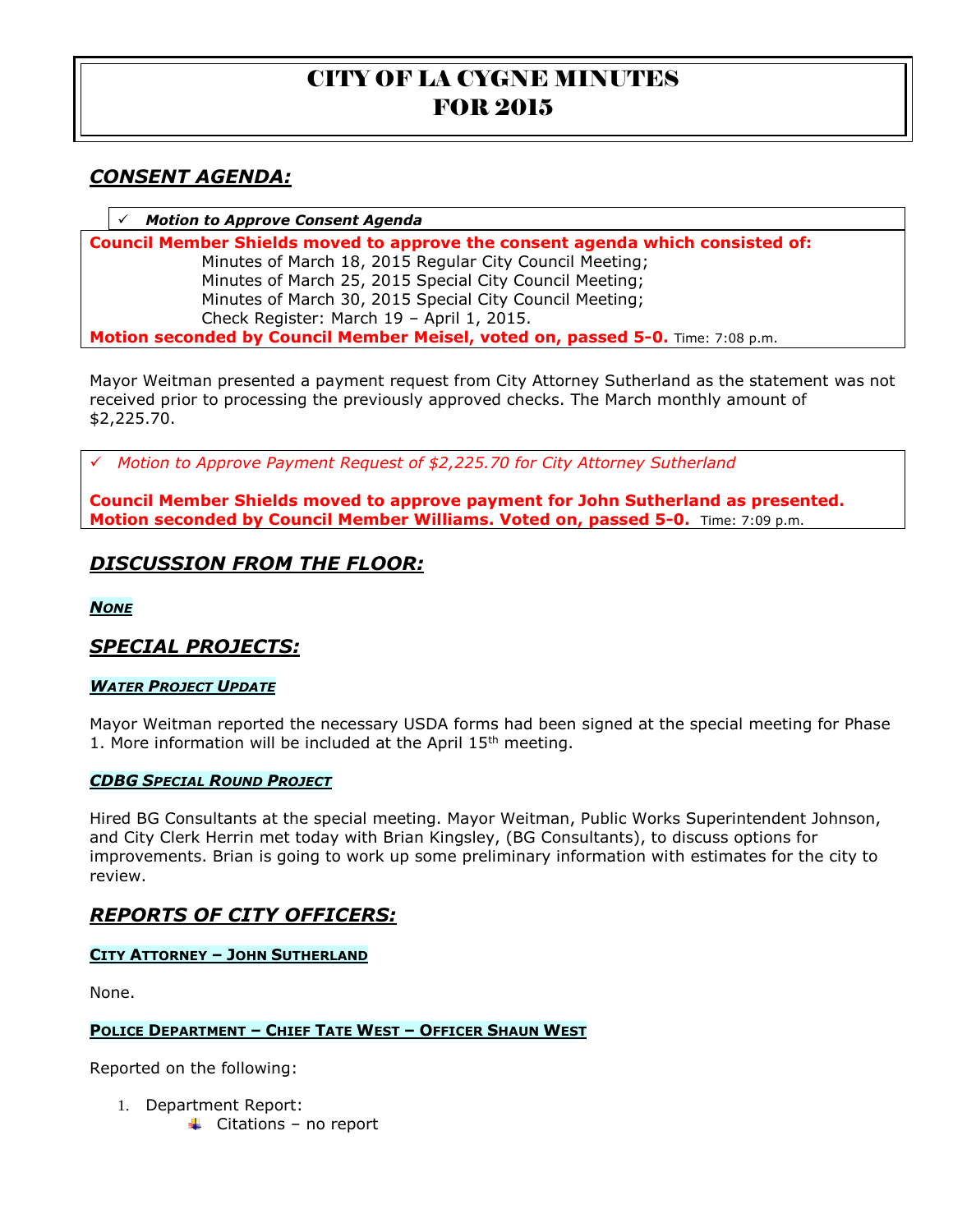- **4** Approximately 40 city dogs were vaccinated and tagged during the 'Dog Days' event last Saturday; and, approximately 80 dogs in total were vaccinated
- $\downarrow$  One dog in the pound with the owner coming to pick up
- 2. Names for City Park Roads Have the names and will get the process going.
- 3. Agreement for Abatement of City Codes Violation/Nuisance at 109 N. Broadway, Owned by Leon and Mary Heide - The signed agreement with the Heide's for this property expires today. There has been no response after the signed agreement, nor any work to repair the leaning wall. The last 35 feet is leaning outward and endangering the adjacent building. Recommend proceeding through city court with the council's approval.

*Motion to Proceed with Abatement Violation through City Court* 

**Council Member Meisel moved to proceed with abatement violation through city court. Motion seconded by Council Member Shields. Voted on, passed 5-0.** Time: 7:15 p.m.

- 4. Proposals for Salaries Presented estimates for hourly wages for the Police Chief Position and the Police Officer position with three different options and staying within the payroll budget. The information was to provide the parameters of wage adjustment and staying within the required budget dollars. Accrued comp time would be used to avoid unplanned overtime with the understanding the comp time would not exceed the city's maximum allowable accumulation of 40 hours. The payroll numbers are using this year's numbers. In the recent past the city has responded 24/7 to any call that has been received for the city. During low volume time and less staffing the county could be called on to take the non-emergency calls under the mutual aid agreement. The city officers do not go out on a county call unless they receive a request from the county to help. This is an option that can work, and is the Police Chief's responsibility to make that department's budget work.
- 5. Street Names in Park: Discussed how to complete the naming of the park streets. City Attorney Sutherland concurred it would require a resolution.

#### **PUBLIC WORKS DEPARTMENT – SUPERINTENDENT JIM JOHNSON**

Reported on the following:

- 1. One water leak in town repaired; and, two hydrants at the city park.
- 2. Ordered patch material for the streets and will begin patching.
- 3. Two Generac generators down. The one at the water plant and at one lift station. One can be set by hand, the other is down. Repairman is trying to locate parts.
- 4. Two pickups down. The transmission is down in the white dodge; and, the old dog truck is out at Barrett's to determine the problem.
- 5. Summer Help: Requested help if the city could fund it. In the past have hired two for summer help, but did not hire any last year. With the number of code violations the city has for mowing, really need help during this time.
- 6. Tour City Facilities: Offered to set up a day to tour the city operations of the city utilities and areas public works is responsible for mowing. Would like to include the new members to the city council when doing the tour.
- 7. Cemetery Roads: Council Member Shields inquired what would be used to help maintain the cemetery roads. PWS Johnson reported they chain drag the cemetery two times a year to help save the gravel.
- 8. Bad Weather Road Treatment Material: Council Member Sullivan asked if there was much of the winter road material left for next year. PWS Johnson reported the city had enough for about three good storms. Do not have a good storage place during the summer and the material does not last so do not attempt to try to have excess left over at the end of winter.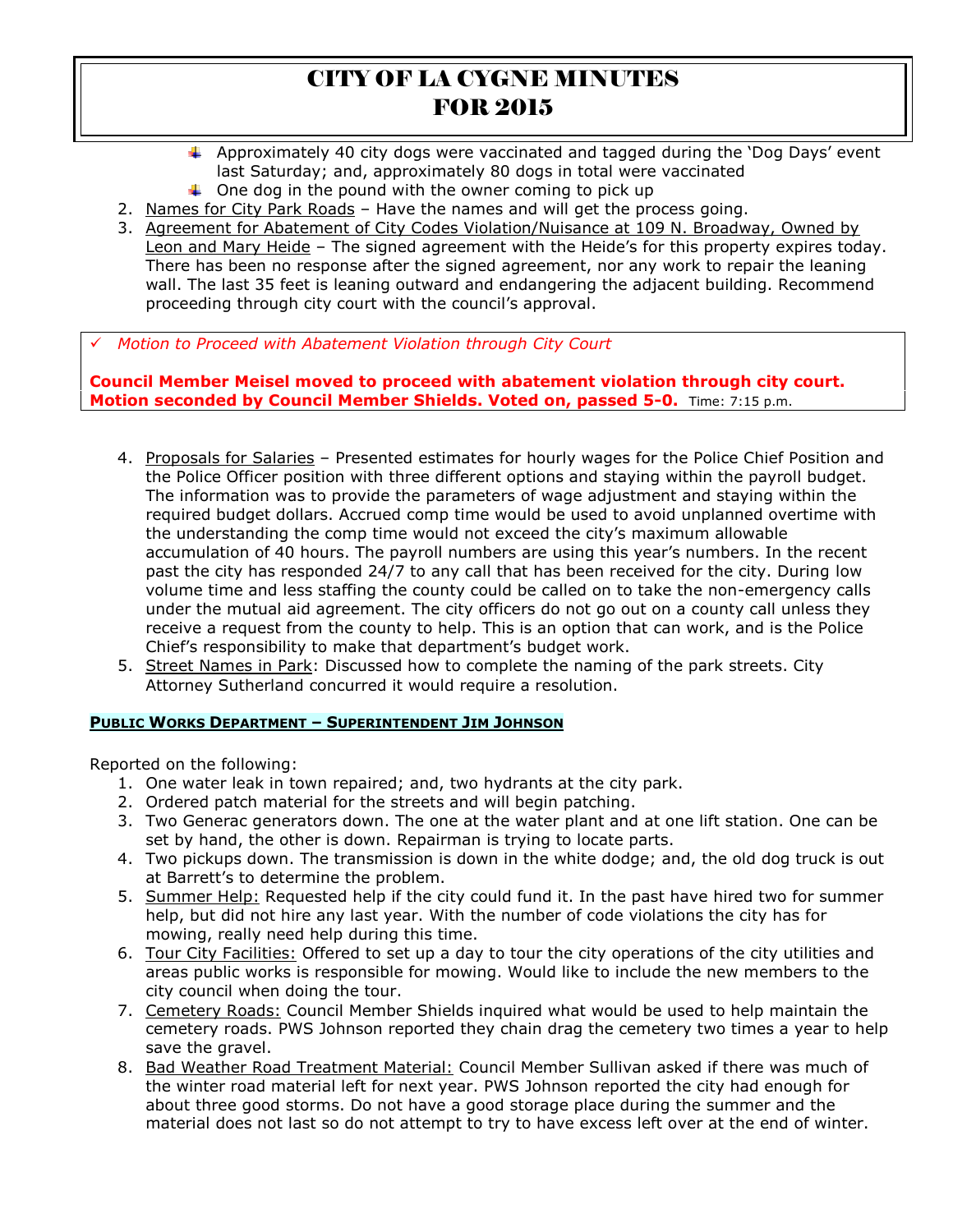The cost of the material was unknown, purchase it through Wade's quarry and they have always been good to provide when needed.

#### **FIRE CHIEF – DAN NASALROAD**

Reported on the following:

1. None.

## **CITY CLERK – DEVONA HERRIN**

Reported on the following:

- 1. Moved a CD to First Option Bank for a higher interest rate. Another CD is maturing this month and will compare rates for it as well.
- 2. The 3-mile gas rate change letters were mailed to the applicable residents in preparation of the rate change. This is to continue the process of attaining rates equal to city residents. The rates are getting closer to the city resident rates. With the next couple of 10% rate increases a review by the council will be needed to get the rate structure's together as to how the rate structures are built.
- 3. Electrician has worked on lighting in the community building and city hall.

# *COUNCIL COMMITTEE REPORTS:*

*NONE*

# *SPECIAL COMMITTEE REPORTS:*

#### *EMERGENCY MANAGEMENT*

Council Member Meisel asked if everyone who wanted had signed up for the CERT training as it would start soon. Encouraged everyone to sign up who was interested.

# *UNFINISHED BUSINESS:*

#### *AGREEMENT BETWEEN PROPERTY OWNER OF SUDSY SWAN CARWASH AND CITY*

Codes Officer West passed a rewritten agreement to City Attorney Sutherland for review prior to the next meeting. Ownership of the property was duly noted and once obtain legal approval will present to council.

## *NEW BUSINESS:*

## *CLOSE TRASH COMPACTOR FOR EASTER SUNDAY, APRIL 5TH*

*Motion to Close Trash Compactor for Easter Sunday, April 5th* 

**Council Member Meisel moved to close the Trash Compactor for Easter Sunday, April 5th. Motion seconded by Council Member Fleming. Voted on, passed 5-0.** Time: 7:44 p.m.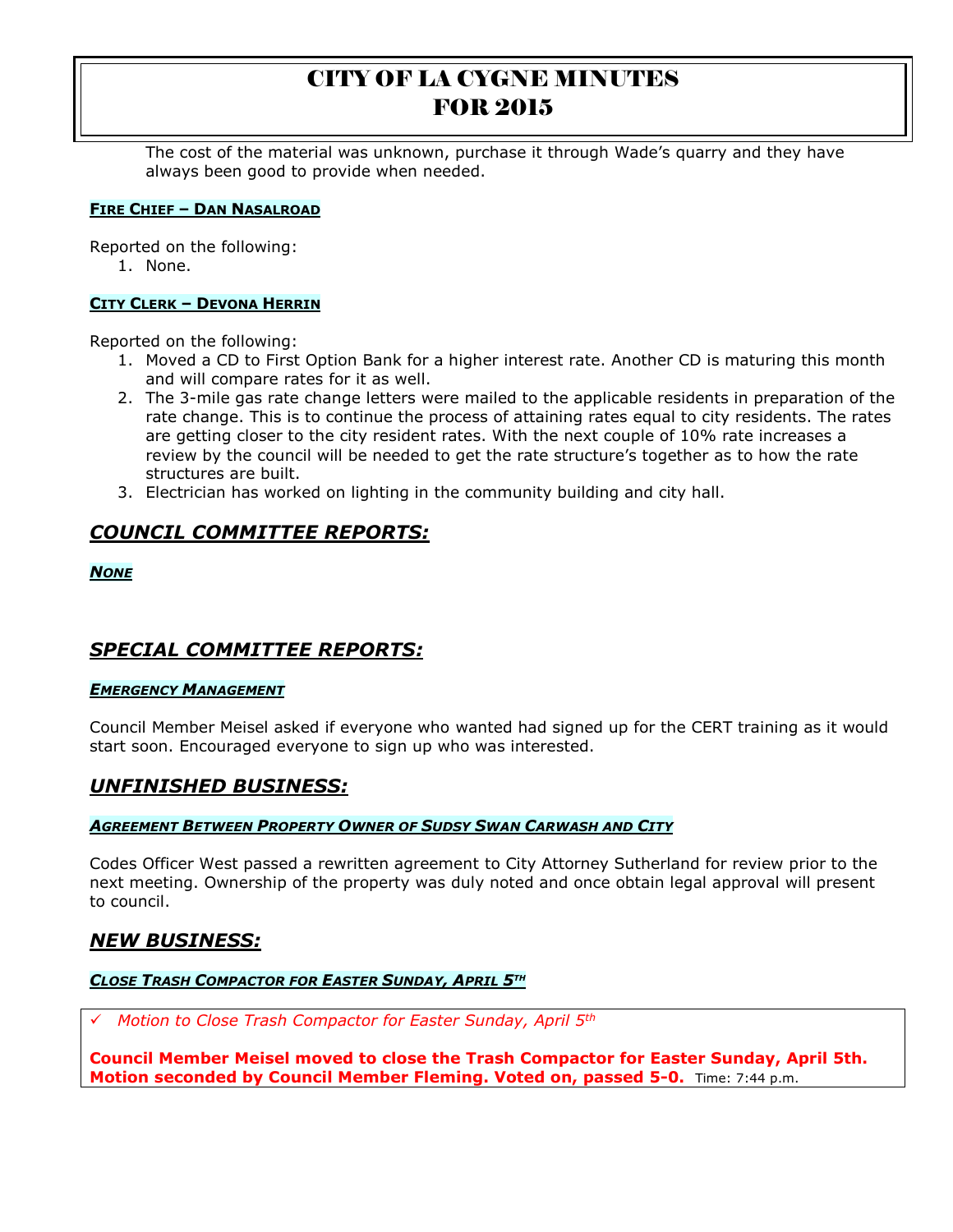### **WAIVE COMMUNITY BUILDING FEE FOR CHAMBER'S ANNUAL EASTER EGG HUNT, APRIL 4TH**

*Motion to Waive Community Building Fee for Easter Egg Hunt, If Bad Weather, April 4th* 

**Council Member Shields moved to approve waiving the Community Building fee for the city's Easter Egg Hunt on April 4th if there is bad weather. Motion seconded by Council Member Williams. Voted on, passed 5-0.** Time: 7:45 p.m.

#### *PROCLAMATION: FAIR HOUSING MONTH*

Mayor Weitman presented and read the proclamation for designating April as *Fair Housing Month*.

#### *ADMINISTRATIVE POLICY NO. 28, BAD DEBT*

*Motion to Approve Administrative Policy No. 28, Bad Debt* 

**Council Member Meisel moved to approve Administrative Policy No. 28. Motion seconded by Council Member Williams. Voted on, passed 5-0.** Time: 7:47 p.m.

#### ORDINANCE NO. 1431, ADDING E) V. TO SECTION 1-305, CODE OF ETHICS, CONFLICT OF INTEREST

*Motion to Approve Ordinance No. 1431* 

**Council Member Williams moved to approve Ordinance No. 1431. Motion seconded by Council Member Meisel. Voted on, passed 5-0.** Time: 7:48 p.m.

## **EXECUTIVE SESSION:**

*Motion To Go Into Executive Session*

**Council Member Fleming moved to go into executive session for personnel for up to seventy (70) minutes following a ten (10) minute break. Motion seconded by Council Member Sullivan, voted on, passed 5-0.** Time: 7:49 p.m.

In addition to the Council Members and City Attorney, others requesting time or invited into portions of the executive session(s) included (but not limited to): City Clerk Herrin, Public Works Superintendent Johnson, and Police Chief West.

Open Session Resumed at 8:46 p.m.

### **OTHER BUSINESS:**

#### *WAGE RAISE FOR POLICE CHIEF WEST TO \$18.00 PER HOUR*

*Motion to Increase Police Chief West's Hourly Wage to \$18.00 per hour Effective Next Pay Period* 

**Council Member Sullivan moved to raise the police chief's wage to \$18.00 per hour effective the next pay period. Motion seconded by Council Member Williams. Voted on, passed 5-0.**  Time: 8:47 p.m.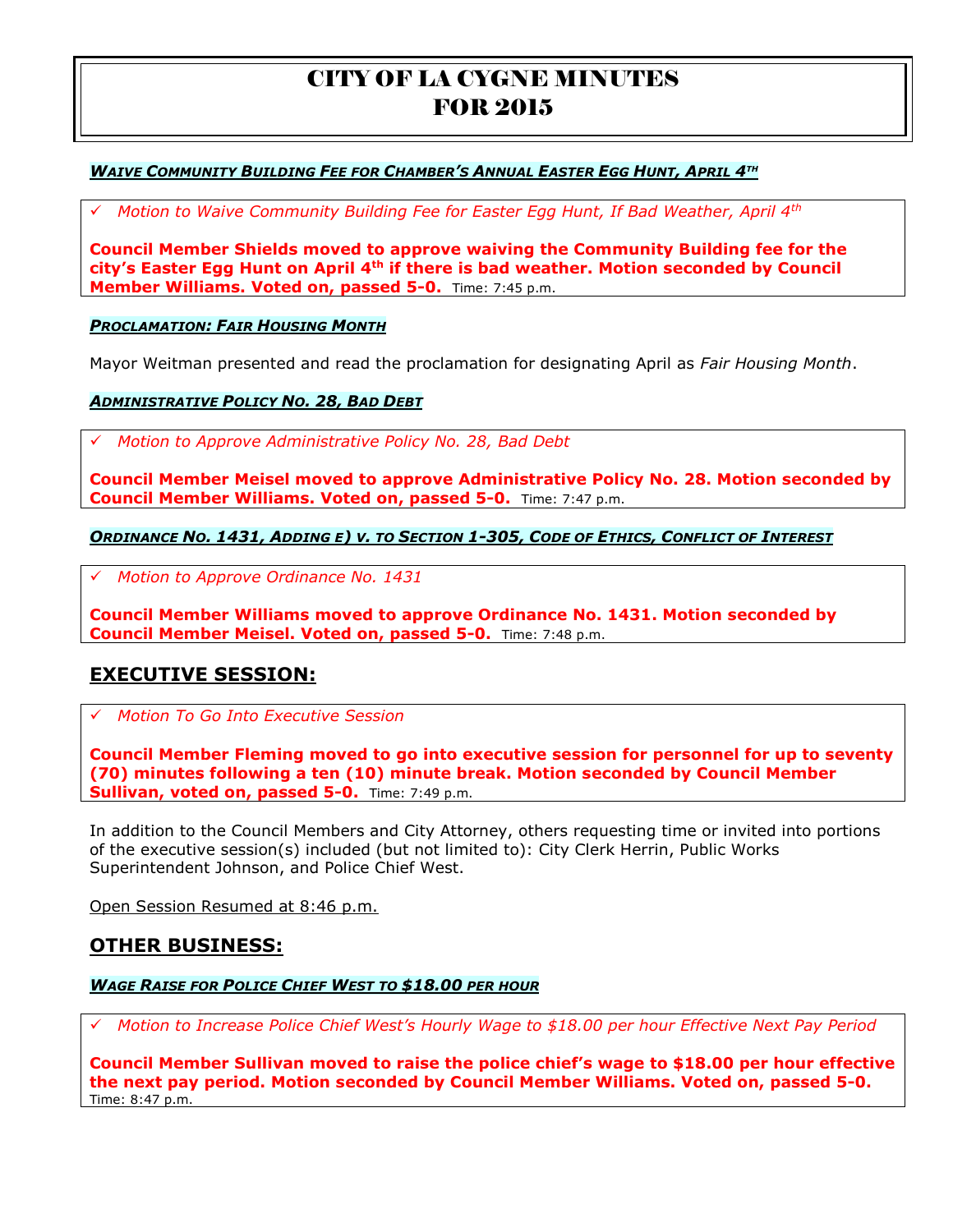#### *HIRE LINDSEY JOHNSTON FOR OFFICE SUMMER HELP FOR \$11.50 PER HOUR*

City Clerk Herrin reported an application for office summer help had been received from a college graduate in Business Communication and Marketing. Mayor Weitman and the Clerk had met with her and her credentials met with the needs for the additional office work for the city; to include updating the web site, working on the additional forms necessary for the grants in progress, researching cemetery programs for improvement in recording keeping, and many other items that there are not enough hours to complete currently. Lindsey Johnston would only be available after graduation in May through the later part of August. Request permission to hire Lindsey to help with the workload during the summer for \$11.50 per hour.

*Motion to Hire Lindsey Johnston for \$11.50 per hour from May through August* 

**Council Member Sullivan moved to hire Lindsey Johnston for \$11.50 per hour from May through August. Motion seconded by Council Member Williams. Voted on, passed 5-0.** Time: 8:49 p.m.

**OFFER TRACY WIER THE PUBLIC WORKS POSITION WITH FIVE DAY WORKWEEK TO INCLUDE WEEKENDS AT** *\$12.00 PER HOUR*

 *Motion to Offer Tracy Wier the Public Works Position with Five Day Workweek to Include Weekends at \$12.00 per hour* 

**Council Member Meisel moved to offer Tracy Wier the public works position for \$12.00 per hour with start date to be determined with the five day work week to include weekends. Motion seconded by Council Member Shields. Voted on, passed 5-0.** Time: 8:50 p.m.

# **NOTES AND COMMUNICATIONS TO COUNCIL:**

a] SwanFest Committee Meeting Notice, April 6<sup>th</sup>

b] LKM Governing Body Institute May 15 – 16, in Topeka – City Clerk reported this is the program geared toward new mayors and council members if anyone is interested after elections are over for the council to consider some participating.

c] KDOT March 2015 Linn County Projects Report

- d] Project 17 Event, April 16<sup>th</sup>
- e] LKM News, March 20<sup>th</sup>

# *ADJOURNMENT:*

*Motion to Adjourn Meeting*

There being no further business, **Council Member Meisel moved to adjourn the meeting. Motion seconded by Council Member Fleming, voted on, passed 5-0.** The Regular meeting was adjourned at 8:52 p.m.